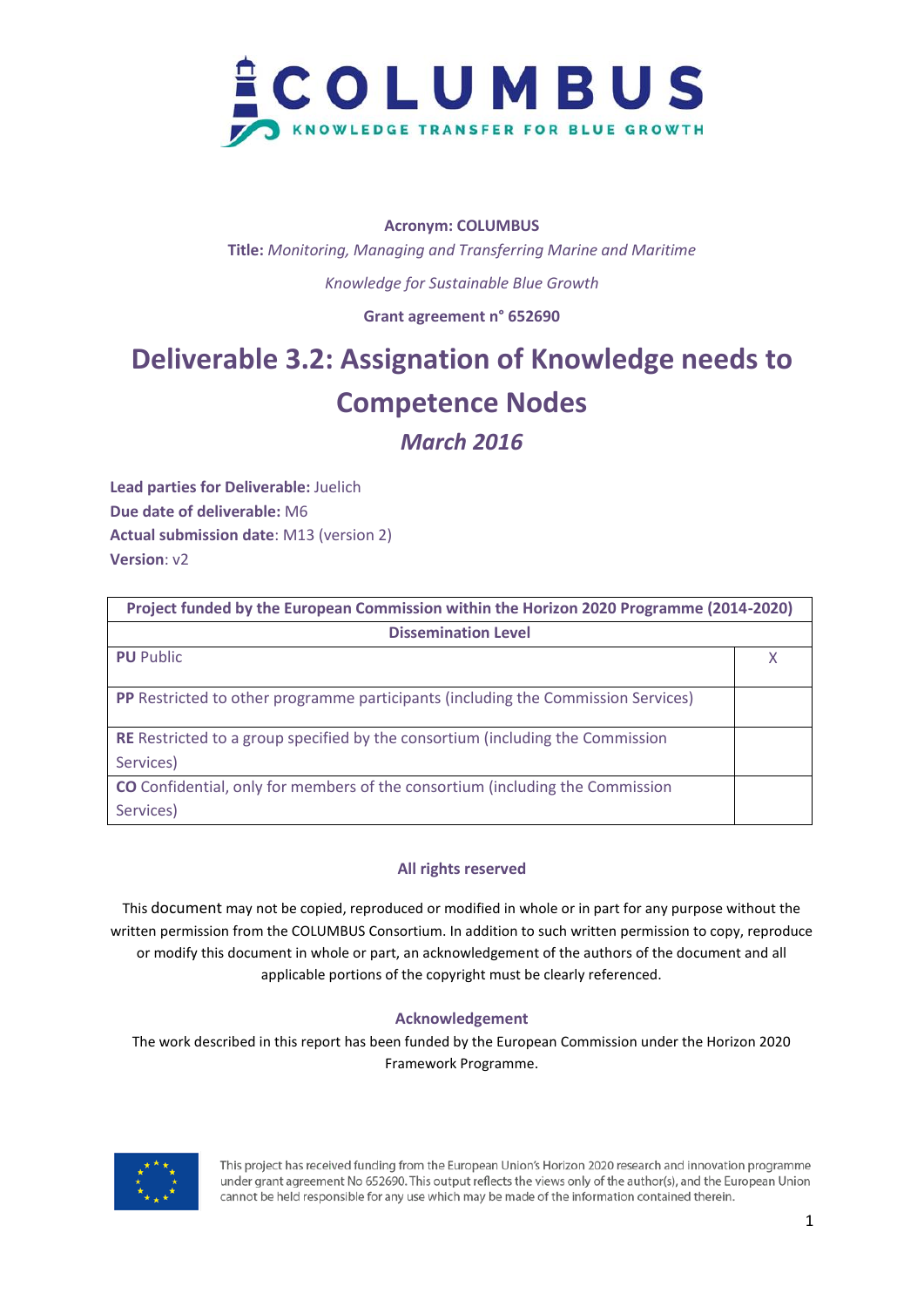

### **CONTENT**

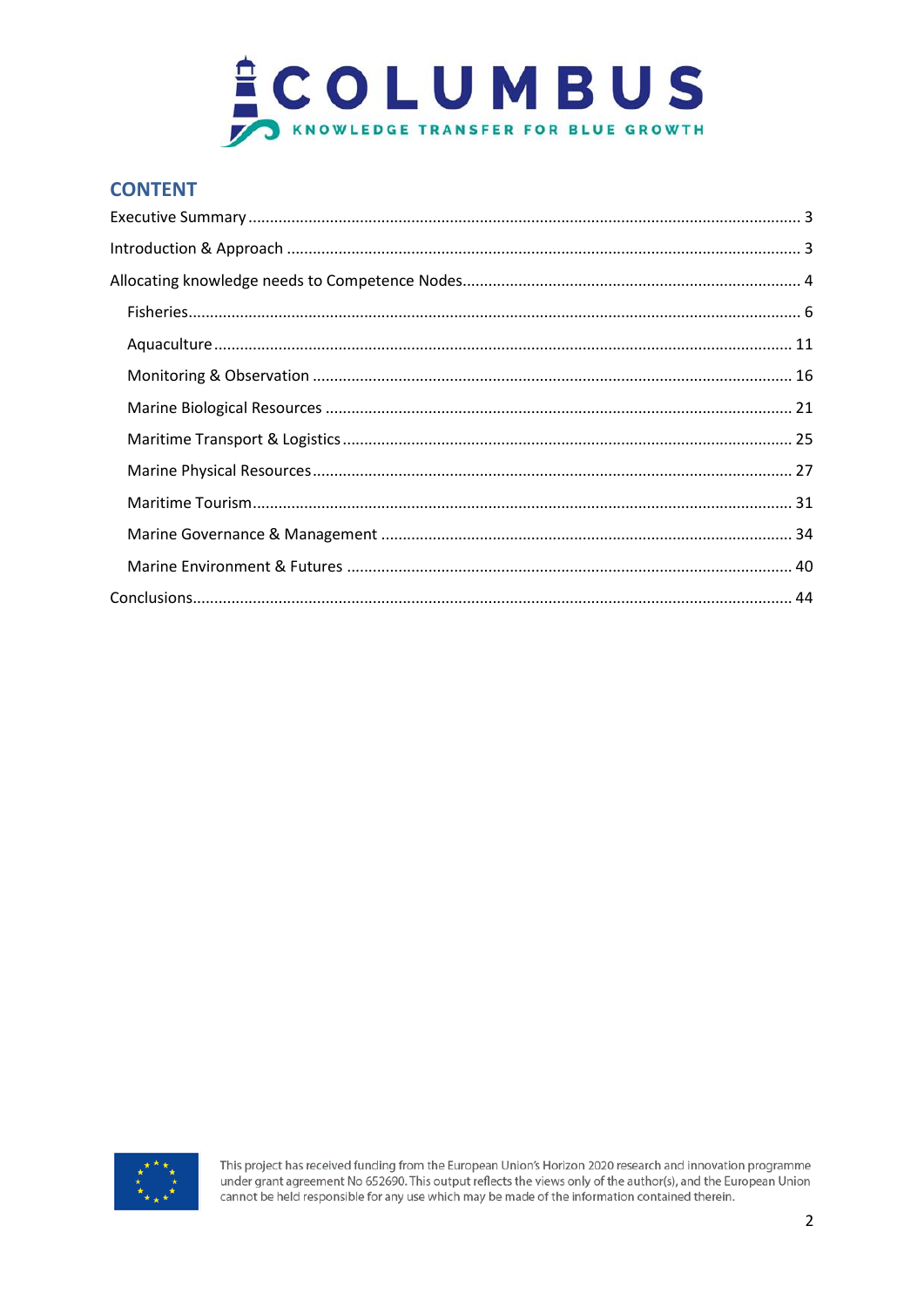### <span id="page-2-0"></span>**Executive Summary**

The research funding landscape in Europe and even worldwide is diverse and fragmented, but some key statements can be made with regard to European knowledge needs in marine and maritime research:

- There is an ongoing need for fundamental research to comprehensively understand processes and functions of our coasts, seas and oceans. There are knowledge and data gaps in relation to the state of our oceans, impacts relating to marine resource exploitation and the risk of pollution to habitats, ecosystems and human health.
- Policy requires a solid knowledge base for decision making. This knowledge base can be evidenced by intensified (automated) ocean observation by fundamental and applied research.
- The complex challenges of sustainable Blue Growth should be addressed by combining expertise from a range of scientific disciplines and stakeholders.
- Fragmented and non-coordinated research efforts in marine and maritime science hinder interdisciplinary learning and slow the progress of technological breakthroughs in key technologies and innovative business sectors.
- Frequent assessment of risks, impacts and vulnerabilities must be ensured, through high temporal and regional resolution monitoring, analysis and prediction.
- Access to existing databases and continuously securing availability of data (sustainable data management) is essential for proper policy decisions and governmental management.

### <span id="page-2-1"></span>**Introduction & Approach**

As part of the Work Package 3 (WP3) analysis, the COLUMBUS Competence Nodes (CNs) were asked to develop a profile of their CN. Each CN consists of a leader, a fellow and several Node partners from the COLUMBUS consortium which ensures a strong interaction and sharing of knowledge between the CNs.

These CN profiles were originally based on individually selected strategic documents out of the total list detailed in Annex 1 of Deliverable 3.1. These profiles contain two sections: 1) the CN vision, state of the art and relevant value chains; and, 2) the preliminary listing of knowledge challenges, gaps and needs for the specific sector. The profiles are living documents, to be adapted throughout the timeline of the project, based on the experiences of the project partners and input from stakeholders. The identification of knowledge needs, and a subsequent definition of keywords for each CN, was used to identify projects for the knowledge supply component of the project, WP4.

On 8<sup>th</sup> and 9<sup>th</sup> of July 2015, COLUMBUS partners met in Berlin for a partner progress meeting. Under WP3, a one-day group discussion and activity-based meeting took place, with the key objective of allowing each of the COLUMBUS CNs to brainstorm with project partners to review, and improve, the

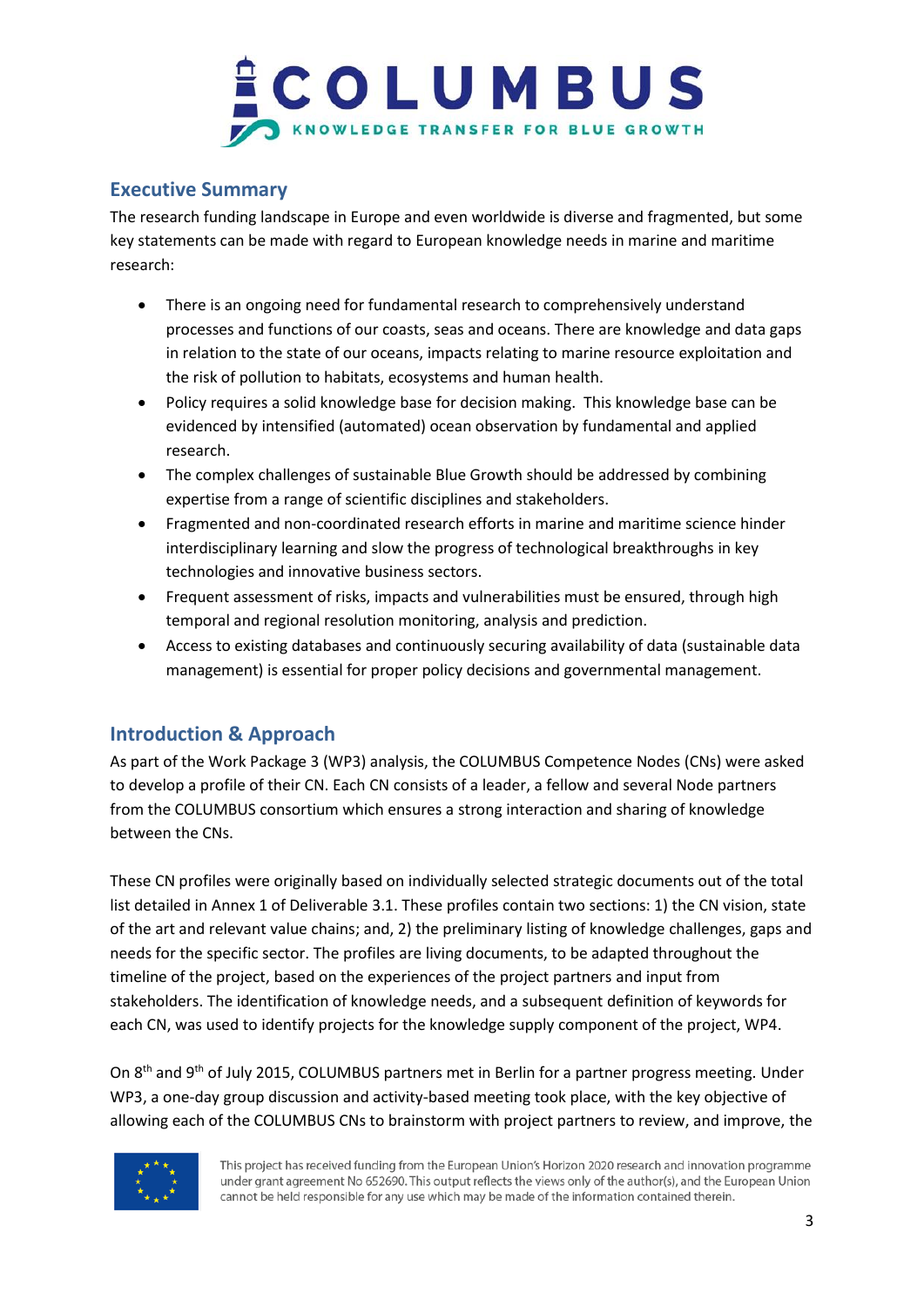above mentioned competence profiles. The second part of these profiles covered the identification of the key challenges, bottlenecks and knowledge gaps in the sectors and sub sectors, identified through a literature review of sector relevant documents and reports. In the following, a short introduction on a specific CN will be given followed by a description of specific knowledge needs.

### <span id="page-3-0"></span>**Allocating knowledge needs to Competence Nodes**

The work within the CNs and the exchange between them is a key element of the COLUMBUS project. The COLUMBUS project will conduct three cycles of knowledge collection, analysis and transfer to ensure that case studies are developed during the project's lifetime. Fixed milestones will ensure that the project outcomes will meet the questions raised in the beginning. The content of this deliverable will provide guidance in identifying potential knowledge to carry through this cycle.

Table 1 shows the subsectors and subthemes of each CN, to provide an overview of the scope of each CN, as detailed in the project application (DoA). As shown in the table, the CNs are very different in scope and structure, which makes it difficult to compare the CNs using predefined categories or factors. The CN profiles have been created to recognise the disparity across the CNs, to allow each CN with the chance to emphasize its own characteristics. The collection and analysis of knowledge, however, will be completed using a common methodology and form, as provided by WP2.

| <b>Competence Node</b>              | <b>Subsector/Subtheme</b>                                                                                                                         |
|-------------------------------------|---------------------------------------------------------------------------------------------------------------------------------------------------|
| <b>Fisheries</b>                    | <b>Fisheries Management</b>                                                                                                                       |
|                                     | Gear/Technology                                                                                                                                   |
|                                     | Stock assessment                                                                                                                                  |
|                                     | Seafood value chain                                                                                                                               |
| Aquaculture                         | <b>Biofouling</b>                                                                                                                                 |
|                                     | <b>Breeding and Husbandry</b>                                                                                                                     |
|                                     | Quality                                                                                                                                           |
|                                     | <b>Health and Welfare</b>                                                                                                                         |
|                                     | Sustainable aquaculture                                                                                                                           |
|                                     | Production                                                                                                                                        |
|                                     | Supply sector and full value chain                                                                                                                |
| <b>Monitoring &amp; Observation</b> | Marine data and information acquisition, storage and access systems                                                                               |
|                                     | Monitoring and observation technology and systems (e.g. sensors,<br>biosensors, bioinformatics, seabed mapping, Ocean observing<br>systems, etc.) |
| <b>Marine Biological Resources</b>  | <b>Biomass</b>                                                                                                                                    |
|                                     | Biocompounds for applications in e.g. Aquaculture, food, feed,                                                                                    |
|                                     | biomaterial, biotechnology                                                                                                                        |
|                                     | Marine genomics                                                                                                                                   |
|                                     | <b>Blue biotech</b>                                                                                                                               |
|                                     | Marine ecosystem                                                                                                                                  |

#### *Table 1: Subsector and subthemes of each Competence Node*

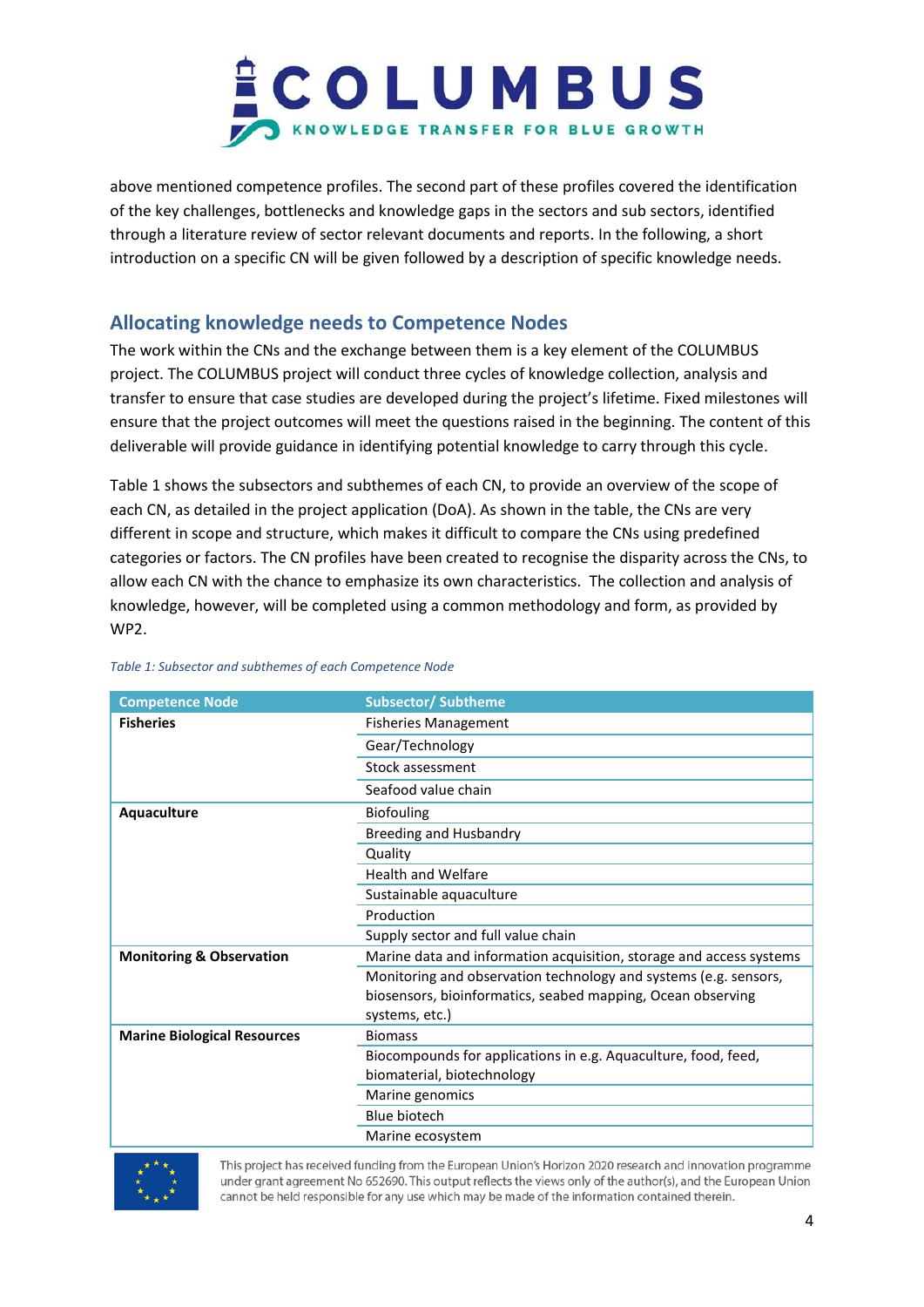# **COLUMBUS**

| <b>Maritime Transport &amp; Logistics</b> | Shipbuilding                                                           |
|-------------------------------------------|------------------------------------------------------------------------|
|                                           | Shipping and operations                                                |
|                                           | Maritime logistics infrastructures                                     |
|                                           | Operations and Port operations (incl. safety & security, surveillance) |
|                                           | Marine engineering value chains                                        |
| <b>Marine Physical Resources</b>          | Marine & offshore renewable energy                                     |
|                                           | Offshore oil & gas                                                     |
|                                           | Marine aggregates                                                      |
|                                           | Deep Sea mining                                                        |
| <b>Maritime Tourism</b>                   | Cruise and Cruise supply chains                                        |
|                                           | Leisure marine activities                                              |
|                                           | Marine infrastructures                                                 |
|                                           | Leisure boat-building                                                  |
|                                           | Marine engineering value chains                                        |
|                                           | Coastal/arctic tourism                                                 |
| <b>Marine Governance &amp;</b>            | Coastal & ocean governance and management                              |
| <b>Management</b>                         | Finance modelling & prediction                                         |
|                                           | Socio-economics                                                        |
|                                           | Environmental impact assessment                                        |
|                                           | Water resource management                                              |
|                                           | Marine spatial planning                                                |
| <b>Marine Environment &amp; Futures</b>   | Oceanography – in situ long term automated observation                 |
|                                           | Biodiversity                                                           |
|                                           | Climate change and effects on marine environment                       |
|                                           | Ecosystem services                                                     |

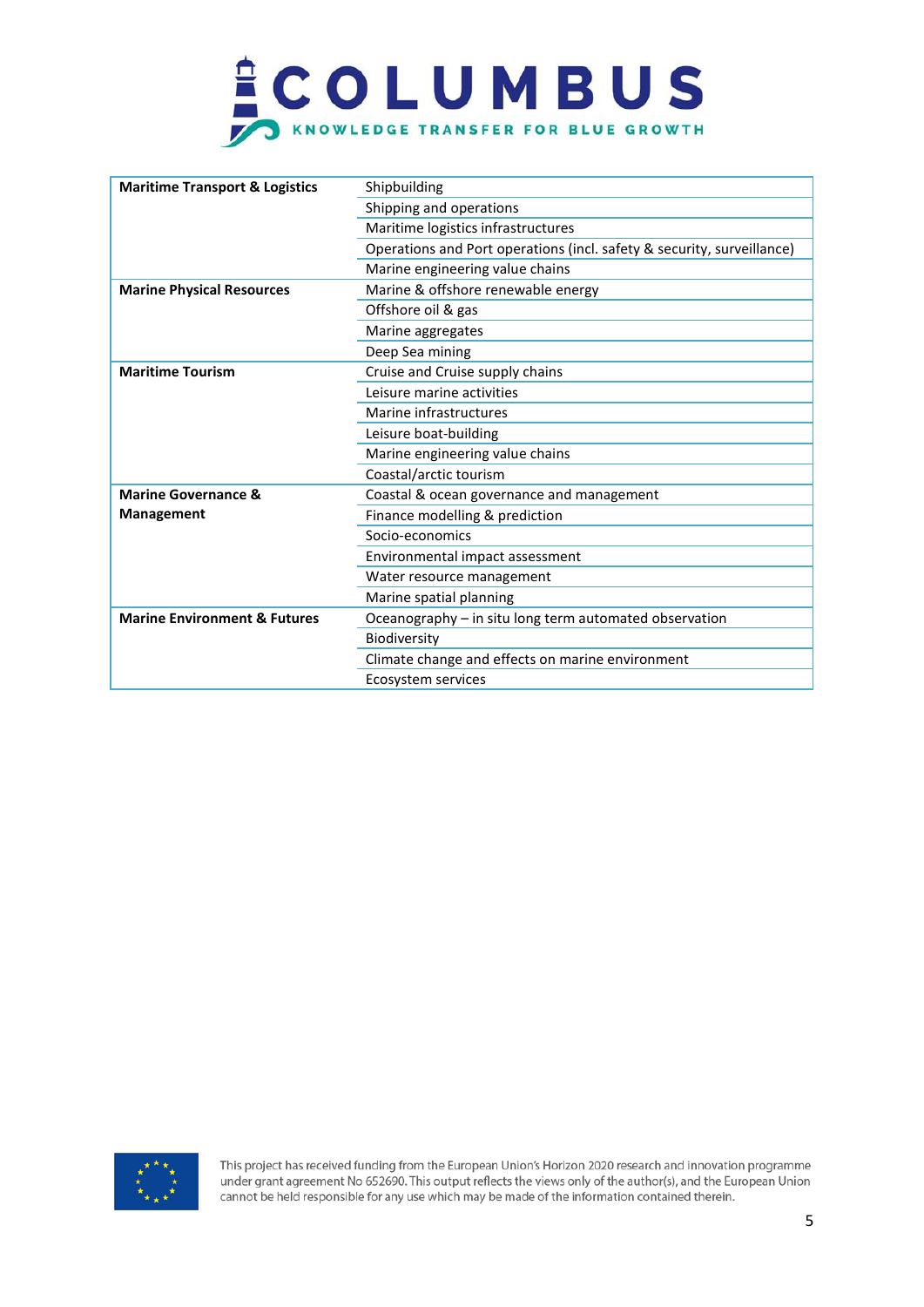

### <span id="page-5-0"></span>**Fisheries**

#### *Description of Competence Node*

The strategic vision of the EU fisheries sector is to ensure that fishing activities contribute to longterm environmental, economic, and social sustainability, thereby contributing to the Europe 2020 Strategy for smart, sustainable and inclusive growth (see CFP). This includes a range of aspects, such as the aim to ensure traceability, security and quality of products marketed in the Union, contribute to increased productivity, stable markets, availability of food supplies, reasonable consumer prices and a fair standard of living for the fisheries sector. This is in line with financial measures given in for European Maritime and Fisheries Fund (EMFF) that aim to promote competitive, environmental sustainable, economically viable and socially responsible fisheries. There is a need to improve the sustainability and competitiveness of aquaculture as well as to foster the cultivation of aquatic products.

Overall, the fisheries in EU are regulated by the Common Fisheries Policy (CFP). Since the 2002 reform of the CFP, there has been increasing focus in Europe towards implementing multi-annual or long-term management plans. Besides given more stable investment possibilities for the fishermen, the long term management plans have also been introduced to avoid political disputes on TAC setting. Additionally, there has been the generic trend during the last decade to move away from the Precautionary Approach and towards Maximum Sustainable Yield (MSY) as the overarching management objective. Besides that, the landings obligation, introduced in the recent CFP reform, is a major change that takes steps towards optimizing the overall yield of oceans. This reform comes after many years of battling discards in fisheries, a battle that was hard to win due to the economic incentives to discard.

The EU fishing fleet consists of around 86.000 vessels with a combined gross tonnage (GT) of 1.7 million tonnes and a combined engine power of 6.7 million kilowatts (kW). According to DCF data, the EU active fleet generated direct employment for around 151 thousand people in 2012, corresponding to 120 thousand full time employees. The fleet spent almost 5 million days at sea, consumed around 2.4 billion litres of fuel and landed 4.3 thousand tonnes of seafood in 2012 (AER  $2014)^{1}$ .

In 2012, the EU fleet generated €6.9 billion in revenue, amounting to €3.3 billion in Gross Value Added and €458 million in net profit. In 2012, 6.6% of the fleet´s revenue was retained as net profit. However, as the EU fleet is very diverse, operating in many different fishing regions using a wide variety of fishing techniques, this overall positive result did not apply to all fleets. Five national fleets

<sup>&</sup>lt;sup>1</sup> Scientific, Technical and Economic Committee for Fisheries (STECF), 2014: The 2014 Annual Economic Report on the EU Fishing Fleet (AER), https://stecf.jrc.ec.europa.eu/reports/economic



 $\overline{\phantom{a}}$ 

This project has received funding from the European Union's Horizon 2020 research and innovation programme under grant agreement No 652690. This output reflects the views only of the author(s), and the European Union cannot be held responsible for any use which may be made of the information contained therein.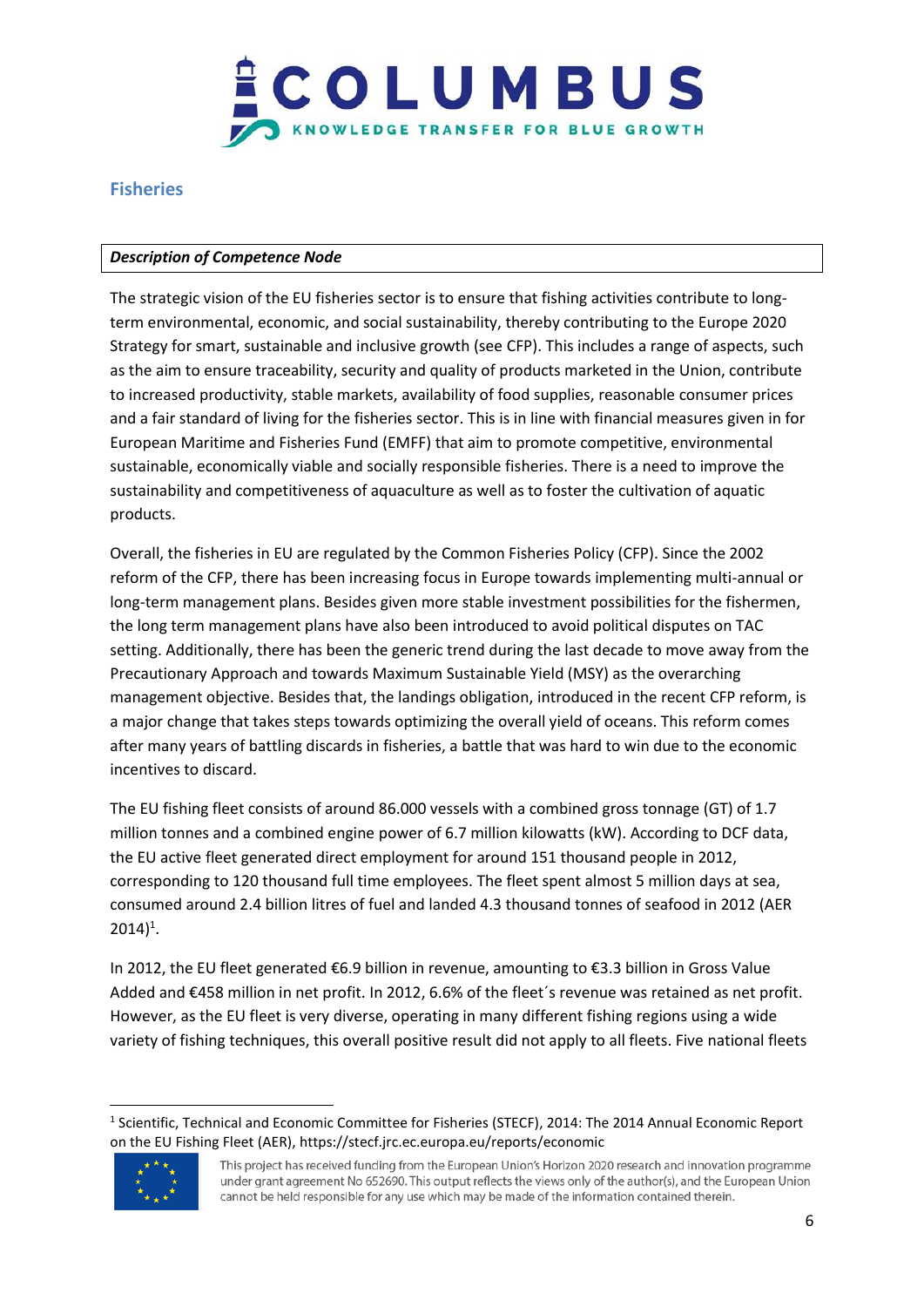

made overall net losses, and while the performance of the large-scale and distant-water fleets improved in 2012, the small-scale fleets tended to deteriorate (AER 2014)

The European Union is a major fish market, regulated by the common organisation of the markets in fishery and aquaculture products (4). In 2011, the annual consumption per capita was 24.5kg, a total of 12.3 million tonnes, representing €52.2 billion. However, consumption varies considerably from one member state to another. Northern member states buy more processed fish, while those in the south prefer fresh fish products. Eastern European countries are still below the EU average, but are registering increased consumption. The major part (75%) of the fish for consumption comes from fisheries, while aquaculture produces the remaining 25% (FMR 2014)<sup>2</sup>.

The consumption of the EU is larger than the combined landings and production, making EU the largest importer of seafood products, making up 24% of the total value of world fish trade. The seafood self-sufficiency rate has remained stable at around 45% between 2008 and 2011, meaning that more than half of the seafood consumed in Europe is imported. In terms of value, shrimp is now the leading imported species, although tuna, cod and salmon are still the main species consumed in the EU (FMR 2014).

#### *Knowledge needs in policy*

The scope of the **Common Fisheries Policy (CFP)** includes the conservation of marine biological resources and the management of the fisheries targeting them. A major challenge of the CFP is to make objectives and regulation that lies within the larger Europe 2020 Strategy for smart, sustainable and inclusive growth. With regard to the CFP, following challenges including knowledge needs can be defined:

- Ensure long term resource optimization
- Spatial management
- Improve communication flows on stock assessment
- Further implementation of ITQ systems
- Long term management plans in order to reach/keep MSY
- Improvement of stock assessment methods
- Compliance on landings obligations
- Optimize economic efficiency of fisheries

<sup>&</sup>lt;sup>2</sup> European Market Observatory for Fishery and Aquaculture (EUMOFA): EU Fish market report 2014, http://ec.europa.eu/newsroom/mare/itemdetail.cfm?item\_id=15471



 $\overline{\phantom{a}}$ 

This project has received funding from the European Union's Horizon 2020 research and innovation programme under grant agreement No 652690. This output reflects the views only of the author(s), and the European Union cannot be held responsible for any use which may be made of the information contained therein.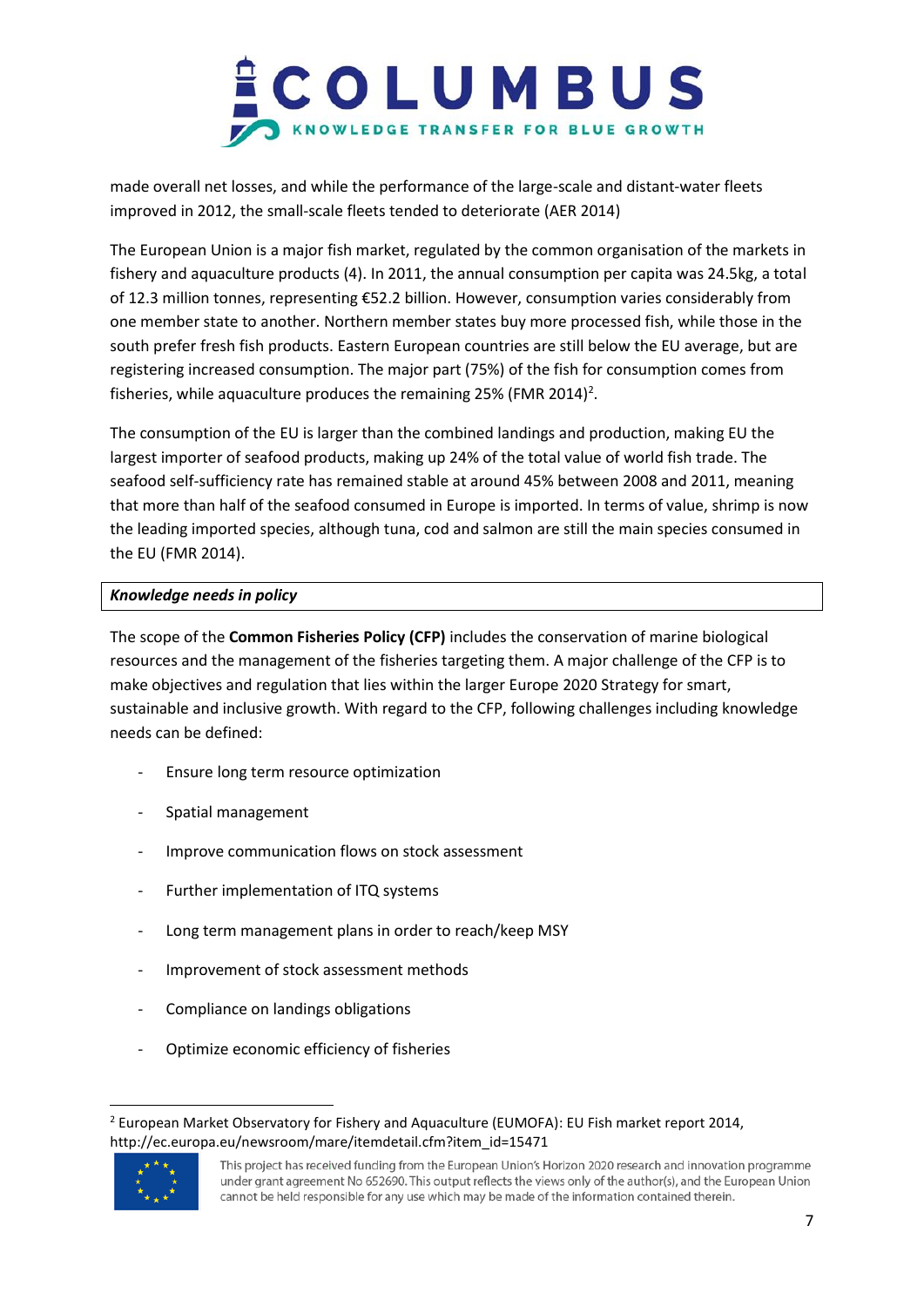

**Food security** is still a major issue worldwide and EU has its obligation to contribute to that. Even though aquaculture production has increased rapidly the past 10 years, fisheries is still the largest sea food provider (FAO, 2014). Furthermore, they are providers of feed to the aquaculture production. In order to optimize the amount of seafood that reach the consumers, there are following challenges:

- Secure maximum sustainable yield of the resources (MSY)
- Avoid discards in fisheries
- Search for currently unutilised fish resources
- Better utilization of the landed fish
- Improving safety on board of fishing vessels
- Waste of seafood should be minimized throughout the value chain

**Climate changes** lead to changes in the environment, and these lead to changed behaviour for some species. This is a challenge for both fisheries and the management of fisheries that may need to be adapted. Some of the challenges regarding climate change are:

- Migration of species
- Spatial resource disputes due to changed migration patterns
- Invasive species replacing commercial stock

The European Union (EU) is the world's largest maritime territory and marine resources make a significant contribution to each Member State's economic prosperity and social well-being. The **European marine environment** must therefore be protected to ensure that it is healthy, productive and safeguarded for the use of future generations. The environment is regulated by the Marine Strategy Framework Directive, the Nature Directives and the habitat directive and the fisheries are restricted to this. The challenges to fisheries include:

- Spatial planning
- Marine protected areas
- Good environmental status versus better fishing opportunities
- Incorporate an ecosystem based approach

The knowledge needs in the fisheries sector can be summarised as follows:

| <b>Challenge</b>                                                                | Knowledge need                                         |
|---------------------------------------------------------------------------------|--------------------------------------------------------|
| Improve methods and specific case studies of<br>environmental impact assessment | Improve the methods of environmental impact assessment |
|                                                                                 | To make case studies that can be used of fisheries     |
|                                                                                 | managers                                               |
| Reduce by-catch in fisheries                                                    | Improvements of selective fishing gear                 |

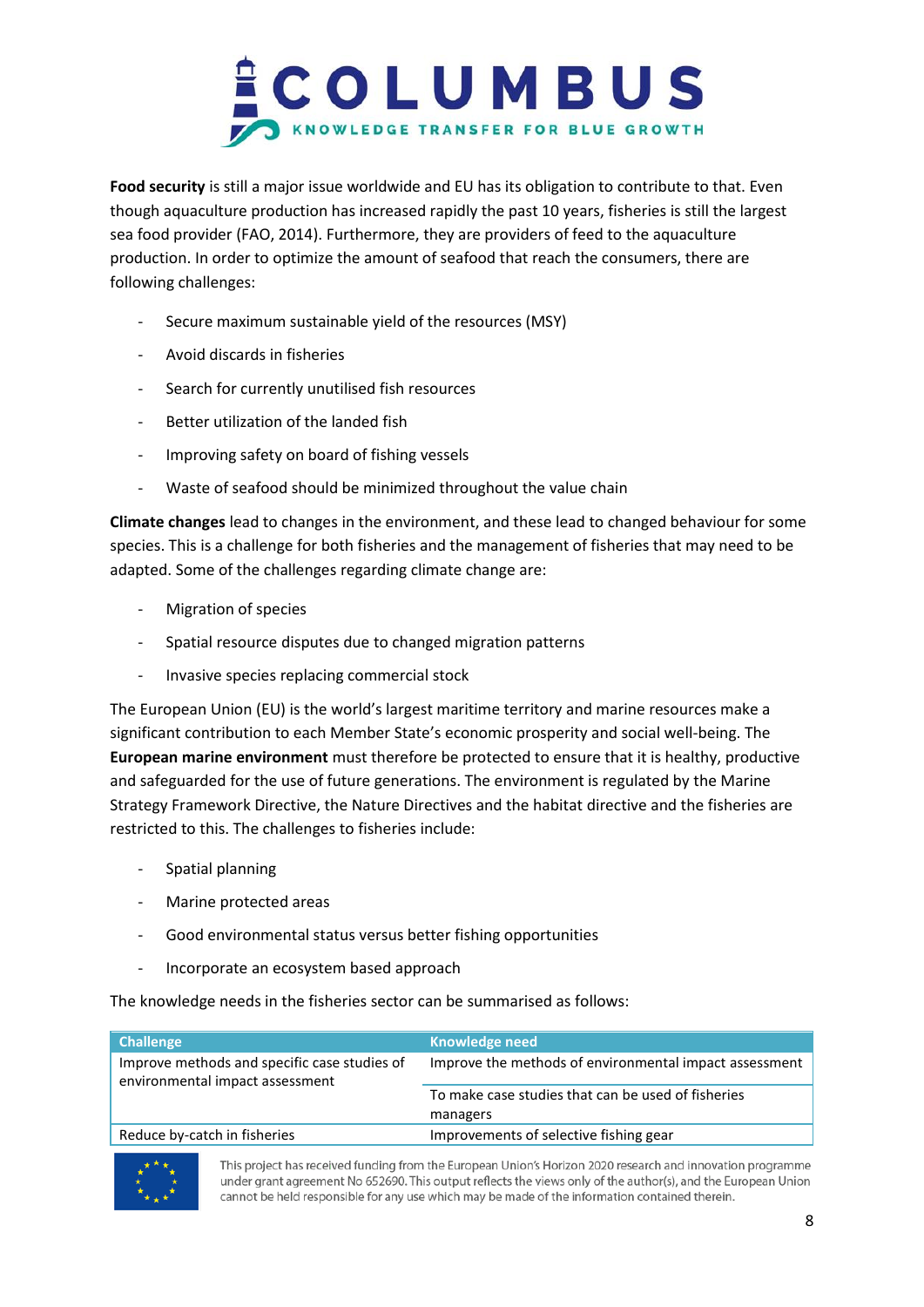| Optimize fisheries in spatial planning                           | Identify how to optimize fisheries in spatial planning                                                                                            |
|------------------------------------------------------------------|---------------------------------------------------------------------------------------------------------------------------------------------------|
| Marine protected areas                                           | Identify whether further marine protected areas should be<br>established based on ecological and economic<br>considerations                       |
| Good environmental status versus better<br>fishing opportunities | Increase knowledge on how to optimize multi-objective<br>issues within fisheries                                                                  |
| Incorporate an ecosystem based approach                          | Gain knowledge of whether the ecosystem approach<br>should supersede traditional approaches in stock and<br>advice to Total Allowable Catch (TAC) |

#### *Knowledge needs in science*

The marine research area supports fisheries and maritime research can be used to optimize fishing gear, procedures and yield.

- Improving sea habitat modelling, including sea habitat mapping
- Improving stock assessment data, monitoring and methods
- Improve methods and specific case studies of environmental impact assessment
- Profound knowledge about Invasive species (as new commercial fisheries?).
- Identification (need for data) of under-utilised fish resources mesopelagic species.

#### *Knowledge needs in industry*

Fisheries and fisheries products can be divided up in two subsectors, the fisheries for consumption and the reduction fishery. In general, the value chain of seafood products is the same for both the reduction fishery and the fisheries for consumption. There are some key challenges which affect the fisheries sector as a whole and in this context, knowledge needs have evolved:

| <b>Challenge</b>                               | <b>Knowledge need</b>                                                                |
|------------------------------------------------|--------------------------------------------------------------------------------------|
| Reduce fuel & energy consumption in fisheries  | Development of more energy efficient fishing gears                                   |
|                                                | Identify ways to recycle the energy in processing industries                         |
| Smart, green and integrated transport          | Identify possible ways to reduce the transport through the<br>value chain            |
|                                                | Identify how regional use of seafood products can be<br>increased                    |
| Search for currently unutilised fish resources | Identification of possible unutilised fish resources, such as<br>mesopelagic species |
|                                                | Assessment of whether it is economically viable to explore<br>this resource          |
|                                                | Identify whether there are need for new technologies to<br>catch these species       |

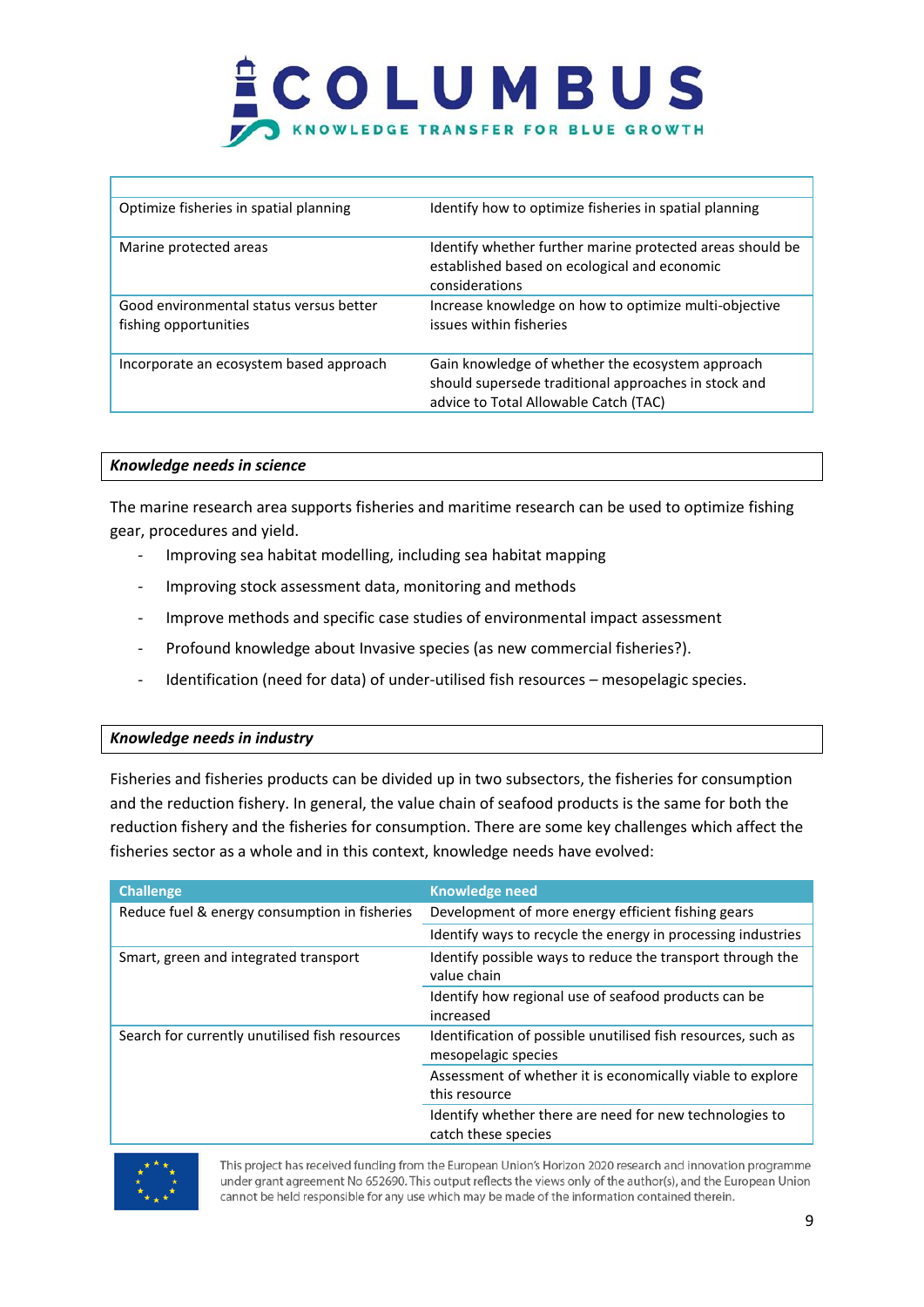| Better utilization of the landed fish                           | Identify potential use of landed by-catch                                                                                            |
|-----------------------------------------------------------------|--------------------------------------------------------------------------------------------------------------------------------------|
| Waste of seafood should be minimized<br>through the value chain | Identify seafood waste reduction potentials                                                                                          |
| Reduced Trade barriers                                          | Identify whether there is a need to lower the trade barriers<br>for seafood products in order to secure the future seafood<br>supply |
| Improvements in environmental friendly<br>technology            | Development of passive gears that prevent seal<br>consumption of catches<br>Development of selective trawl gears                     |
|                                                                 | Development of energy savings in vessel and gear design                                                                              |
|                                                                 | Analysis of the environmental, technologic and economic<br>effects of technical developments                                         |

#### *Knowledge needs in society*

Fish is a very high quality source of animal protein for human nutrition. According to WWF (2010), three billion people cover at least 15% of their average protein consumption by seafood. Omega 3 is also an essential acid for **human nutrition**. With a growing population worldwide, the challenge is how to optimize the biomass of fish protein and omega 3. The development in the fisheries goes towards larger but fewer vessels, which provides a **challenge for the small scale fisheries** and small size fisheries dependent societies.

The CFP also aims for supporting society. This includes both social and economic factors for both fishermen and consumers.

- Ensure economically viable fishing enterprises, incl. small scale fishermen.
- Traceability and labelling of seafood products
- Certification of fisheries
- Regionalization and stakeholder involvement

The following key challenges and respective knowledge needs are relevant for the Fisheries sector:

| <b>Challenge</b>                            | <b>Knowledge need</b>                                                             |
|---------------------------------------------|-----------------------------------------------------------------------------------|
| Sustain small scale fisheries               | Improve management measures on how to sustain small<br>scale fisheries            |
|                                             | Identify whether there are initiatives that can sustain<br>these areas            |
| Regional seafood systems                    | Identify how regional use of seafood products can be<br>increased                 |
| Certification of fisheries                  | Increase the amount of certifications within fisheries                            |
| Regionalization and stakeholder involvement | Enhance stakeholder involvement in the decision making<br>of fisheries regulation |

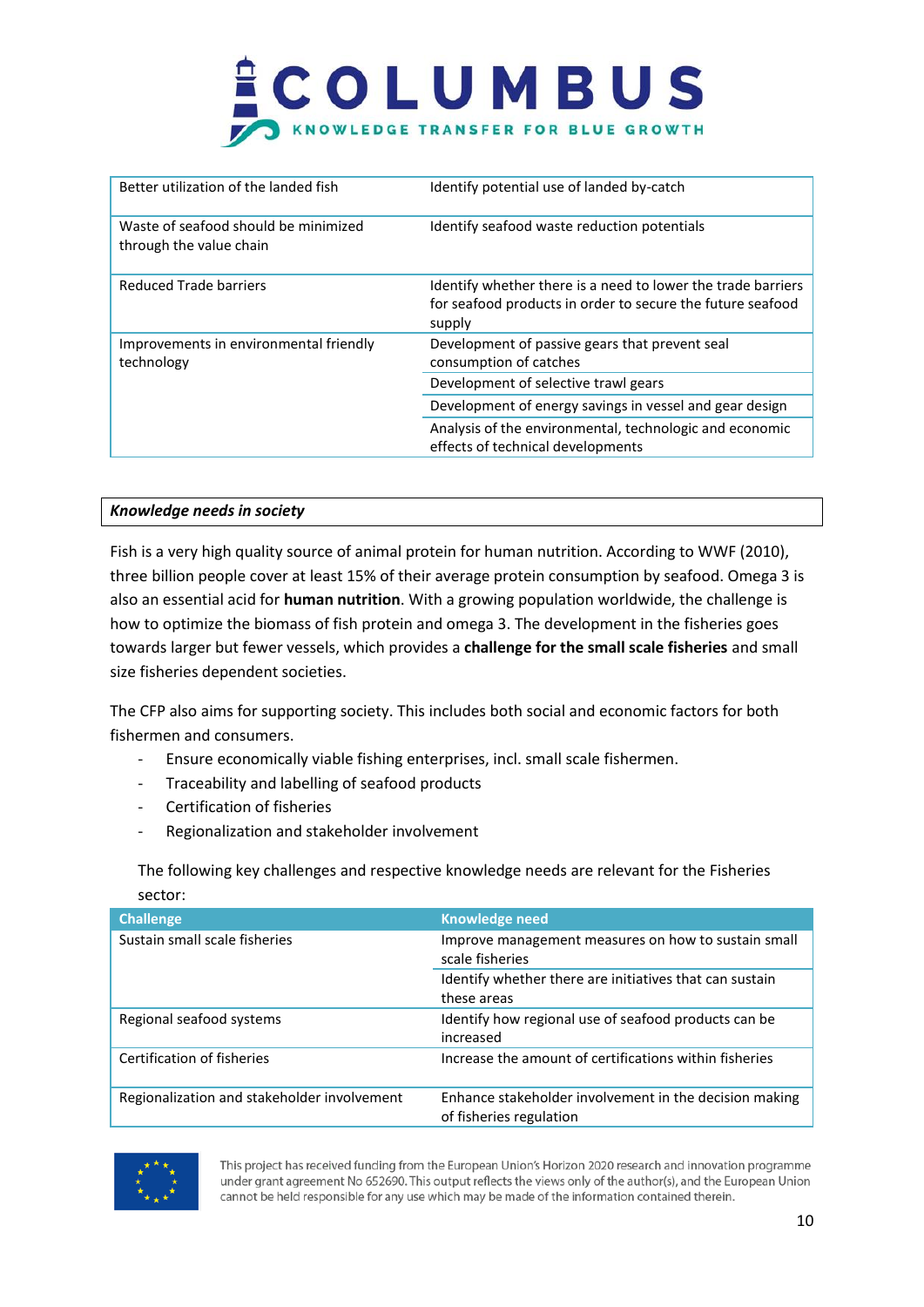

### <span id="page-10-0"></span>**Aquaculture**

#### *Description of Competence Node*

European aquaculture is a diverse activity that covers the production of finfish, shellfish and other aquatic species, including algae, in both freshwater and marine conditions. Over the last decade, EU aquaculture has seen little or no volume growth (estimated at 0.5% Annual Percentage Rate), compared to estimated global aquaculture growth of 7% Annual Percentage Rate over the same period. Shellfish (mainly mussels and oysters) lead production in volume terms. Fish lead production in value terms.

More than 70 different fish species are cited for aquaculture in the EU, but production in 2013 was dominated by rainbow trout, Atlantic salmon, gilthead sea bream, European sea bass and common carp. These five species make up 90% of all fish production in the region. Large cage systems are the dominant production technology for cold-water marine fish; smaller cage systems for warm water marine fish; intensive flow-through systems for freshwater fish and supported or suspended culture for shellfish $3$ .

Within the EU28, the sales value of aquaculture was €4 billion for 1.35 million tons (fish and shellfish), employing more than 80,000 people; the number of micro-enterprises/family firms, as well as employees in processing/distribution in vertically-integrated companies makes such calculations very difficult. France, Greece, Italy, Spain and the UK provide nearly 80% of all aquaculture production. While EU aquaculture is dominated in number by microenterprises and family firms, certain sub-sectors contain large multi-national companies (marine cold and warm water subsectors).

The major effects of public policies are related to the environment, water use, disease treatment and control, food safety. Furthermore, aquaculture is an evident component of many recent and new European strategies, including Blue Growth and the Bioeconomy. The reformed Common Fisheries Policy will contribute to the Europe 2020 strategy for smart, sustainable and inclusive growth. Multiannual national strategic plans should lay out the response of the Member States to the Strategic Guidelines established in the COM 299 (2013), contribute to governance and link priorities to financial allocation of European Maritime and Fisheries Fund along with the identification and presentation of national best practices.

#### *Knowledge needs in policy*

Aquaculture is one of five identified focus areas of the EU Blue Growth strategy. The sector has enormous growth potential but challenges like lack of maritime space, lack of investment, licensing

<sup>&</sup>lt;sup>3</sup> European Parliament (2014): The Long-Term Economic and Ecologic Impact of Larger Sustainable Aquaculture, http://www.europarl.europa.eu/thinktank/de/document.html?reference=IPOL\_STU%282014%29529084



 $\overline{\phantom{a}}$ 

This project has received funding from the European Union's Horizon 2020 research and innovation programme under grant agreement No 652690. This output reflects the views only of the author(s), and the European Union cannot be held responsible for any use which may be made of the information contained therein.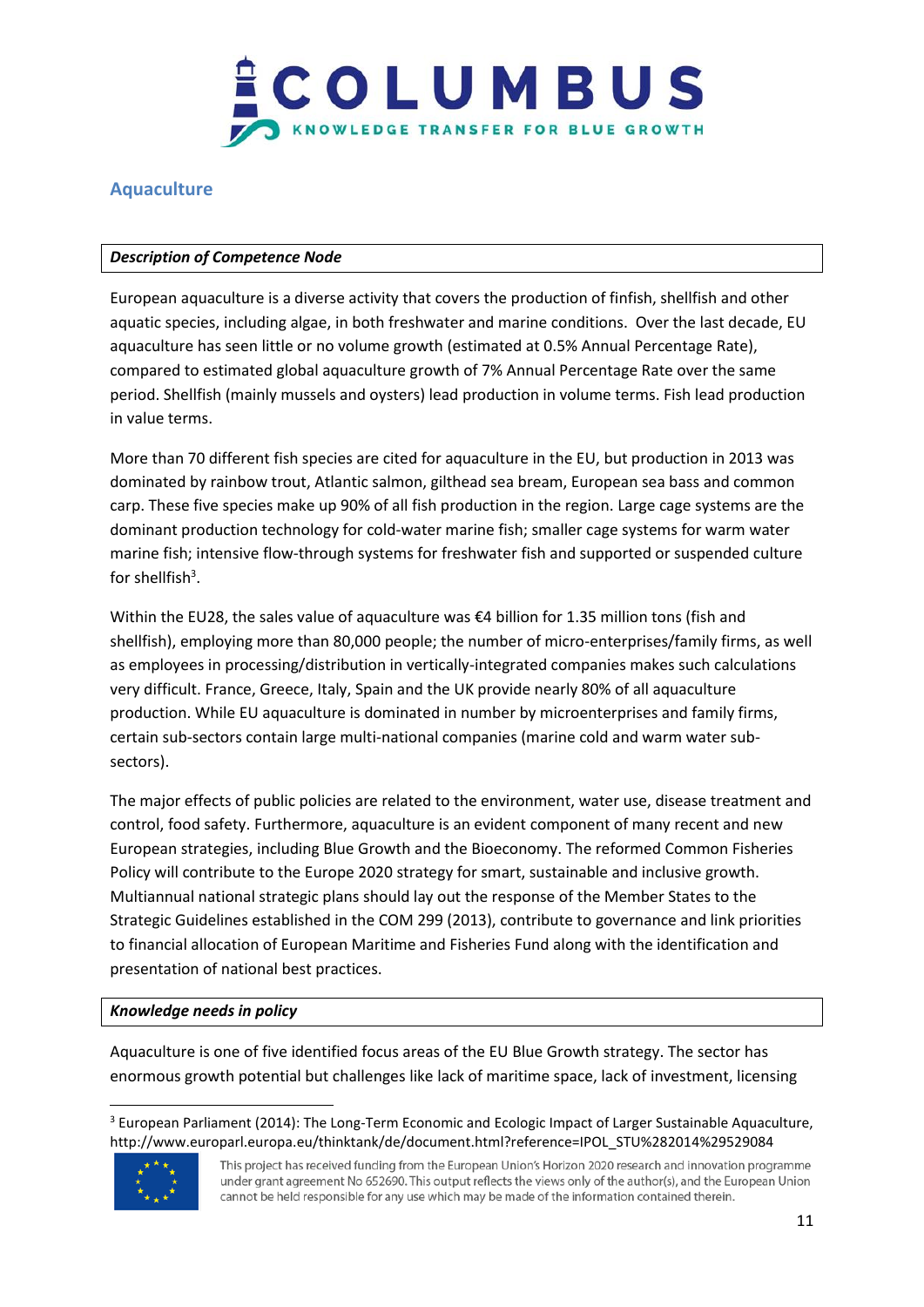

procedures or knowledge gaps regarding the environmental footprint of Aquaculture are hindering aspects. With the Blue Growth strategy, the establishment of the Technology Platform EATiP (European Aquaculture and Innovation Platform) and the allocation of research funding via HORIZON 2020 the EU has provided a framework for future activities. From the governmental point of view, following challenges and respective knowledge gaps were identified:

| <b>Challenge</b>             | <b>Knowledge need</b>                                                     |
|------------------------------|---------------------------------------------------------------------------|
| <b>Spatial Planning</b>      | Adapt existing and develop of new planning tools used for site selection  |
|                              | based on ecosystem assimilative capacity and spatial planning for further |
|                              | aquaculture development                                                   |
|                              | Avert licensing impediment due to lack of locality data                   |
|                              | Adapt existing and develop new management tools and measures used for     |
|                              | environmental monitoring, production optimization and minimizing          |
|                              | aquaculture impact                                                        |
|                              | Harmonize environmental regulations and legislation, and implement        |
|                              | regulations between European Countries (for example, the case of          |
|                              | shellfish farming in Natura 2000 sites and Marine Protected Areas)        |
| Evaluation of the ecological | Establish a scientific based concept for the management of biogenic waste |
| impact of biogenic wastes    | emission to open waters and relevant indicators for chemical impacts and  |
| from fish aquaculture in     | ecosystem state as a basis for and an implementation of the Water         |
| benthic and pelagic          | Framework Directive (WFD)                                                 |
| ecosystems (Biogenic waste   | Determine assimilative capabilities per volume and area of sea floor of   |
| assimilation capacity)       | coastal ecosystems and the critical loading rates of biogenic wastes for  |
|                              | main water types                                                          |
|                              | Establish integrated management tools which consider assimilation         |
|                              | capabilities, hydrodynamic energy and presence of sensitive and habitats  |
|                              | as a tool for siting, spatial planning and ecosystem based management of  |
|                              | aquaculture                                                               |
|                              |                                                                           |

#### *Knowledge needs in science*

Primarily applied research is needed to understand interactions between aquaculture systems and the environment (open systems), to gain better knowledge about the animals welfare or to provide the knowledge for basic questions regarding terms of nutrition or animal's welfare and health. In detail, following knowledge gaps exist:

| <b>Challenge</b>                 | <b>Knowledge need</b>                                                   |
|----------------------------------|-------------------------------------------------------------------------|
| Understand the fate and          | Understand mechanisms and risks for harmful ecosystem interactions      |
| cumulative effects of persistent | of alternative products for disease control (e.g. vaccines, probiotics, |
| agents used in aquaculture and   | immunostimulants), chemical antifoulants, new feed diets and new        |
| minimizing their impact on the   | feed ingredients                                                        |
| environment                      | Focus research on the impact of pollutants on shellfish' health (e.g.   |
|                                  | pesticides) and the means to eradicate the sources of pollution         |

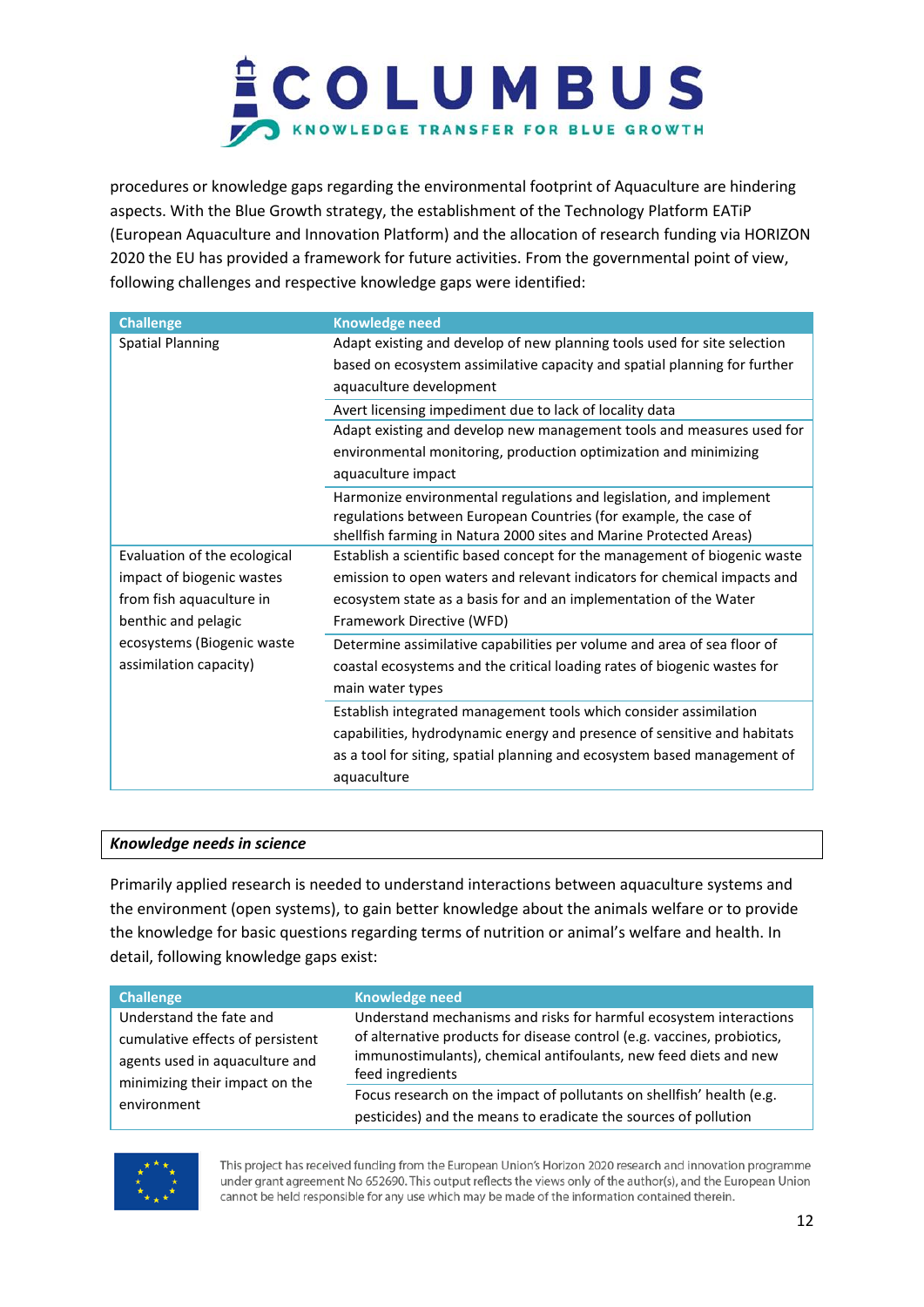|                                                                  | Improve access to field data with the possibility to build a transparent<br>surveillance and reporting network of the fish infections and volumes<br>and classes of pharmaceuticals used by fish farms to regulatory<br>agencies in order to minimize their usage and their impact into the<br>environment |
|------------------------------------------------------------------|------------------------------------------------------------------------------------------------------------------------------------------------------------------------------------------------------------------------------------------------------------------------------------------------------------|
| Minimise the threat of existing,<br>emerging and exotic diseases | Understand of transmission and infection mechanisms, of pathogens at<br>all levels to and from farm, through country to Europe wide<br>Improve strategic data availability through standardization                                                                                                         |
|                                                                  | Evaluate the relative importance of health and welfare threats,<br>including bio-economic modelling and risk assessment<br>Understand the causes of the shellfish mortality crisis and find<br>solutions                                                                                                   |
|                                                                  | Improve environmental monitoring (including predictive tools) and<br>information towards professionals, including a better responsiveness<br>of monitoring networks.                                                                                                                                       |

#### *Knowledge needs in industry*

The aquaculture industry covers quite a range of technical, environmental and economic challenges. On one hand, we are aiming for high quality products to a competitive prize. On the other hand, the impact on ecosystems should be as small as possible. Following knowledge needs are actually on the agenda:

| <b>Challenge</b>                 | <b>Knowledge need</b>                                                                                                                                                                                                                |
|----------------------------------|--------------------------------------------------------------------------------------------------------------------------------------------------------------------------------------------------------------------------------------|
| Minimising emissions of biogenic | Improve feeding technology and feed composition in order to                                                                                                                                                                          |
| matter from aquaculture and thus | minimize fish feed discard and biogenic emission from aquaculture                                                                                                                                                                    |
| the impact on ecosystems         | installations per unit fish produced, and to examine if reduced                                                                                                                                                                      |
|                                  | emissions can allow larger production units                                                                                                                                                                                          |
|                                  | Learn how optimal siting and the best available technology for                                                                                                                                                                       |
|                                  | environmental management can minimise the potential environmental                                                                                                                                                                    |
|                                  | impacts of emissions per unit fish produced                                                                                                                                                                                          |
|                                  | Under conditions of minimal biogenic emissions, to explore the                                                                                                                                                                       |
|                                  | potential environmental benefits of an expansion of marine                                                                                                                                                                           |
|                                  | aquaculture of fish, shellfish and macroalgae to exposed Atlantic and                                                                                                                                                                |
|                                  | European marginal seas                                                                                                                                                                                                               |
|                                  | Explore potentials and technological challenges of utilising wastes from<br>existing and new European cage fish farms in exposed waters for IMTA,<br>with a focus on co-farming of macroalgae and vulnerable marine<br>invertebrates |
| Environmental use of resources   | Minimize pressure on terrestrial plant production, land and water                                                                                                                                                                    |
|                                  | resources used for production of nutrients and raw materials                                                                                                                                                                         |

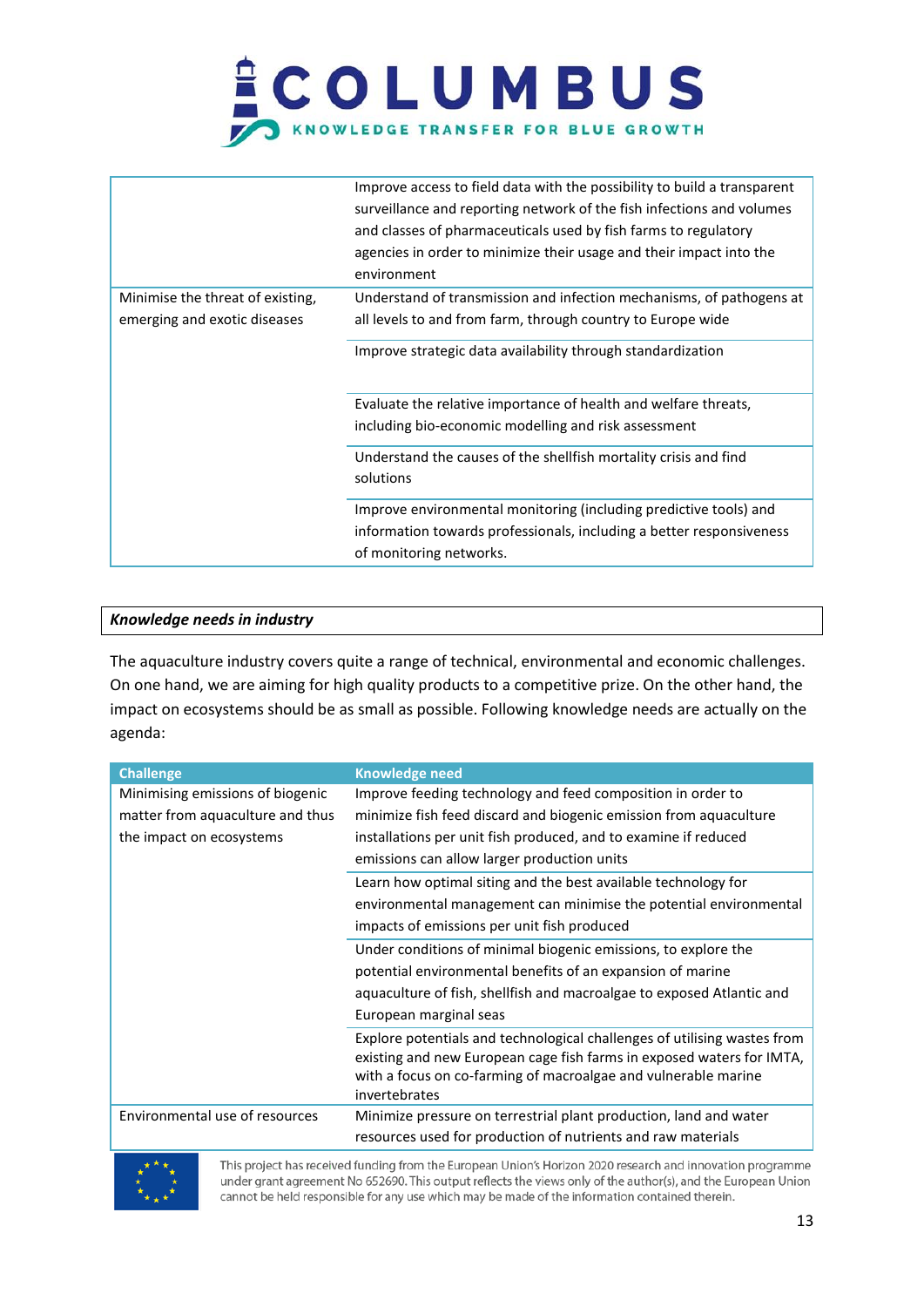| Explore the use of nutrients from natural reserves and/or eco-friendly<br>production schemes, e.g. algae from bioremediation projects, insects<br>raised on recycled organic waste<br>Design and implement energy efficient systems for production,<br>collection, processing and storage of aquaculture products<br>Ecosystem services: Conduct research on the goods and services of<br>shellfish and pond aquaculture, and quantify them in order to better<br>address the benefits of these forms of aquaculture in a broader<br>environmental and social context<br>Establish beneficial impacts of shellfish and algal culture as a carbon<br>and nitrogen sink (improvement of coastal waters)<br>Improve knowledge on nutritional value of European farmed fish<br>Novel Nutrient Delivery Systems<br>Novel and improved larval feed technologies<br>Adapt and Utilize advanced methods to understand and model<br>nutritional responses<br>Formulation of targeted feed compounds, feeding and fish<br>Improved Feed Utilization<br>management practices that condition farmed species to novel feeds, |
|-----------------------------------------------------------------------------------------------------------------------------------------------------------------------------------------------------------------------------------------------------------------------------------------------------------------------------------------------------------------------------------------------------------------------------------------------------------------------------------------------------------------------------------------------------------------------------------------------------------------------------------------------------------------------------------------------------------------------------------------------------------------------------------------------------------------------------------------------------------------------------------------------------------------------------------------------------------------------------------------------------------------------------------------------------------------------------------------------------------------|
|                                                                                                                                                                                                                                                                                                                                                                                                                                                                                                                                                                                                                                                                                                                                                                                                                                                                                                                                                                                                                                                                                                                 |
|                                                                                                                                                                                                                                                                                                                                                                                                                                                                                                                                                                                                                                                                                                                                                                                                                                                                                                                                                                                                                                                                                                                 |
|                                                                                                                                                                                                                                                                                                                                                                                                                                                                                                                                                                                                                                                                                                                                                                                                                                                                                                                                                                                                                                                                                                                 |
|                                                                                                                                                                                                                                                                                                                                                                                                                                                                                                                                                                                                                                                                                                                                                                                                                                                                                                                                                                                                                                                                                                                 |
|                                                                                                                                                                                                                                                                                                                                                                                                                                                                                                                                                                                                                                                                                                                                                                                                                                                                                                                                                                                                                                                                                                                 |
|                                                                                                                                                                                                                                                                                                                                                                                                                                                                                                                                                                                                                                                                                                                                                                                                                                                                                                                                                                                                                                                                                                                 |
|                                                                                                                                                                                                                                                                                                                                                                                                                                                                                                                                                                                                                                                                                                                                                                                                                                                                                                                                                                                                                                                                                                                 |
|                                                                                                                                                                                                                                                                                                                                                                                                                                                                                                                                                                                                                                                                                                                                                                                                                                                                                                                                                                                                                                                                                                                 |
|                                                                                                                                                                                                                                                                                                                                                                                                                                                                                                                                                                                                                                                                                                                                                                                                                                                                                                                                                                                                                                                                                                                 |
|                                                                                                                                                                                                                                                                                                                                                                                                                                                                                                                                                                                                                                                                                                                                                                                                                                                                                                                                                                                                                                                                                                                 |
|                                                                                                                                                                                                                                                                                                                                                                                                                                                                                                                                                                                                                                                                                                                                                                                                                                                                                                                                                                                                                                                                                                                 |
|                                                                                                                                                                                                                                                                                                                                                                                                                                                                                                                                                                                                                                                                                                                                                                                                                                                                                                                                                                                                                                                                                                                 |
|                                                                                                                                                                                                                                                                                                                                                                                                                                                                                                                                                                                                                                                                                                                                                                                                                                                                                                                                                                                                                                                                                                                 |
|                                                                                                                                                                                                                                                                                                                                                                                                                                                                                                                                                                                                                                                                                                                                                                                                                                                                                                                                                                                                                                                                                                                 |
|                                                                                                                                                                                                                                                                                                                                                                                                                                                                                                                                                                                                                                                                                                                                                                                                                                                                                                                                                                                                                                                                                                                 |
|                                                                                                                                                                                                                                                                                                                                                                                                                                                                                                                                                                                                                                                                                                                                                                                                                                                                                                                                                                                                                                                                                                                 |
|                                                                                                                                                                                                                                                                                                                                                                                                                                                                                                                                                                                                                                                                                                                                                                                                                                                                                                                                                                                                                                                                                                                 |
| increase adaptability, reduce stress, and increase biological efficiency                                                                                                                                                                                                                                                                                                                                                                                                                                                                                                                                                                                                                                                                                                                                                                                                                                                                                                                                                                                                                                        |
| Novel technology and improved processing routes for cost effective                                                                                                                                                                                                                                                                                                                                                                                                                                                                                                                                                                                                                                                                                                                                                                                                                                                                                                                                                                                                                                              |
| and sustainable fish feed production                                                                                                                                                                                                                                                                                                                                                                                                                                                                                                                                                                                                                                                                                                                                                                                                                                                                                                                                                                                                                                                                            |
| Development of feed and breeding methods to a) maximize protein                                                                                                                                                                                                                                                                                                                                                                                                                                                                                                                                                                                                                                                                                                                                                                                                                                                                                                                                                                                                                                                 |
| accretion and minimize lipid deposition, b) achieve optimal product                                                                                                                                                                                                                                                                                                                                                                                                                                                                                                                                                                                                                                                                                                                                                                                                                                                                                                                                                                                                                                             |
| composition promoting human health                                                                                                                                                                                                                                                                                                                                                                                                                                                                                                                                                                                                                                                                                                                                                                                                                                                                                                                                                                                                                                                                              |

#### *Knowledge needs in society*

The challenge regarding societal issues in the aquaculture sector can mainly be identified in **awareness rising** and elucidation of the wider public. Especially in Europe, society is increasingly critical towards aquaculture products. In order to promote sustainable aquaculture one has to improve the image of the sector. A further aspect is the **local marketing as p**eople prefer purchasing products from their region. For society, the following needs could be identified:

| <b>Challenge</b>                | <b>Knowledge need</b>                                                                                                              |
|---------------------------------|------------------------------------------------------------------------------------------------------------------------------------|
| Communicate unbiased scientific | Provide and make available unbiased information on the interaction of                                                              |
| knowledge on the environmental  | aquaculture and the environment                                                                                                    |
| interactions of aquaculture in  | Identify the key stakeholder groups to target with proactive advocacy                                                              |
| order to improve public         | and reactive response and develop and strengthen measures for                                                                      |
| perception                      | improving the public perception of aquaculture                                                                                     |
|                                 | Understand consumer perceptions of aquaculture across Europe so<br>that public communication campaigns are targeted and responsive |

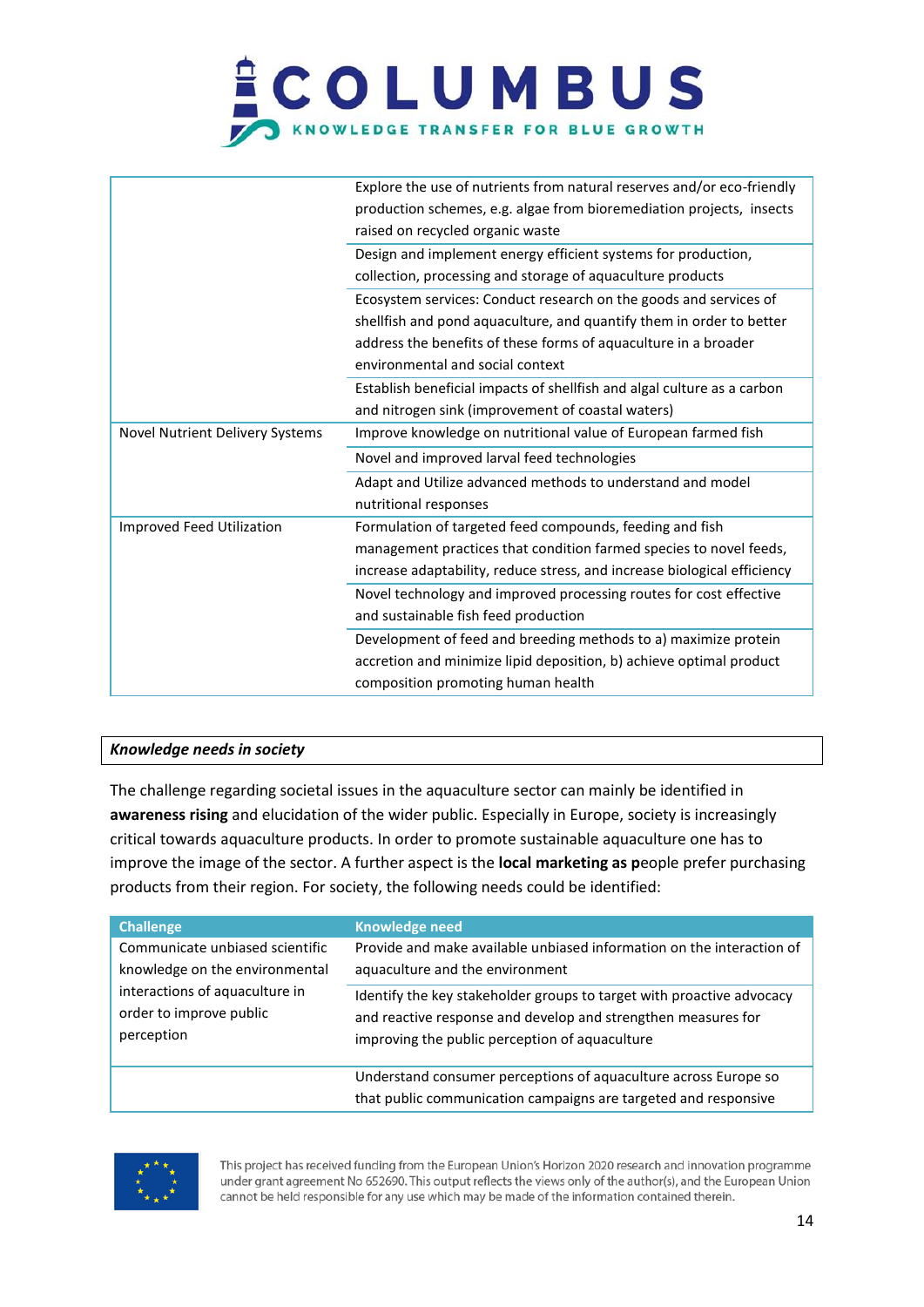

| Successful communication of the    | Base Aquaculture Communications upon scientific evidence validated       |  |  |  |  |
|------------------------------------|--------------------------------------------------------------------------|--|--|--|--|
| role European aquaculture sector   | by Agencies or Environmental Protection Agencies                         |  |  |  |  |
| plays in the society               | Cultivate the societal understanding that aquaculture is a viable source |  |  |  |  |
|                                    | of safe and healthy food production, providing employment, rural         |  |  |  |  |
|                                    | development, and food security                                           |  |  |  |  |
|                                    | Position strategically and positively differentiate European aquaculture |  |  |  |  |
|                                    | from other recognised competent authorities at a regional, national      |  |  |  |  |
|                                    | and European level (e.g. Food Safety sources of food production, and     |  |  |  |  |
|                                    | to bring consumer acceptance for European aquaculture products in-       |  |  |  |  |
|                                    | line with other mainstream food production sectors)                      |  |  |  |  |
|                                    | Conduct more comprehensive and reliable studies on the socio-            |  |  |  |  |
|                                    | economic aspects of the aquaculture profession, other than those         |  |  |  |  |
|                                    | relating to the production, to better understand the sector: market      |  |  |  |  |
|                                    | conditions, economic importance of the sector, sociological              |  |  |  |  |
|                                    | knowledge, business needs, economic sustainability of businesses, etc.   |  |  |  |  |
|                                    | Promote sustainable aquaculture practices globally by transferring       |  |  |  |  |
|                                    | knowledge and technology, and to tackle the global challenges of food    |  |  |  |  |
|                                    | production, environmental protection, and public health                  |  |  |  |  |
| Educate consumers and improve      | Conduct evidence-based risk-benefit analysis for all consumer groups     |  |  |  |  |
| their attitude towards aquaculture | including people with special dietary needs                              |  |  |  |  |
| products                           |                                                                          |  |  |  |  |
|                                    | Issue clear recommendations and guidelines for informed policy           |  |  |  |  |
|                                    | making on recommended consumption levels                                 |  |  |  |  |
|                                    |                                                                          |  |  |  |  |
|                                    | Develop communication strategies to educate consumers about the          |  |  |  |  |
|                                    | facts to change incorrect perceptions of aquaculture products            |  |  |  |  |
|                                    |                                                                          |  |  |  |  |
|                                    | Conduct studies on the carbon footprint of local aquaculture products    |  |  |  |  |
|                                    | compared to non-EU products and to other products from aquaculture       |  |  |  |  |
|                                    | and from other farmed animals                                            |  |  |  |  |
|                                    | Develop communication strategies to persuade consumers to consume        |  |  |  |  |
|                                    | sufficient aquaculture products to optimise their health through         |  |  |  |  |
|                                    | targeted briefings to relevant media, medical personnel and schools      |  |  |  |  |
|                                    | Map the consumption patterns of aquaculture product across Europe        |  |  |  |  |
|                                    |                                                                          |  |  |  |  |
|                                    |                                                                          |  |  |  |  |
|                                    | Revise the system of ongoing communication in respect of Rapid           |  |  |  |  |
|                                    | <b>Health Alerts</b>                                                     |  |  |  |  |
|                                    |                                                                          |  |  |  |  |

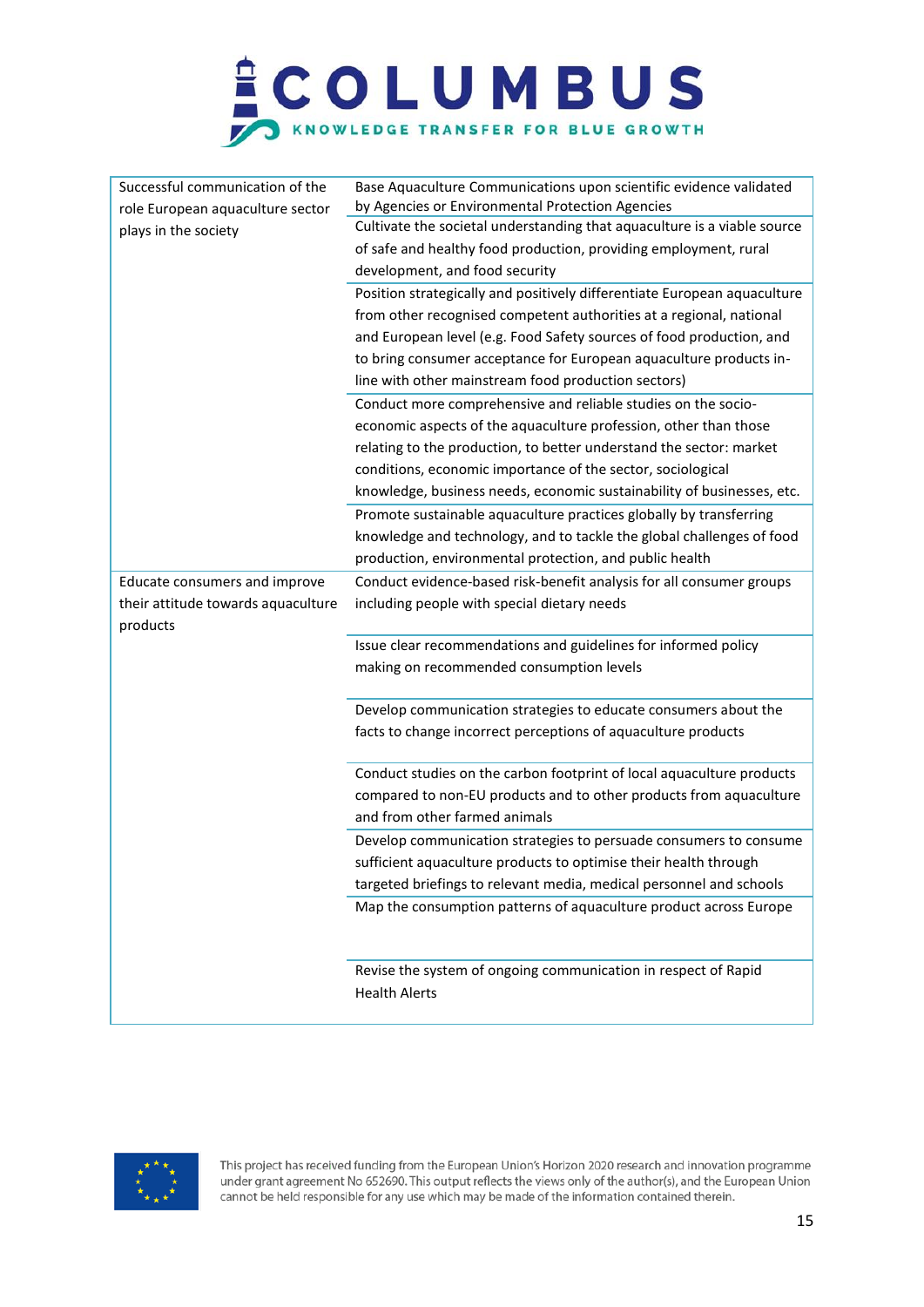

### <span id="page-15-0"></span>**Monitoring & Observation**

#### *Description of Competence Node*

Currently Europe's ocean observing infrastructure capability, although technologically quite advanced are not properly coordinated among owners and governments. It ranges from research vessels, observing and monitoring infrastructures, (which include networks of satellite-based, airborne and *in situ* platforms and sensors), ROV's and AUV's as well as marine stations and data management facilities. Until recently, the collection, storage and accessibility of marine observations and data has been proceeding in an uncoordinated and *ad-hoc* fashion. <sup>4</sup> There is a large degree of variability in spatial and temporal data coverage and many gaps exist. Initiatives such as EMODnet have made strides towards integrating with other EU initiatives - namely the Copernicus Marine Service (formerly GMES - Global Monitoring for Environment and Security) and WISE-Marine - using common standards (such as INSPIRE) and in compliance with the principles of the Shared Environmental Information System (SEIS). Yet certain data and information – especially from monitoring activities - is lacking, hidden from users, or is not available in a usable form. There is currently a lack of sustained funding and a complex policy and governance framework making an integrated European Ocean Observing System a concept more than a reality.

Europe's current observing capacity, designed mainly for monitoring and understanding the marine environment, must now be developed with user needs in mind, for marine and maritime management and policy development but also addressing the needs of industry and civil society. These needs will vary on a sectoral and regional basis and in response to as yet unforeseen events.

The '**Monitoring and Observation Node' could be considered to cover any sector that contributes to, or utilises, marine knowledge** (data, data-products, information and services). Sectors generating marine knowledge could range from space technology industries to IT specialists, to academic researchers in various fields (modelling and simulation, climatology, oceanography), public monitoring bodies, the fishing industry etc. Users of marine knowledge could include policy makers, academic researchers, port and harbour authorities, the offshore energy industry, aquaculture and fisheries sectors, maritime transport, deep sea mining and maritime security, to name but a few. In some cases, the sectors generating marine knowledge are also using marine knowledge e.g. academia, fisheries.

For the purposes of this exercise we will consider **'Monitoring and Observation' as the 'marine knowledge sector'** and define it as the infrastructures (e.g. research fleets, observing and monitoring systems, marine stations and e-infrastructures), people (technicians, technical experts, scientists, engineers, IT specialists) and services (public environmental monitoring bodies, companies producing

<sup>4</sup> EU COM (2010): Marine Knowledge 2020: Marine data and observation for smart and sustainable growth, http://eur-lex.europa.eu/legal-content/EN/ALL/?uri=CELEX:52010DC0461



 $\overline{\phantom{a}}$ 

This project has received funding from the European Union's Horizon 2020 research and innovation programme under grant agreement No 652690. This output reflects the views only of the author(s), and the European Union cannot be held responsible for any use which may be made of the information contained therein.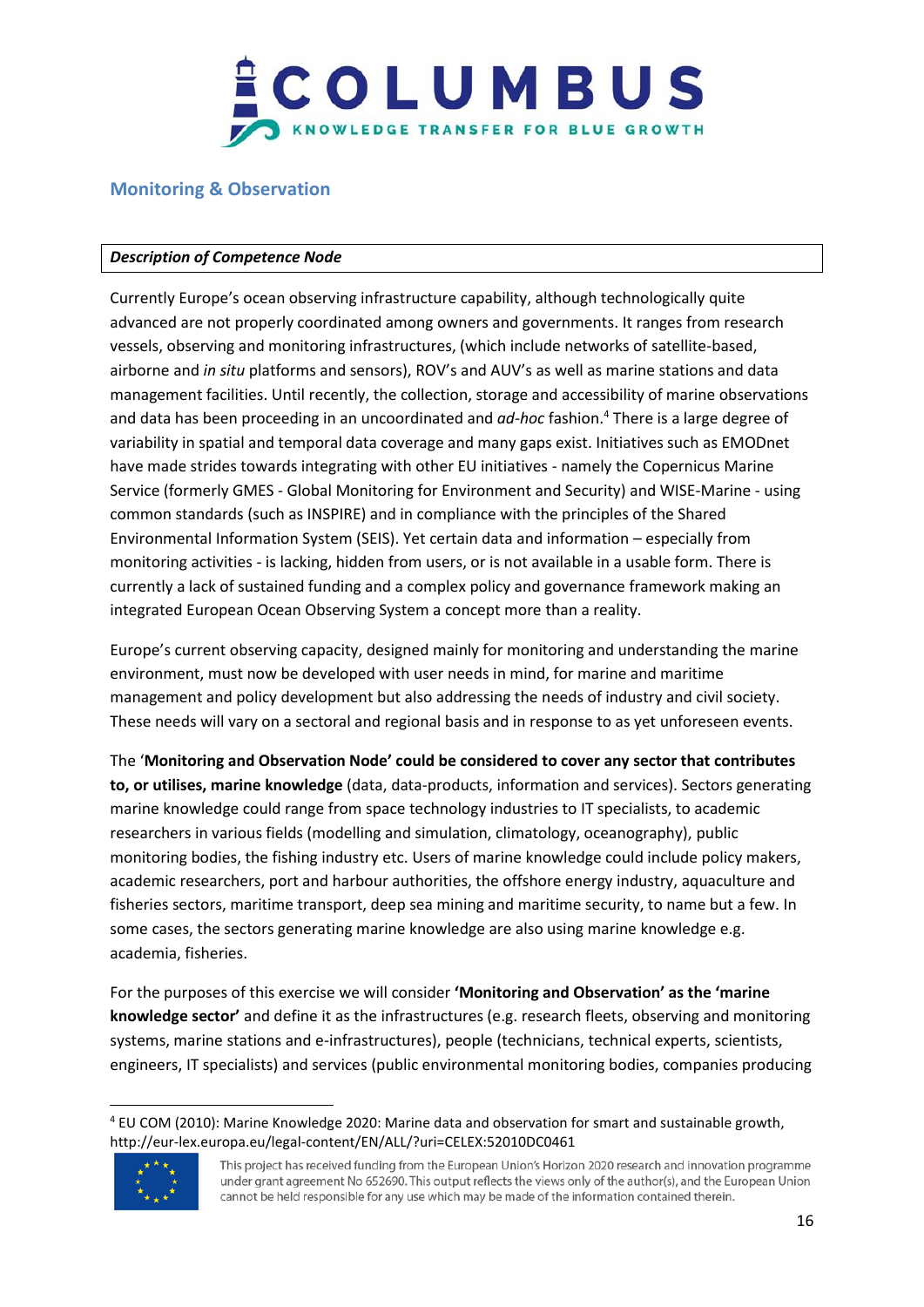

value added data products) that combine to support the generation of marine knowledge in the form of data, data-products, services and information via *in-situ* or *ex-situ* marine monitoring and observations for end-users in policy, science, industry and civil society.

**Funding of marine knowledge** is only one component of the total EU maritime policy budget. For the period 2014 – 2020, the Commission estimates annual funding of marine knowledge to be in the range of €207million for data collection (including data collection for fisheries and satellite observations (Copernicus), €26.8 for data assembly, and €10million for ocean forecasts.

Future funding mechanisms could include public-private partnerships and industrial investment; European structural funds for Marine Research Infrastructures and improved mechanisms to enable coordinated Member State investments, possibly via JPI Oceans.

#### *Knowledge needs in policy*

The European landscape of Marine Research Infrastructures (MRIs) governance initiatives is too **complex and fragmented** and this is an obstacle to achieving optimal impact of MRIs. Considering oceanographic research vessels as an important component of MRIs, initiatives such as EuroFleets and OFEG have made some progress towards the **coordination of these at European level**. However, this could be further improved to maximise their potential.

The multiplication of governance frameworks for specific categories of ocean observing infrastructures calls for a **strategic framework identifying key societal needs and objectives** at European level, and providing for a coordinated development of the different initiatives, MRIs, projects and networks via an integrated European Ocean Observing system or EOOS.

More detailed the knowledge challenges and knowledge needs within the Monitoring and Observation Competence Node can be described as follows:

| <b>Challenge</b>                                                                               | <b>Knowledge need</b>                                                                                                                                                             |  |  |
|------------------------------------------------------------------------------------------------|-----------------------------------------------------------------------------------------------------------------------------------------------------------------------------------|--|--|
| Gaps in the knowledge base on the condition<br>of marine ecosystems and marine<br>biodiversity | What process can facilitate targeted interdisciplinary<br>research to e.g. progress MSFD implementation?                                                                          |  |  |
| Outdated and internationally not integrated<br>nor harmonised research infrastructures         | Whilst AUVs and drones have huge potential as observation<br>platforms, there is an urgent need for international<br>maritime regulations on their use.                           |  |  |
|                                                                                                | Consider how European observation and monitoring<br>platforms (e.g. via initiatives such as Fixed point Open<br>Ocean Observatory network (FixO3) and OFEG) can be<br>integrated. |  |  |
|                                                                                                | What mechanism can ensure sustainable funding for ocean<br>sensors, new platforms and cross-sector research?                                                                      |  |  |

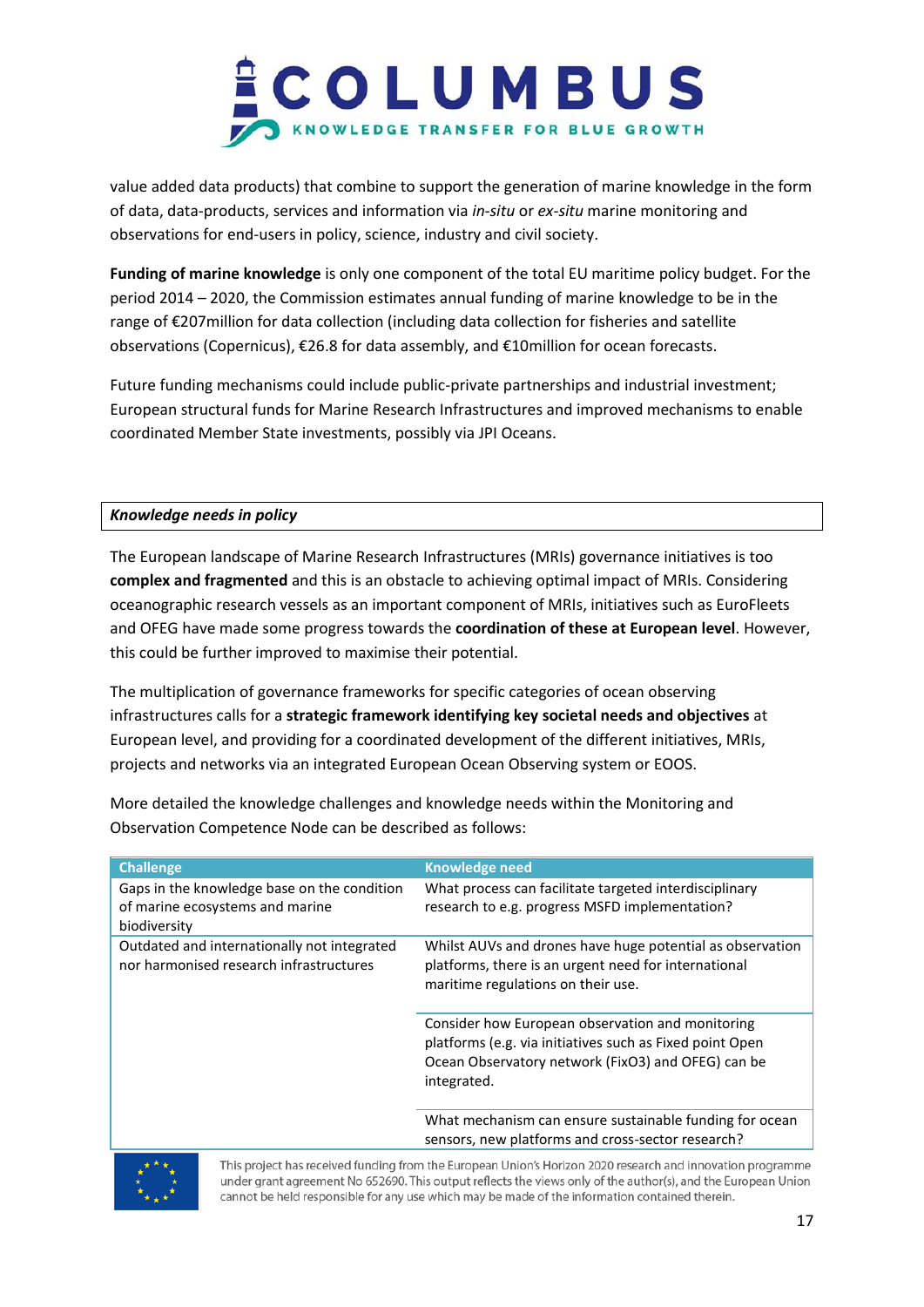

#### *Knowledge needs in science*

As provider of marine knowledge, the Monitoring and Observation Node is engaged to describe scientific challenges and needs. Generally, there are spatial, temporal and thematic gaps in marine data collection programmes/projects and a sustained effort is needed. There is a special need to meet important gaps in the mapping of European sea beds.

The following scientific knowledge needs on European level were discovered:

| <b>Challenge</b>                                                               | <b>Knowledge need</b>                                                                                           |  |  |
|--------------------------------------------------------------------------------|-----------------------------------------------------------------------------------------------------------------|--|--|
| In-situ synoptic multi-variable sensing of the<br>whole water column worldwide | How do we ensure to continuously observe the deeper<br>ocean (below 2000m)?                                     |  |  |
|                                                                                | There is a need to integrate both, coastal and open<br>ocean observations.                                      |  |  |
|                                                                                | Development of biogeochemical and biological sensors<br>for automated observational platforms                   |  |  |
|                                                                                | New platforms (e.g. gliders), methods and technologies<br>like genomics and marine acoustics should be explored |  |  |
| Predictive capability in identifying observational<br>gaps                     | Improved methodologies on statistical data assimilation                                                         |  |  |

#### *Knowledge needs in industry*

Besides MSFD implementation and ecosystem based management there is a big challenge to meet the **growing demand for marine observations and data in support of blue growth**, e.g. marine resources or better climate predictions through the development of an effective, integrated and sustainably-funded European Ocean Observing System.

It is a bottleneck that some **data is not freely available** to industry and that data generated by resp. for industry may not freely available to other potential users.

Knowledge needs in industry are especially focused on technical challenges:

| <b>Challenge</b>                                                                                                       | Knowledge need                                                                                                                                                                        |  |  |
|------------------------------------------------------------------------------------------------------------------------|---------------------------------------------------------------------------------------------------------------------------------------------------------------------------------------|--|--|
| Communication/information exchange gap<br>between industry and science on needs in ocean<br>observation and monitoring | There is a need for advanced technology in long-<br>endurance automated underwater vehicles (AUVs) to<br>facilitate monitoring and high resolution seabed<br>mapping in remote areas. |  |  |
|                                                                                                                        | An improved industry / science interface would guide<br>scientific research towards greater societal relevance                                                                        |  |  |

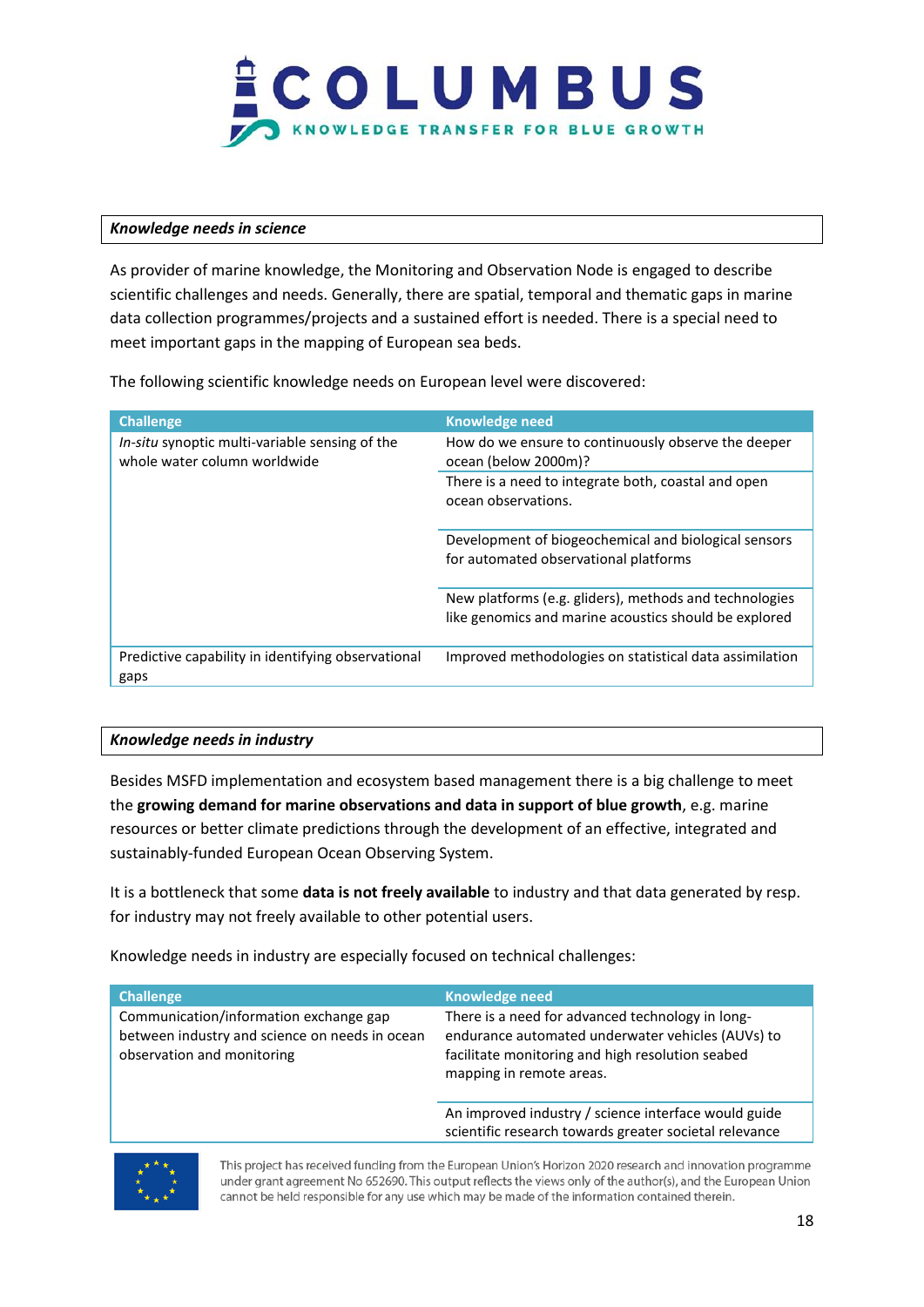|                                                 | and focus knowledge creation on areas where new<br>technologies and products are most needed                                                                                                                                                              |  |  |
|-------------------------------------------------|-----------------------------------------------------------------------------------------------------------------------------------------------------------------------------------------------------------------------------------------------------------|--|--|
| Availability of cross-sectorial monitoring data | There is a need for mechanisms to establish if the<br>present observation infrastructure is the most effective<br>possible - such as via the EMODnet sea basin check-<br>points                                                                           |  |  |
|                                                 | lack of expertise to implement big data applications,<br>synchronisation across data sources, data accessibility<br>and integration, ownership issues, security concerns<br>with regard to data protection and a rapidly changing<br>technology landscape |  |  |

#### *Knowledge needs in society*

The **cross-sectoral understanding** of the complex interactions of the ocean with most other branches of science, as well as the major influence of the ocean in issues of societal importance is rather under-developed.

There is a need for greater **awareness raising** and promotion of initiatives such as EMODnet, amongst all potential end-users – not just those in the marine and maritime communities – to highlight the wealth of available marine data with potential for application in numerous areas.

Valuable marine knowledge (data and by-products) generated by academic institutions, projects or industrial stakeholders can remain hidden. There is a necessity for raising awareness amongst marine data generators of the benefits to utilising data repositories for safeguarding, adding value and maximising the potential of their knowledge.

**End-users needs** must be considered to establish if the present observation infrastructure is fit-forpurpose. In more detail, societal challenges and knowledge needs, and not to forget the regional aspect can be detailed as follows:

| <b>Challenge</b>                                | <b>Knowledge need</b>                                                                                                                                                                                                                   |  |  |
|-------------------------------------------------|-----------------------------------------------------------------------------------------------------------------------------------------------------------------------------------------------------------------------------------------|--|--|
| Access to ocean observing infrastructure & data | Consider how to provide wider access to observatory<br>infrastructures, particularly to those countries lacking<br><b>MRIS</b>                                                                                                          |  |  |
|                                                 | Oceans observing platforms can be extended to include<br>novel and / or indirect observation platforms such as<br>ships of opportunity and scuba divers. Use of the latter<br>could also contribute to citizen science & ocean literacy |  |  |

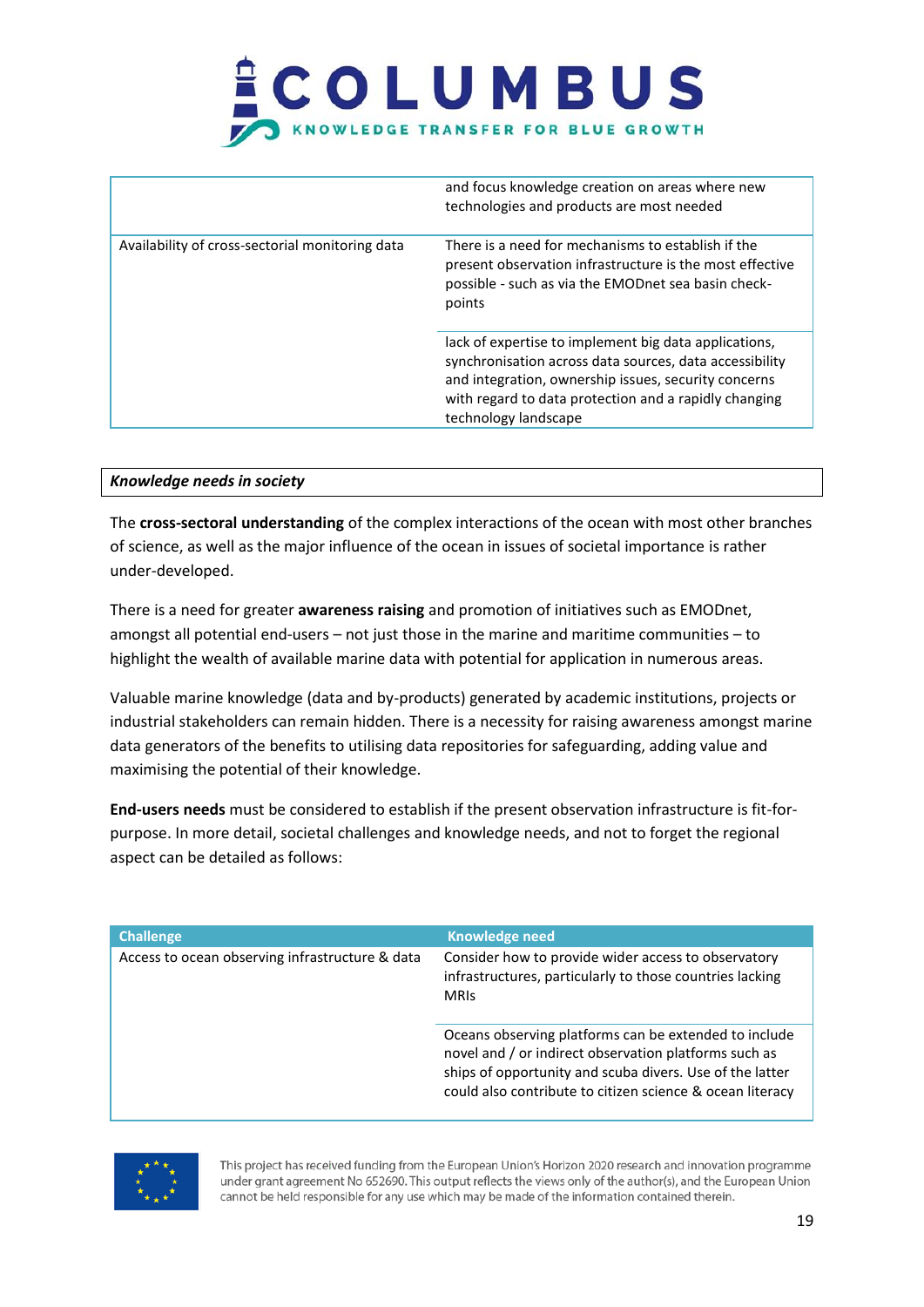

|                                                                  | Provide wider access to quality-assured, standardised<br>and harmonised marine data, products and metadata<br>which are interoperable and free of restrictions on use $-$<br>for both for public and private users |
|------------------------------------------------------------------|--------------------------------------------------------------------------------------------------------------------------------------------------------------------------------------------------------------------|
| Harmonisation of analytical methodologies and<br>data processing | Develop international standards even across disciplines                                                                                                                                                            |
|                                                                  | Process and validate data at different levels - at national.<br>sea-basin and European level                                                                                                                       |
|                                                                  | Develop a decision-making process for priorities that is<br>user-driven so that available data are fit-for-purpose                                                                                                 |
| Sustainable funding                                              | Develop common mechanisms on sustainable financing<br>at national and international/EU level to maximise the<br>value from contributions of individual Member States                                               |

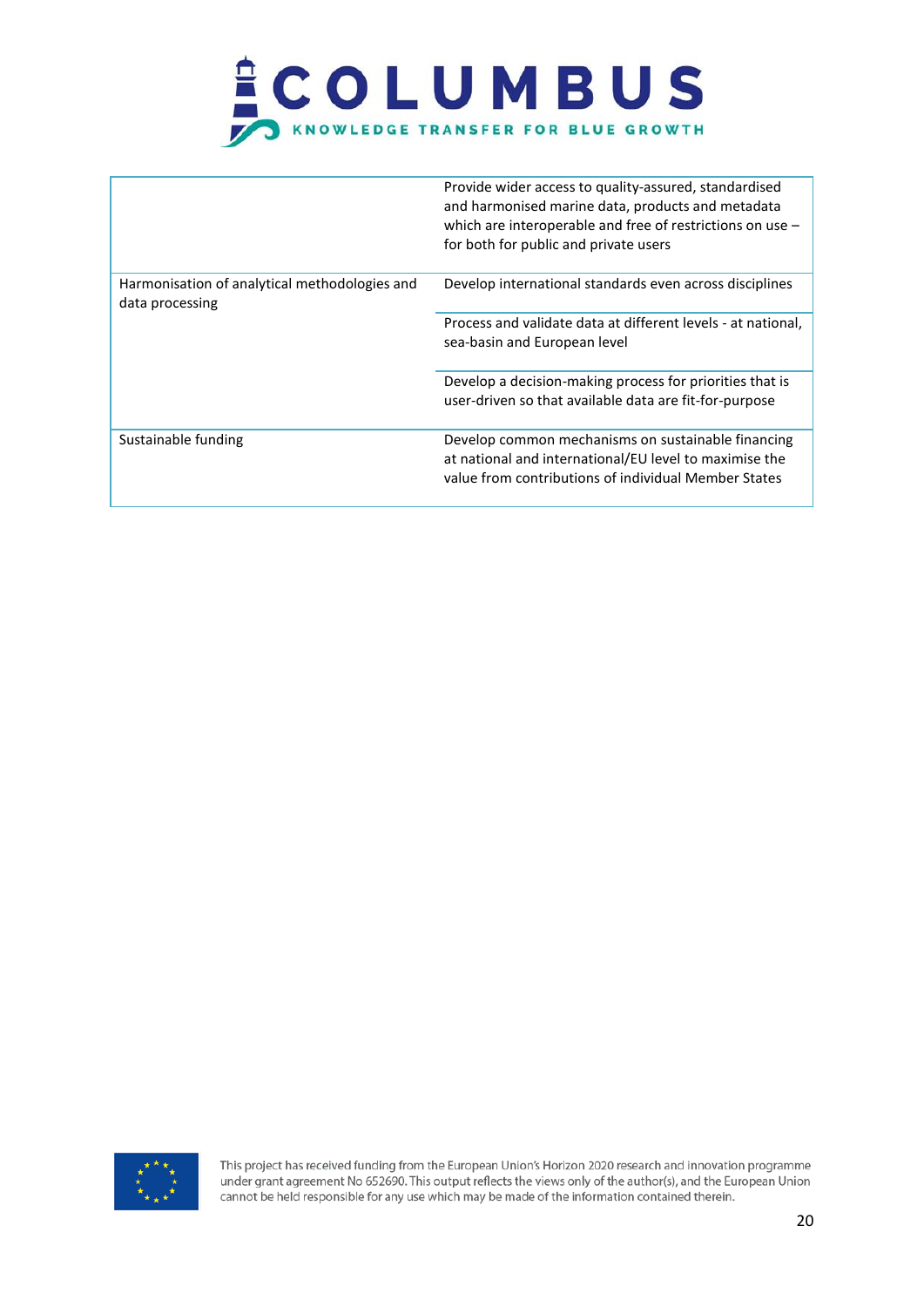

### <span id="page-20-0"></span>**Marine Biological Resources**

#### *Description of Competence Node*

The 'Marine Biological Resources' node could also be understood as the 'Marine Biotechnology' node in a broad vision that is "Marine Bio-resources as the source or the target of Biotechnological applications".<sup>5</sup> This definition thus covers all the value chain's elements from the marine living resources to the products and services and to the markets. Marine Biotechnology in Europe (and in the rest of the world) is considered as an emerging field with great economic potential.

The use of marine biological resources through development and application of biotechnology is one of the ten strategic areas (that can be translated in challenges) identified by the JPI Ocean (SRIA) with four recognized main activities to be promoted:

- Support actions towards the exploitation of genetic resources, including bioprospecting, identification and the valuation of biological resources
- Research to enhance knowledge of taxonomy and genomics to provide policy advice for Blue Growth and GES
- Develop new organism models to understand basic biological, ecological and evolutionary processes which underpin the discovery of biotechnology and application of biomimetics
- Support coordinated efforts along the value chain from marine biomass to markets to reduce the EUs dependency on imports of biomass.

It is often said that the Marine biotechnology sector is still too young to be evaluated by only economic output indicators and the value of its contribution is difficult to quantify given the wide range of marine biotechnology applications and the current difficulty of measuring and tracking these different markets. According to OECD the potential of marine biotechnology is clear, but delivering on its promises may require the attention of governments, policy makers and other stakeholders.

The global market for marine biotechnology products and processes is believed to offer a significant and growing economy. The Global Industry Analyst, Inc., estimated the global market for marine biotechnology at € 2.8 billion (2010 estimate) with a compound annual rate of 4-5% (or 10-12% under less conservative assumptions). The sector is also considered as an enabler to other industries. This reflects an **increasing need for developing tools and knowledge for sustainable development of marine based products**, including food, feed, nutraceuticals, cosmeceuticals, biomedicals, biopolymers, enzymes with industrial applications and a range of other commodities.

<sup>&</sup>lt;sup>5</sup> OECD definition, [http://www.oecd.org/sti/biotech/marinebiotechnologyattheoecd.htm,](http://www.oecd.org/sti/biotech/marinebiotechnologyattheoecd.htm) 08.02.2016



l

This project has received funding from the European Union's Horizon 2020 research and innovation programme under grant agreement No 652690. This output reflects the views only of the author(s), and the European Union cannot be held responsible for any use which may be made of the information contained therein.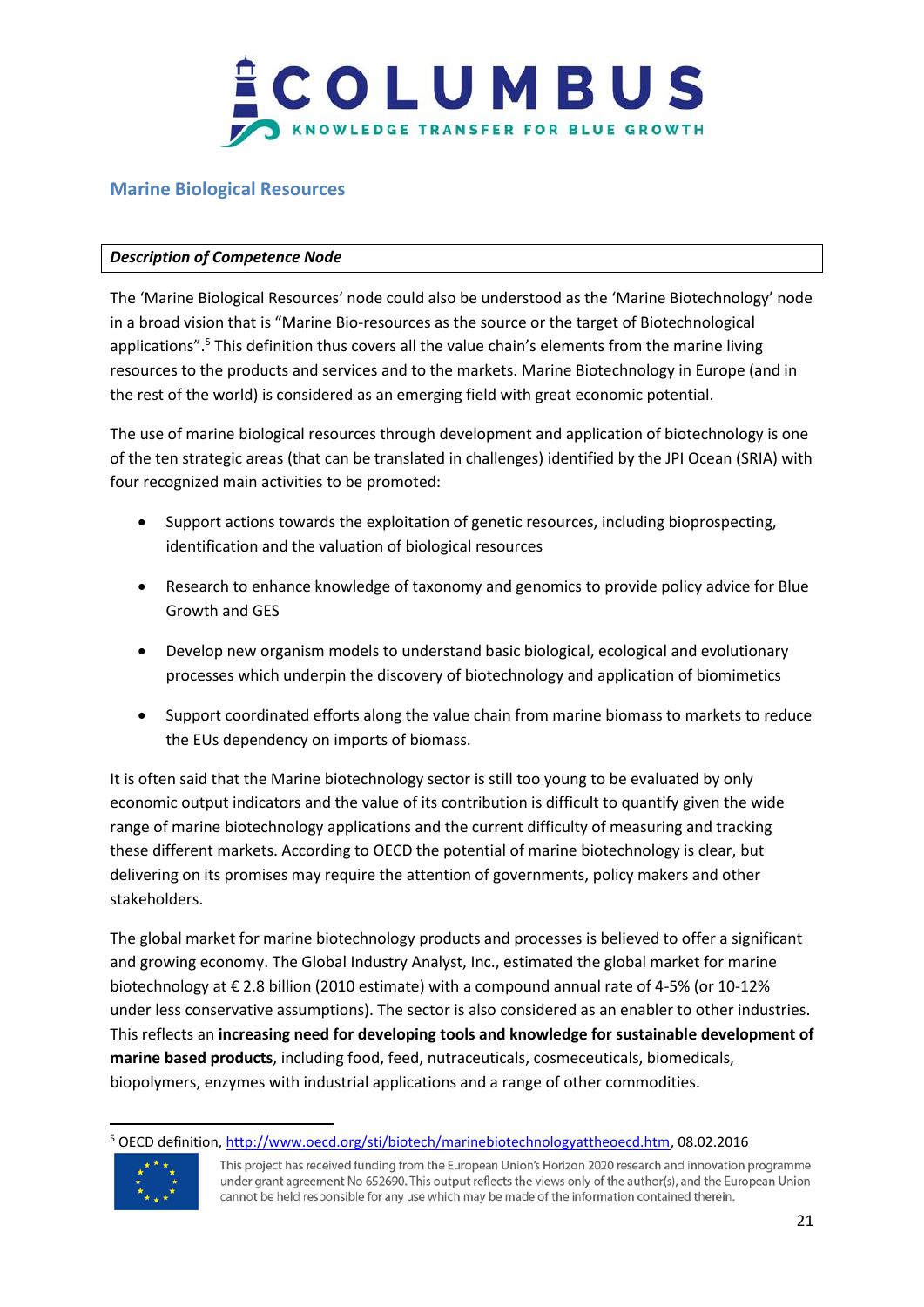

#### *Knowledge needs in policy*

There is **no common strategy on Marine Biotechnology** on European level. Within the last years some efforts were undertaken e.g. by the publication of the "Study in support of Impact Assessment work on Blue Biotechnology" (DG MARE 2014)<sup>6</sup> or by the establishment of the Marine Biotech ERA-Net [\(www.marinebiotech.eu\)](http://www.marinebiotech.eu/). There are also varying national policies, strategies, initiatives and programmes. However, harmonisation of single activities is needed on a greater political/European scale.

Furthermore, there is a need for legal certainty in Blue Biotechnology. **Regulatory issues** relating to the traceability of marine resources is a possible barrier to investment. In general researchers are not aware of regulatory requirements and nor do they understand how newly drafted regulation will work in practice. There is a lot of uncertainty in the sector.

#### *Knowledge needs in science*

It is very difficult to map what marine biotechnology activities are taking place and who is involved. **Mapping the Blue Biotechnology landscape in Europe** could be beneficial to financing and collaboration, two issues which are connected. The idea of an interface between industry, research and policy could be a way forward to **facilitate knowledge sharing and communication** between stakeholder groups. Knowledge is vital in motivating actors to collaborate and informing potential investors.

| <b>Challenge</b>                                                                                                       | <b>Knowledge need</b>                                                                                                                                                                                              |  |  |
|------------------------------------------------------------------------------------------------------------------------|--------------------------------------------------------------------------------------------------------------------------------------------------------------------------------------------------------------------|--|--|
| The need to enhance knowledge from<br>genomics and taxonomy on marine<br>biodiversity and ecosystems for policy advice | Genome bioinformatics and computational biology,<br>sequence and structure analysis, molecular evolution and<br>genomic technologies<br>Genomics for maker-assisted selection, genome and<br>metabolic engineering |  |  |
|                                                                                                                        | Access to technological Platforms (omics, screening )                                                                                                                                                              |  |  |
| new organism models to understand basic<br>biological, ecological and evolutionary<br>processes                        | Mechanisms to facilitate access to high-end marine<br>research infrastructures which underpin the discovery of<br>biotechnology and application of bio-mimetics                                                    |  |  |

Scientific knowledge needs are:

l <sup>6</sup> ECORYS (on behalf of EU-COM, DG MARE): Study in support of Impact Assessment work on Blue Biotechnology, Download: [http://www.marinebiotech.eu/news-and-events/other-news/blue-biotechnology](http://www.marinebiotech.eu/news-and-events/other-news/blue-biotechnology-study-european-commission)[study-european-commission,](http://www.marinebiotech.eu/news-and-events/other-news/blue-biotechnology-study-european-commission) 08.02.2016



This project has received funding from the European Union's Horizon 2020 research and innovation programme under grant agreement No 652690. This output reflects the views only of the author(s), and the European Union cannot be held responsible for any use which may be made of the information contained therein.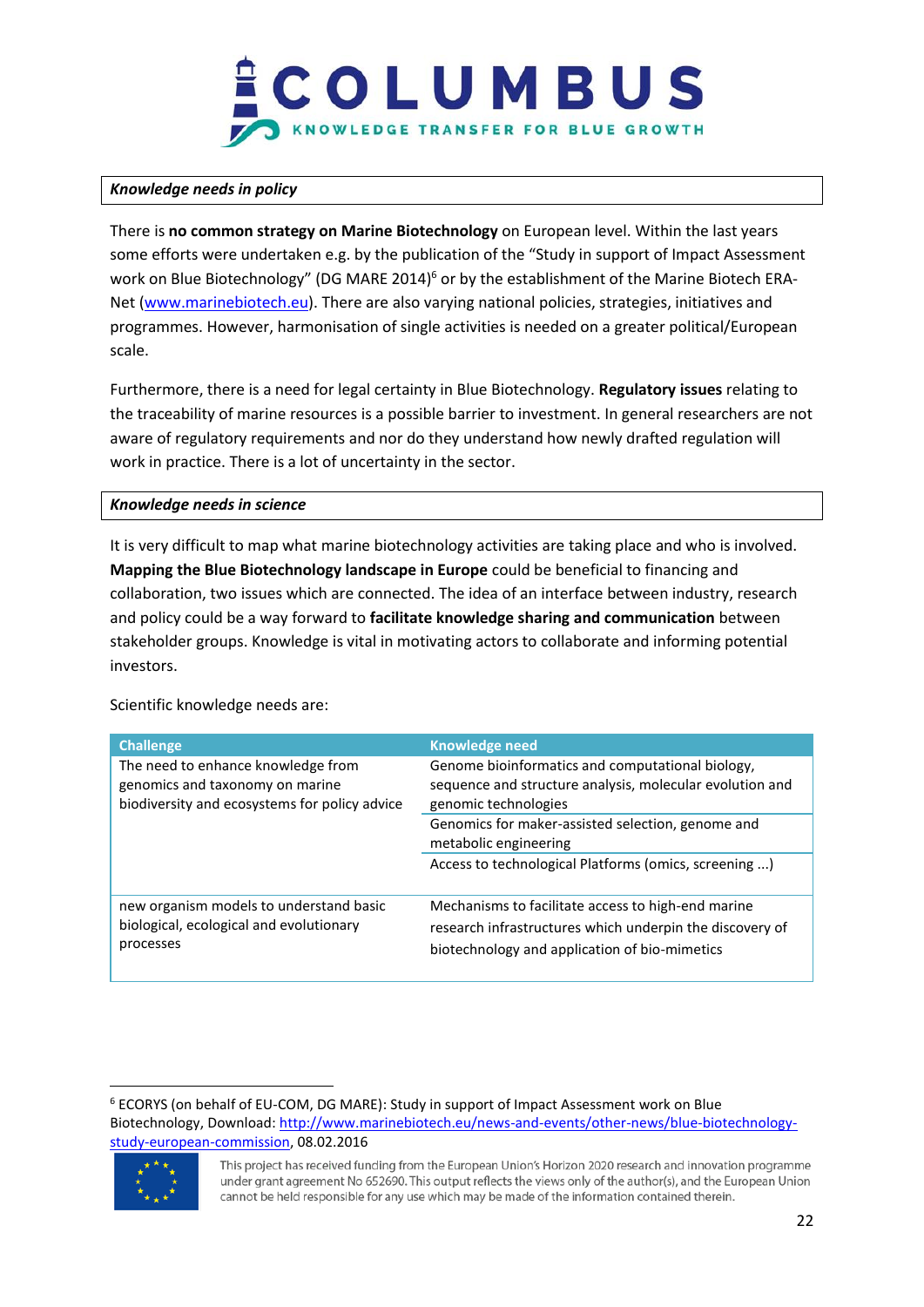

#### *Knowledge needs in industry*

The real issue is a lack of **collaboration between investors, industry, SMEs and researchers**. However, marine biotechnology activities in Europe need to be mapped to inform where collaboration is needed and to provide information to industry and investors to inform on opportunities in Blue Biotechnology.

Blue Biotechnology is considered to be 'invisible' and as such investment is hard to come by. Blue Biotechnology is complex and there is little understanding of it outside the 'sector' which does make it an unattractive proposition to investors who lack the expertise, understanding and time to fully realise the applications and potential of Blue Biotechnology. An interface or platform which would bring investors, SMEs and researchers together could facilitate a better understanding and potentially **attract more investors** to the sector.

|  | The following technical and industrial challenges and knowledge needs were identified: |  |  |  |
|--|----------------------------------------------------------------------------------------|--|--|--|
|  |                                                                                        |  |  |  |
|  |                                                                                        |  |  |  |
|  |                                                                                        |  |  |  |

| <b>Challenge</b>                                                                                            | <b>Knowledge need</b>                                                                                                                                                                       |
|-------------------------------------------------------------------------------------------------------------|---------------------------------------------------------------------------------------------------------------------------------------------------------------------------------------------|
| The need for a sustainable<br>exploitation of marine genetic<br>resources                                   | Establish a maximum sustainable yield (MSY) for the use of marine bio-<br>resources to avoid overexploitation and assess the impact and risks from<br>exploiting marine biodiversity.       |
|                                                                                                             | Improve cultivation techniques of marine organisms                                                                                                                                          |
|                                                                                                             | International intellectual property rights and regulatory issue regarding<br>the use of marine genetic resources (benefit sharing and Nagoya<br>protocol)                                   |
|                                                                                                             | Better link with Monitoring and observatory                                                                                                                                                 |
|                                                                                                             | activities/structures/programs                                                                                                                                                              |
| The need for coherent and<br>coordinated efforts along the<br>value chain from marine<br>biomass to markets | Mechanisms for sustainably increase the supply of marine bioresources<br>through environmentally friendly cultivation of biomass to reduce the<br>EUs dependency on importing food supplies |
|                                                                                                             | Improve coordination with repository and sampling logging                                                                                                                                   |
|                                                                                                             | Improved collaboration along the value chain with regards to proof of                                                                                                                       |
|                                                                                                             | concept, product development, up-scaling and commercialization                                                                                                                              |
|                                                                                                             | Overcome disconnection between research and commercialization of                                                                                                                            |
|                                                                                                             | Marine Biotechnology products and services                                                                                                                                                  |
|                                                                                                             | The need for a Capacity building plan to improve training and education<br>to support Marine Biotechnology in Europe                                                                        |

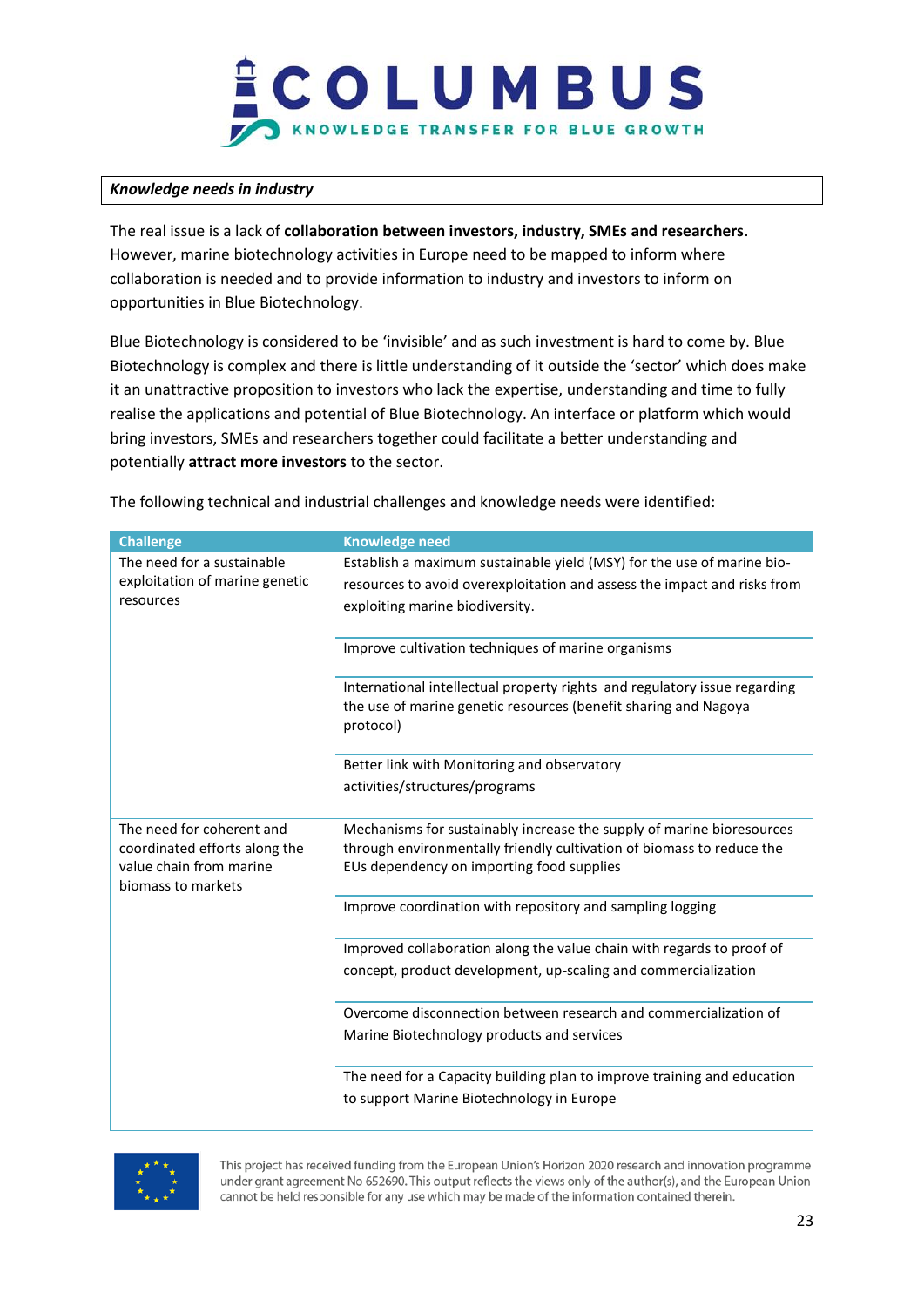

#### *Knowledge needs in society*

Territories such as maritime regions will be an essential driver for the development of blue biotech as blue biotechnologies will be first developed next to the coast. **Regional policy will be an essential thread of the "quadruple helix" for the knowledge-based development (research, education, innovation and policy)**. Many maritime regions in Europe indeed have identified Blue Biotechnology as an interesting sector for their economy). Regional policy will be aimed at locally climbing the TRL ladder and implementing innovation in their blue bio-economy. Furthermore, there is a need to implement a **communication strategy on marine biotechnology** to increase public and stakeholder awareness with regards to the issues and benefits of the sector

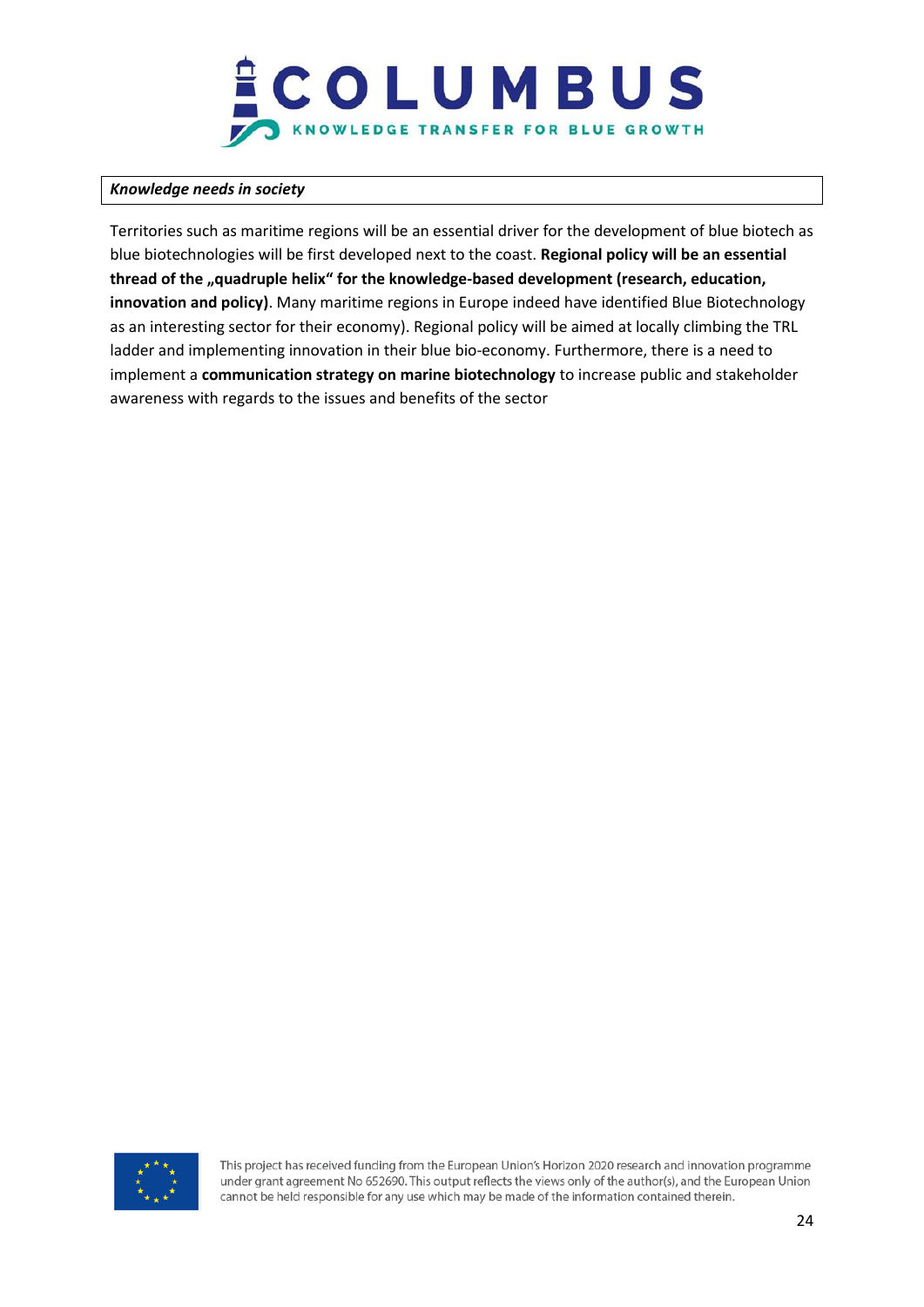### <span id="page-24-0"></span>**Maritime Transport & Logistics**

#### *Description of Competence Node*

By 2050, Europeans will be using their maritime and inland waterways space for not only transport, manufacturing and trade but to a great extent also for offshore food production, energy generation and mineral exploitation. Moreover, the costal and maritime space is an alternative dwelling as well as land-based tourism. Key parameters for a future development of the maritime sector are to **achieve well organised, safe, sustainable, competitive and resource efficient systems throughout the whole industrial, societal and environmental value chain**.

The worldwide transport of goods is dominated my maritime modes. Moreover, ships and structures are an essential part in many economic fields and enable the use of the marine resources. While the transport-sector is more or less standardised with respect to the ship types used, their design and production, etc., new business fields grow in specialised markets. This technological border is also separating the European market from the Asian one and others: high value ships with special equipment, operational or customer requirements are the common products built in Europe. The "one-of-a-kind" production methodology led to significant **improvement of production technologies** in the last decade driven by less raw material, improved lead time, and high quality.

The fast rising activity level within the field of offshore renewables in European waters is another driver in the field of shipbuilding and logistics including all types of service vessels as well as the structures itself. The **latest challenges are rising with the exploration of new routs (Polar Route), deeper grounds for resources (Oil & Gas + Minerals) as well as the trend for larger and long-lasting vessels** and structures, summarised in the "cold-deep-complex" challenge. Meanwhile, this is "solved" to a certain extent with known technologies. To "explore new grounds with unknown boundary conditions" is the state of the art in exploring these new fields.

#### *Knowledge needs in policy*

It is mainly the task of policy to provide a good framework for the maritime transport and logistics sector in Europe with the aim to reach worldwide competitiveness. On European level, the Technology platform **WATERBORNE** and the initiative **"Vessels for the Future"** represent important platforms for knowledge sharing between several stakeholders and they give advice to the EU-COM (DG MOVE & DG Research & Innovation) as well as acting as think tank for the sector as a whole.

Regarding rules and regulations, the **International Maritime Organization (IMO)** acts as the global standard-setting authority for the safety, security and environmental performance of international shipping. Its main role is to create a regulatory framework for the shipping industry that is fair and effective, universally adopted and universally implemented.

#### *Knowledge needs in science*

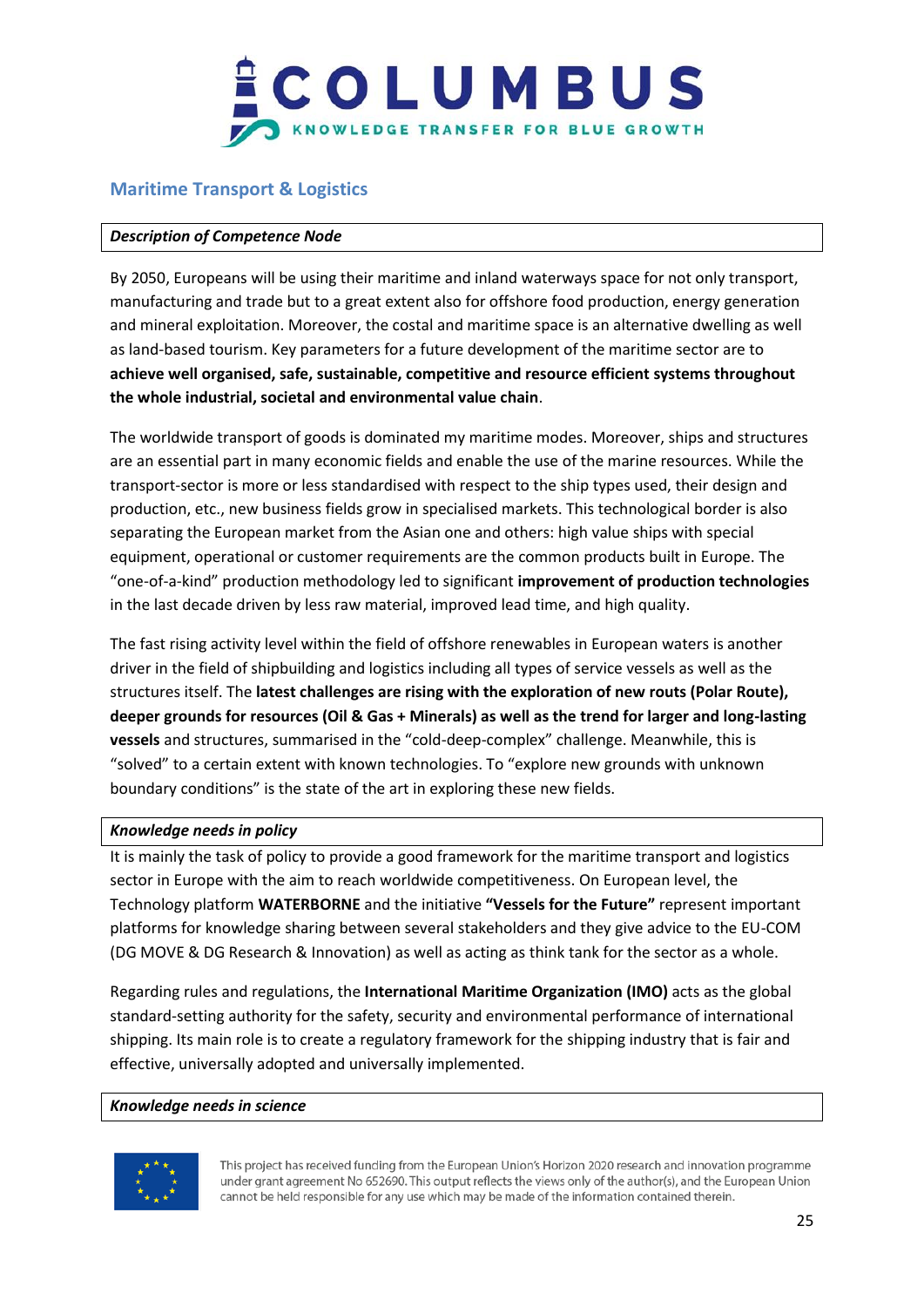

R&D in the maritime sector aims at finding innovative technological and environment-friendly solutions and at meeting new challenges like the exploration of new shipping routes or deep sea mining. The Maritime & Logistics node is focused on industry, so the challenges and needs are mainly directed to this end user group.

#### *Knowledge needs in industry*

Throughout all sub-sectors, the main challenge is to **withstand the market pressure from outside the EU** in relation to the products and services within the maritime transport and logistics sector. Beside, specific challenges in terms of methods, materials, processes, rules and regulations and the thinking in terms of short-term economic efficiency are the main challenges to bring innovation into application. Therefore, the challenges in the sector are to enhance the competitiveness of the EU shipping sector and to maximise opportunities for innovation in the European shipbuilding and marine equipment industry. In detail, the challenges and needs versus to the 2015 vision can be described as follows:

| <b>Challenge</b>                                               | <b>Knowledge need</b>                                                                                                                                                                  |
|----------------------------------------------------------------|----------------------------------------------------------------------------------------------------------------------------------------------------------------------------------------|
| Serve the societal needs                                       | support by technologies to unlock potentials of food from the oceans                                                                                                                   |
|                                                                | Provision of leisure vessels or structures at sea or the coast for tourism                                                                                                             |
|                                                                | and recreational purposes                                                                                                                                                              |
|                                                                | Ensure robust transport by new and flexible vessel concepts                                                                                                                            |
|                                                                | create new multi-use space offshore by platforms and structures                                                                                                                        |
|                                                                | implementation of practicable standards of maritime safety and<br>security, efficiency of navigation and prevention and control of pollution<br>leading to 80% reduction in casualties |
|                                                                | maintaining energy security from renewable resources                                                                                                                                   |
|                                                                | Ensuring ballast water treatment technologies are implemented                                                                                                                          |
| fighting climate change                                        | reduction of emissions (including noise) towards an eco-efficient vessel<br>[CO <sub>2</sub> : -80%; NO <sub>x</sub> & SO <sub>x</sub> -100%; Noise: -10dB]                            |
|                                                                | resource efficient transport systems (raw material and consumables)                                                                                                                    |
|                                                                | increased use of renewable energies                                                                                                                                                    |
| Improve the global position and<br>competiveness of the sector | be a world leader in the design, production and operation of waterborne<br>assets with related services including logistic processes                                                   |
|                                                                | meeting safety requirements with the advent of new technologies                                                                                                                        |
|                                                                | training highly specialised manufacturing and operating personnel                                                                                                                      |
|                                                                | use the entire value chain for an accelerated creation and deployment                                                                                                                  |
|                                                                | for SMEs as well as large industries                                                                                                                                                   |
|                                                                | new design methodologies aiming for life cycle designs                                                                                                                                 |
|                                                                | established research and innovation solution network to foster the fast<br>use of innovation in applications                                                                           |

#### *Knowledge needs in society*

Industry always has a responsibility towards the society. With respect to maritime transport & logistics that means primarily the responsibility towards environmental issues.

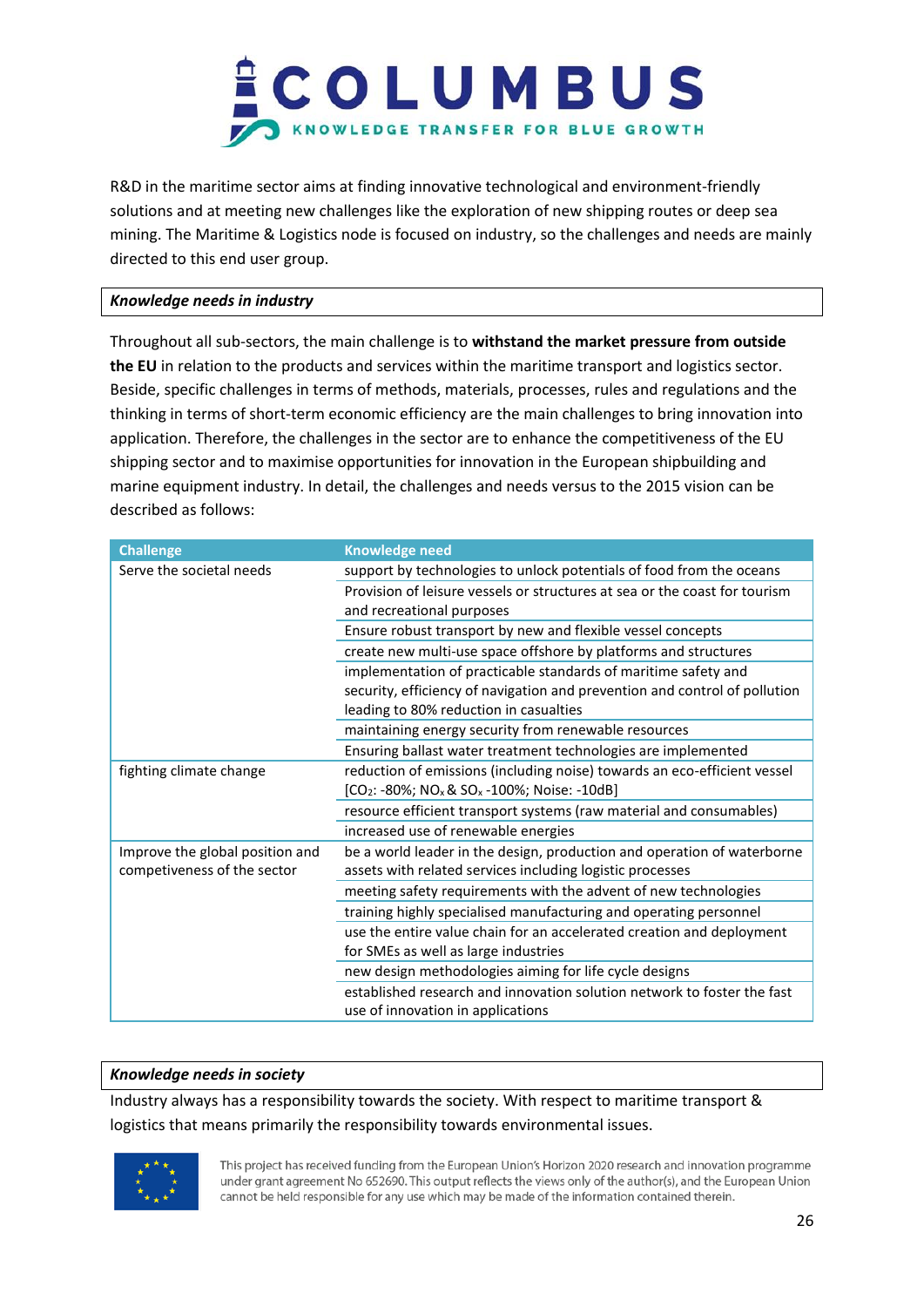

#### <span id="page-26-0"></span>**Marine Physical Resources**

#### *Description of Competence Node*

Blue Growth is the long term strategy to support sustainable growth in the marine and maritime sectors as a whole. The Blue Growth Strategy considers five high potential sectors for sustainable jobs and growth, such as: aquaculture, coastal tourism, marine biotechnology, ocean energy and seabed mining.

Marine Physical Resources includes several sub-sectors. In COLUMBUS we will focus on **Marine Energy** and **Deep Sea Mining**. Even if these activities are more market-driven, a lot of research is needed for sustainable technological solutions.

Europe is currently at the forefront of **ocean energy** development. However it is facing increasing competition from China, Japan, United States, Canada and other industrialised nations. **Offshore wind is the most advanced technology** in the ocean energy sector. The EC objective is to install 100GW of wave and tidal technologies by 2050. However, there are a number of barriers that need to be overtaken to achieve that aim. Slow growth of the sector (especially technologies) that triggers a very low market development rate. At the current stage, most deployment activities are looking at single device and small pre-commercial arrays; even for single prototype devices, the licensing process leading to test deployments is still very time-consuming and discouraging for investors. The ocean energy sector has reduced its forecasts for 2020. The EU is at the forefront of marine technology development, with more than 50% of tidal energy and about 45% of wave energy developers being located in the EU. The majority of ocean energy infrastructure, such as ocean energy test centres, is also hosted in the  $EU^7$ 

The **deep sea mining sector**, though small, has been identified as having the potential to generate sustainable growth and jobs for future generations. Numerous organisations within the EU are presently engaged in seabed mining activities, both as technology providers and as mine operators.

Between 2000 and 2010 there has been an annual increase of about 15% in the price of many nonenergy raw materials, mainly as a result of consumer demand in emerging economies. There is a risk of supply shortage for several of these, including those identified as critical to Europe's economy. Advances in technology as well as concerns over security of supply have encouraged mining companies to consider what the sea can provide.

The exploitation and mining of minerals, other than sand and gravel, from the sea have just started. Most current activity is in shallow water. By 2020, 5% of the world's minerals, including cobalt, copper and zinc could come from the ocean floors. This could rise to 10% by 2030. Global annual

<https://setis.ec.europa.eu/system/files/2014%20JRC%20Ocean%20Energy%20Status%20Report.pdf>



 $\overline{\phantom{a}}$ 

<sup>7</sup> JRC Ocean Energy Status Report 2014:

This project has received funding from the European Union's Horizon 2020 research and innovation programme under grant agreement No 652690. This output reflects the views only of the author(s), and the European Union cannot be held responsible for any use which may be made of the information contained therein.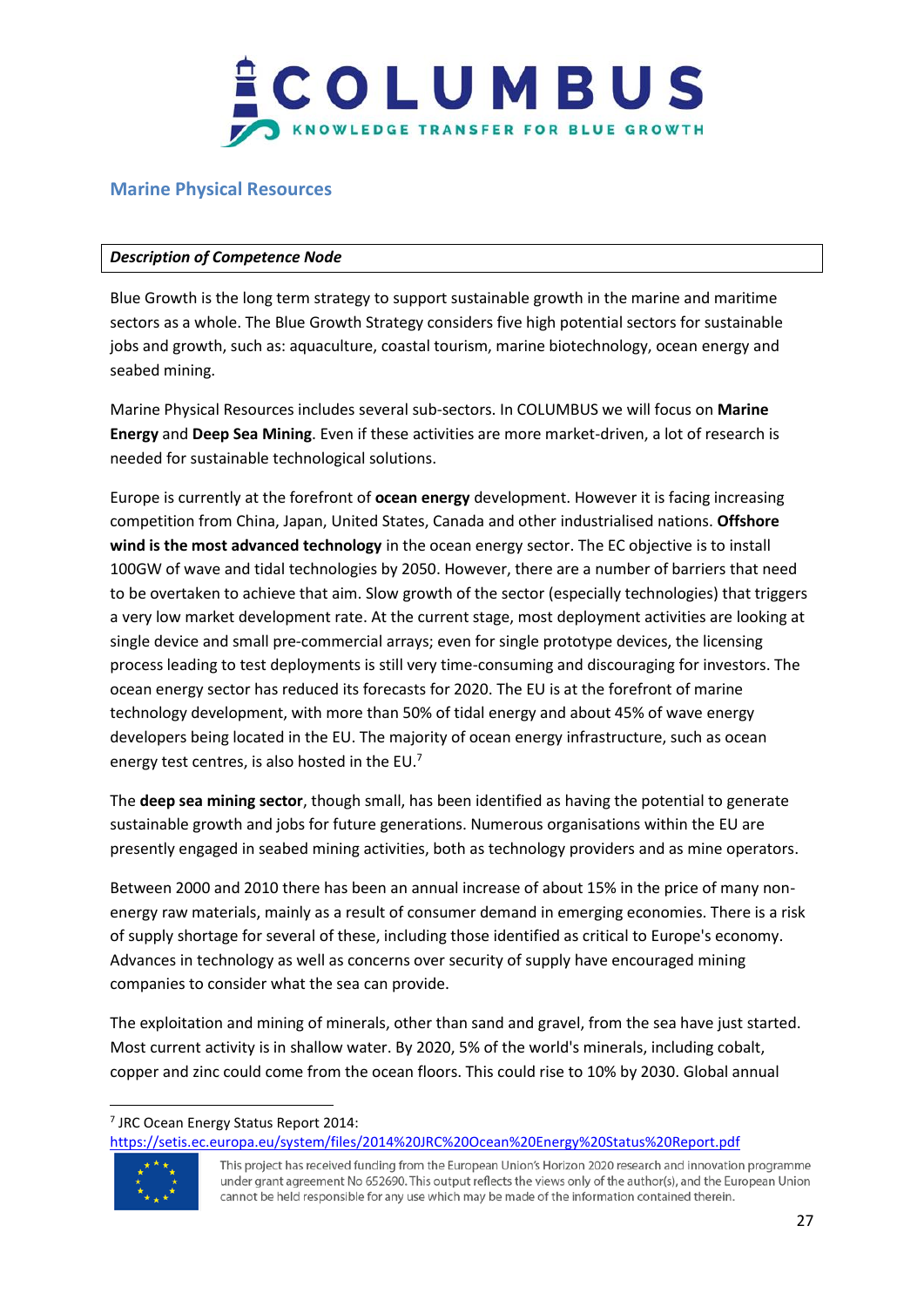

turnover of marine mineral mining can be expected to grow from virtually nothing to €5 billion in the next 10 years and up to €10 billion by 2030. It may also become economically feasible to extract dissolved minerals, such as boron or lithium, from seawater.

#### *Knowledge needs in policy*

In general, regulatory frameworks are needed to develop the ocean energy sector as well as the deep sea mining efforts further. Many critical aspects especially possible environmental impacts require a governmental support and political strategies on European level. Furthermore, there is a lack of guidelines and standards for MRE (Marine Renewable Energy) technologies.

There is especially a challenge to **establish policy and regulatory frameworks**:

| <b>Challenge</b>              | <b>Knowledge need</b>                                                                                                                                                                                                                      |
|-------------------------------|--------------------------------------------------------------------------------------------------------------------------------------------------------------------------------------------------------------------------------------------|
| Lack of policy and regulatory | Specific national strategies & policies for MRE to be developed                                                                                                                                                                            |
| framework                     | Risk assessment in the Marine Energy Sector                                                                                                                                                                                                |
|                               | Need to set up expedite leasing and licensing arrangements in<br>both MRE and DSM                                                                                                                                                          |
|                               | Specific national and international strategies and policies for the<br>DSM (Deep Sea Mining) sector to be developed                                                                                                                        |
|                               | Most of the potentially exploitable resources lie within the<br>Economic Exclusive Zone of non-European countries, or in<br>international waters-therefore a key challenge is the<br>development of legislation to regulate industrial DSM |
|                               | A European DSM strategy should be developed to ensure future<br>autonomy of metal supply                                                                                                                                                   |

#### *Knowledge needs in science*

Scientific gaps in respect to the Marine Resources are first of all missing knowledge on the **environmental impact** e.g. of deep sea mining as most parts of the deep sea are still unexplored. Ongoing research efforts should feed into **better maps of seabed ecosystems** and the results of monitoring the first extraction projects should be made widely available in order that appropriate **lessons are learned for subsequent activities and environmentally friendly technologies** are identified.

| <b>Challenge</b>               | <b>Knowledge need</b>                                                   |
|--------------------------------|-------------------------------------------------------------------------|
| Investigation of environmental | Understanding DSM pressures on the oceans and how to ensure DSM         |
| impacts                        | does not prevent future generations from benefiting from hitherto       |
|                                | untouched ecosystems                                                    |
|                                | Lack of modelling for environmental effects of MRE devices              |
|                                | There is a risk to ecosystems as a result of the resuspension of        |
|                                | particles. It is unknown how high this risk is or what the consequences |
|                                | will be.                                                                |
|                                | Little is known about the recovery times of these ecosystems            |

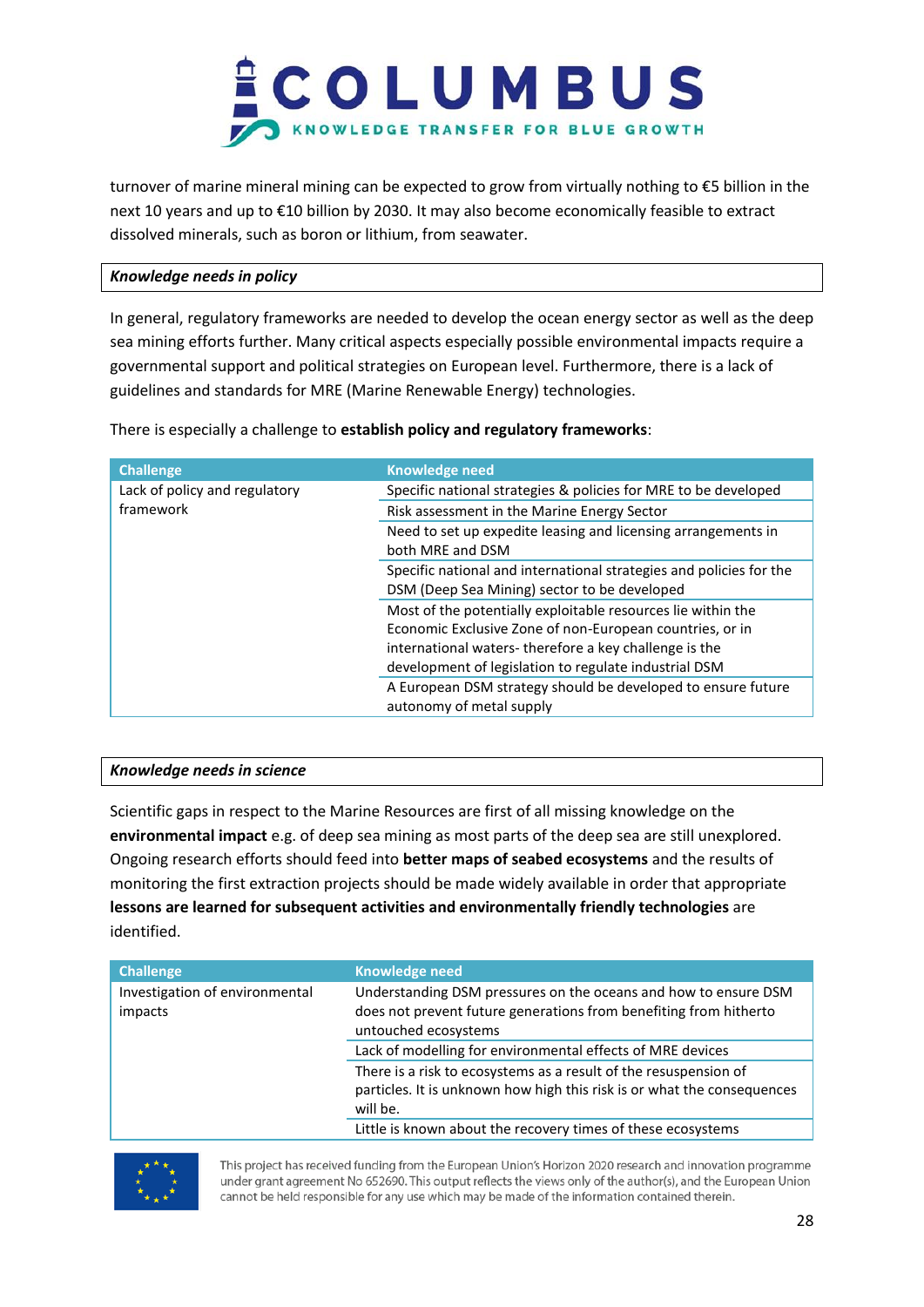|                                                             | There is a risk that DSM could increase coastal erosion                                                                                                                                                                                                                                                         |
|-------------------------------------------------------------|-----------------------------------------------------------------------------------------------------------------------------------------------------------------------------------------------------------------------------------------------------------------------------------------------------------------|
| Investigation on resources<br>availability and exploitation | There is a lack of knowledge of whereabouts of deposits, or which of<br>them can be commercially exploited<br>There is a lack of observations of MRE resources suitable for sound<br>design and engineering purposes (most work is still carried out based<br>on estimates with relatively large uncertainties) |
| DSM technology research                                     | There is a challenge for engineering as many potential sites are at<br>great water depths and extremely far from land. The extraction<br>methods required will depend on the targeted resource                                                                                                                  |
|                                                             | There is a challenge to develop technologies that minimise the risk to<br>the environment while maximising the economic efficiency of mining                                                                                                                                                                    |
|                                                             | Need for advanced sampling technologies for rocks, sediments, fluids,<br>fauna and microbiota                                                                                                                                                                                                                   |

#### *Knowledge needs in industry*

The main economic driver for the development of the DSM industry is cost. Investors need to be sure that the added cost due to increased extraction costs (compared to terrestrial sources) will be compensated by higher concentrations of metal in the ore. **Investment is a key challenge** for the whole energy industry. Such investment may be beyond the reach of private mining companies. As such, a European marine investment fund partially funded by the EIB and with private equity and guarantees from Member States could be envisioned. There is a lack of long term clarity on profitability and commercialisation of the Ocean Energy (OE) sector. OE would benefit from clear, stable and supportive policy framework in order to attract investment.

There should be focused funding, so that the development of validated technologies can be accelerated. With regard to DSM foster the **development of new technologies** for the safe and sustainable harvesting of marine mineral deposits in an environmentally-friendly manner. With regard to plan new infrastructure and upgrades: Adequate port facilities and specialized vessels for the equipment are required for DSM activity.

Furthermore, there is a lack of clarity on the rules **of intellectual property, collaboration and knowledge sharing.** It is still highly uncertain if the DSM industry will be economically viable, and if so, how much of the deposits can be commercially exploited.

#### *Knowledge needs in society*

Societal challenges with regard to Marine Physical Resources and especial connected to the topic DSM are mainly environmental questions and concern. An **investigation of environmental impacts** is needed to minimise the footprint of MRE technologies. **ISA Regulatory processes** require the developer to set or reserve areas for compensation for environmental damage caused by the excavation- this has been called a "tax" by the industry and could slow down the rate of return on investment.

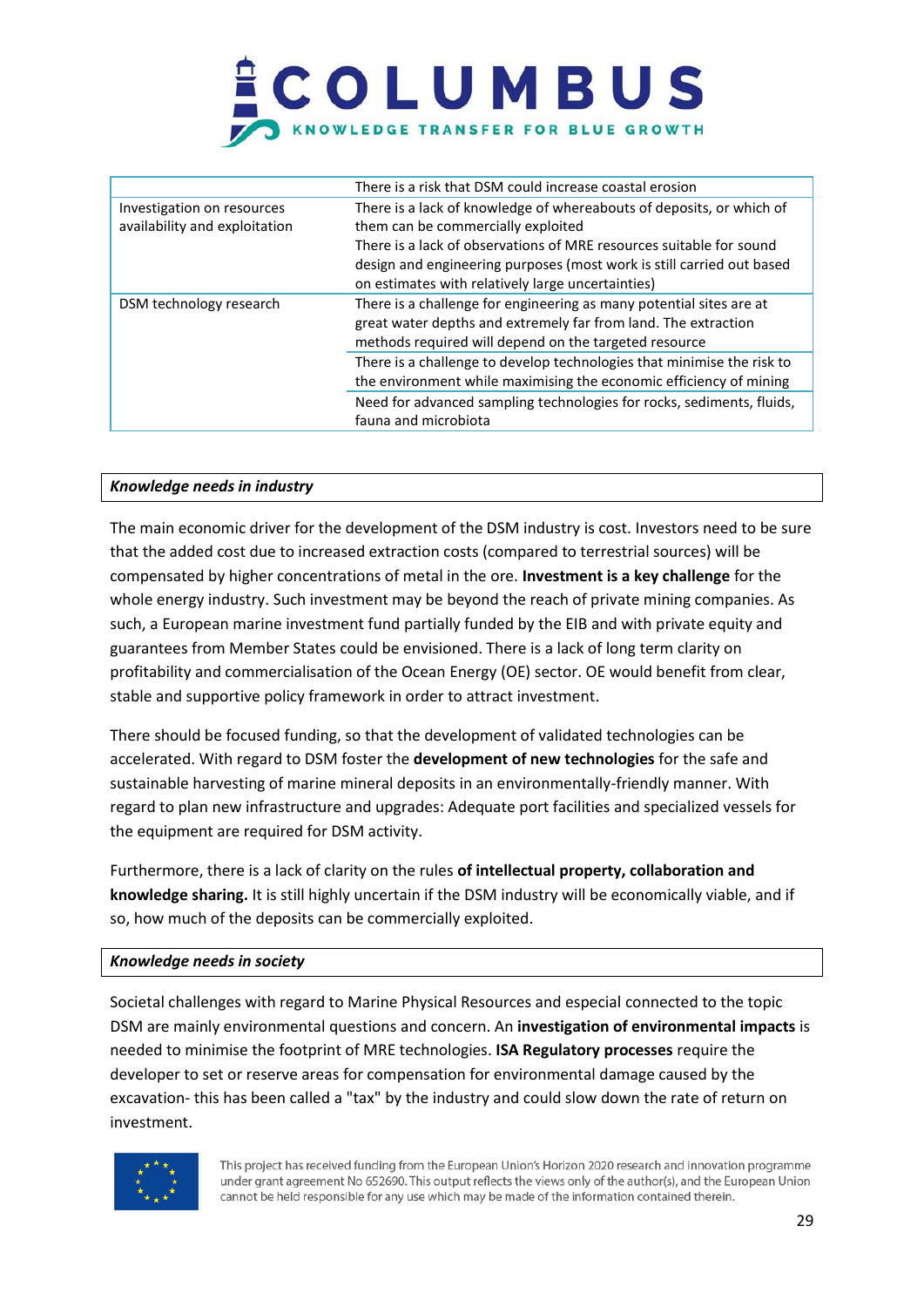

The **demand for these industries will grow as current consumption rates are unsustainable**, and also as a result of human populations growth and the rapid industrialisation of highly populated countries (China, India, Brazil). Informing the wider society about the complexity of natural resources, environmental impacts and consumption is needed to raise awareness. Participatory processes could help to involve citizens and to prevent propaganda and negative associations. There is a **need for greater expertise in socio-economics and governance research** on the deep sea.

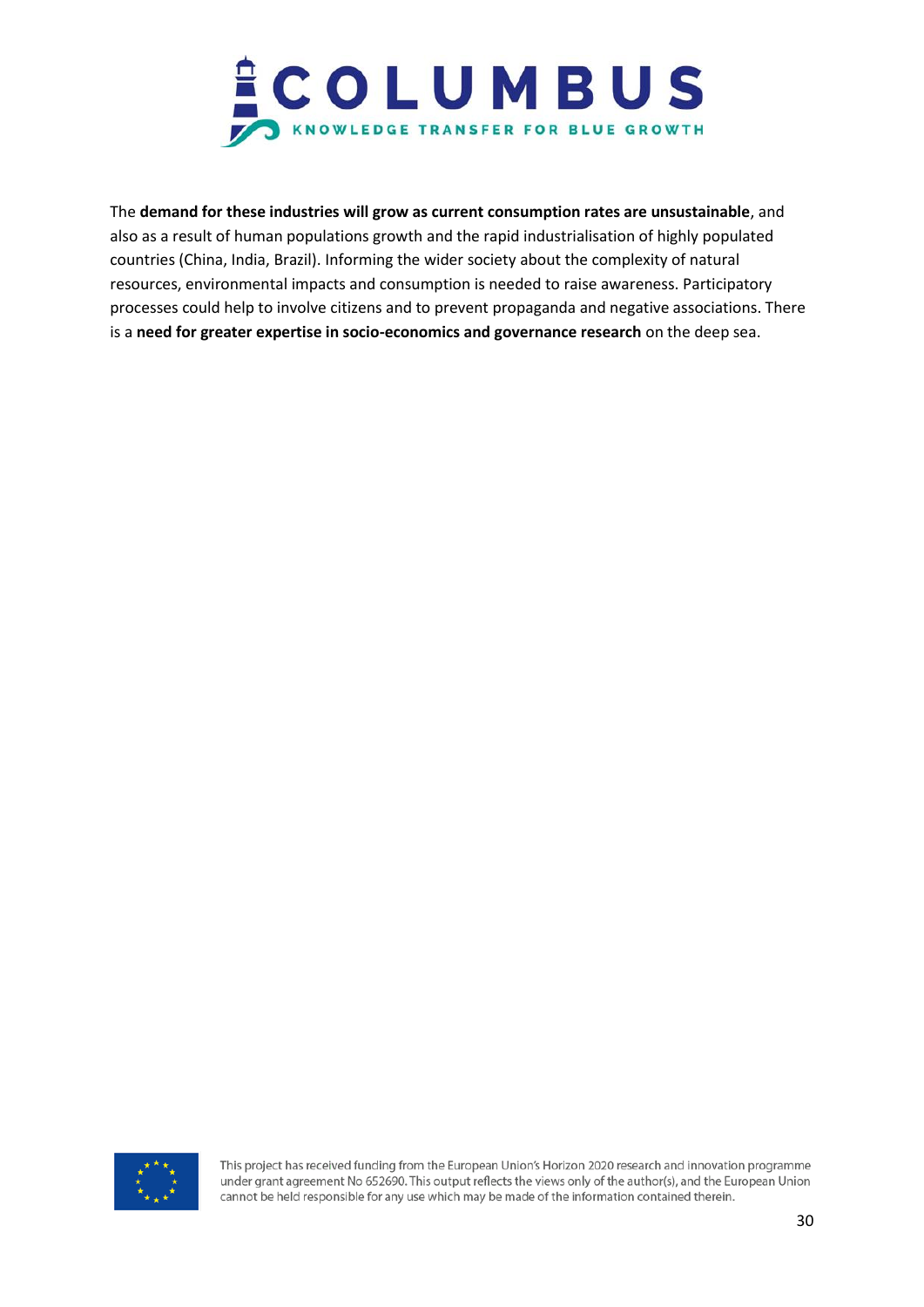

### <span id="page-30-0"></span>**Maritime Tourism**

#### *Description of Competence Node*

As part of EU's Blue Growth strategy, the coastal and maritime tourism sector has been identified as an area with special potential to foster a smart, sustainable and inclusive Europe. It is the biggest maritime sector in terms of gross value added and employment and, according to the 'Blue Growth Study', is expected to grow by 2-3% by 2020. In 2012, Cruise tourism alone represented 330,000 jobs and a direct turnover of €15.5 billion and is expected to grow.

The EU Commission adopted a Communication on "A European Strategy for more Growth and Jobs in Coastal and Maritime Tourism" on 20 February 2014, presenting a new strategy to enhance coastal and maritime tourism in Europe in order to unlock the potential of this promising sector.<sup>8</sup>

The Commission has identified 14 actions which can help the sector grow sustainably and provide added impetus to Europe's coastal regions. For example, the Commission proposes to develop an online guide to the main funding opportunities available for the sector and to support the development of trans-national and interregional partnerships, networks, clusters and smart specialisation strategies in coastal and maritime tourism. The Commission will work with Member States, regional and local authorities and the industry to implement these actions.

EU coastal and maritime tourism employs over 3.2 million people and generates a total of  $\epsilon$  183 billion in gross value added and representing over one third of the maritime economy. As much as 51% of bed capacity in hotels across Europe is concentrated in regions with a sea border.

It is the biggest maritime sector in terms of gross value added and employment and, according to the 'Blue Growth Study' is expected to grow by 2-3% by 2020. In 2012, Cruise tourism alone represented 330,000 jobs and a direct turnover of €15.5 billion and is expected to grow.

#### *Knowledge needs in policy*

The maritime tourism sector faces a number of challenges as identified in the 2014 EU strategy for growth & jobs in coastal & maritime tourism<sup>9</sup>. The strategy proposes actions to be implemented by the Commission, Member States, regional and local authorities, private operators and other stakeholders to address these challenges and enhance the sector's sustainability and competitiveness. From the political point of view, the knowledge is there, now it depends on implementation.

<sup>8</sup> EU-COM (2014): European Strategy for more Growth and Jobs in Coastal and Maritime Tourism, Download: [http://eur-lex.europa.eu/legal-content/EN/TXT/?uri=COM%3A2014%3A86%3AFIN,](http://eur-lex.europa.eu/legal-content/EN/TXT/?uri=COM%3A2014%3A86%3AFIN) 08.02.2016 <sup>9</sup> EU COM (2014): A European Strategy for more Growth and Jobs in coastal and maritime tourism, [http://ec.europa.eu/maritimeaffairs/policy/coastal\\_tourism/index\\_en.htm,](http://ec.europa.eu/maritimeaffairs/policy/coastal_tourism/index_en.htm) 29.02.2016



 $\overline{\phantom{a}}$ 

This project has received funding from the European Union's Horizon 2020 research and innovation programme under grant agreement No 652690. This output reflects the views only of the author(s), and the European Union cannot be held responsible for any use which may be made of the information contained therein.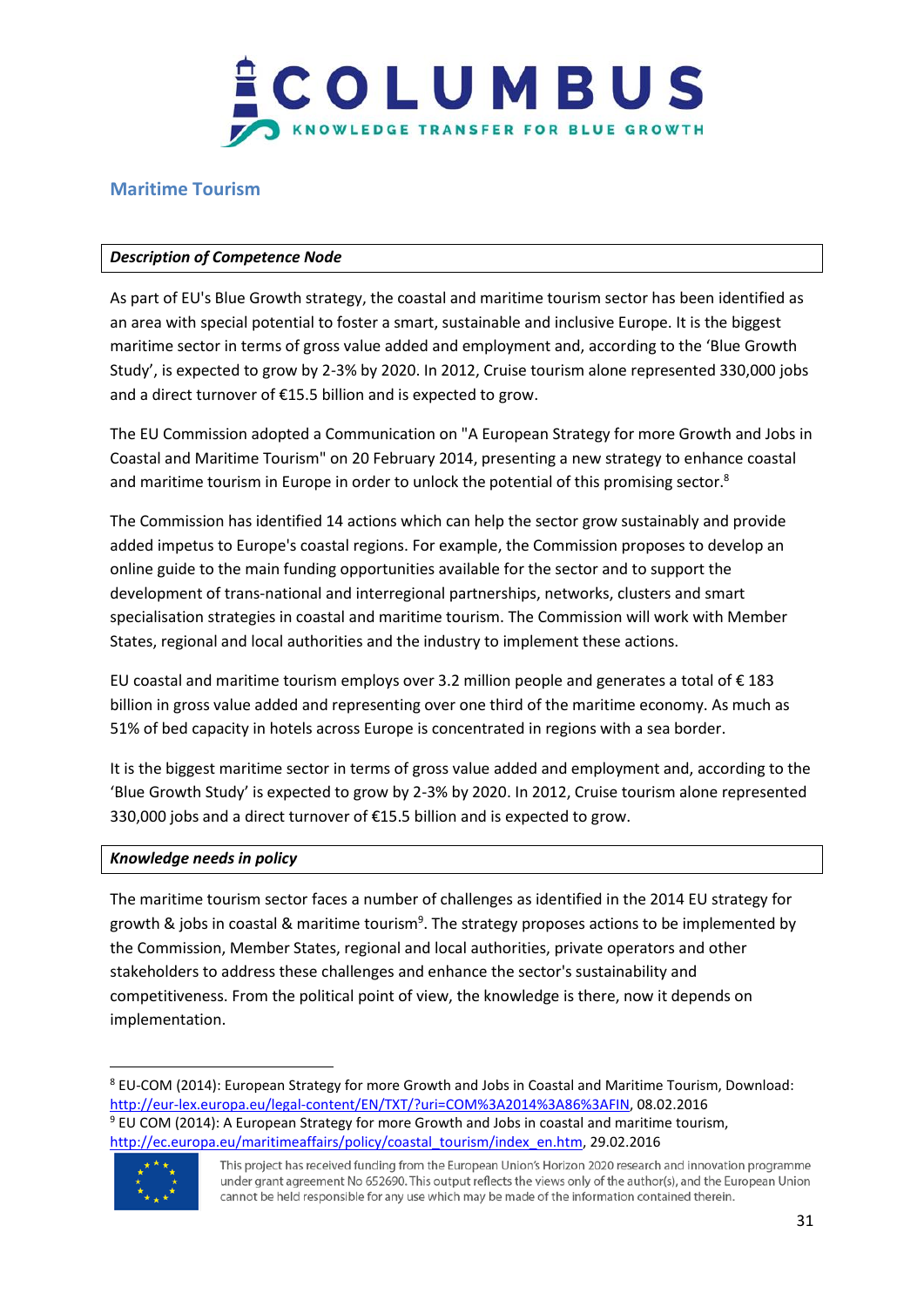

The EU's Natura 2000 network protects vulnerable coastal and marine habitats which, if managed well, can provide significant recreational opportunities and contribute to sustainable growth and employment. EU legislation such as the Water Framework and Marine Strategy Framework Directives require Member States to ensure good status of coastal and marine waters, a pre-requisite for tourism to prosper. Integrated Coastal Management and Maritime Spatial Planning help ensure sustainable and Green Infrastructure development through smart planning and cooperation between governmental, public and private partners.

#### *Knowledge needs in science*

The Maritime Tourism sector needs better knowledge with regard to economic assessment. There is a lack and poor comparability of data, both at local, sea basin and European level. A better cooperation with universities and research institutes who are focusing on leisure and tourism science could be beneficial. The results of inter- and transdisciplinary research should be a precondition to develop sustainable products in maritime tourism in future.

Environmental and especially coastal research could help to develop a sustainable maritime tourism. Tourism depends on a healthy environment and the sustainable use of natural capital, but activities are often concentrated in already densely populated areas, leading to vast increases in water demand, more waste and emissions from air, road and sea transport at peak periods, more risks of soil sealing and biodiversity degradation (from infrastructure developments), eutrophication and other pressures. Scarcely populated and pristine areas can be affected too. In addition, the impacts of climate change exacerbate pressures on these areas and could reshape tourism's geographical and seasonal distribution.

Improving bathing water quality: Availability of accurate and affordable monitoring systems and information sharing tools. In detail, there is a need for:

- Affordable & reliable real-time water quality measurement tools sampling with sufficient temporal and spatial concentrations.
- Reliable water quality models of catchments and the near-shore zone
- Real time public information tools
- Tracking and quantification of microbial sources

#### *Knowledge needs in industry*

Due to the continuing economic crisis most tourism SMEs have limited or no access to credit for investments and innovation. Moreover, coastal regions often struggle to create and fully capture economic benefits generated by cruise tourism, though pressures to invest in port infrastructures and to preserve the environment is increasing. This is partly because businesses across EU sea basins do not sufficiently use synergies, which causes fragmentation and limited economic gain. Sharing

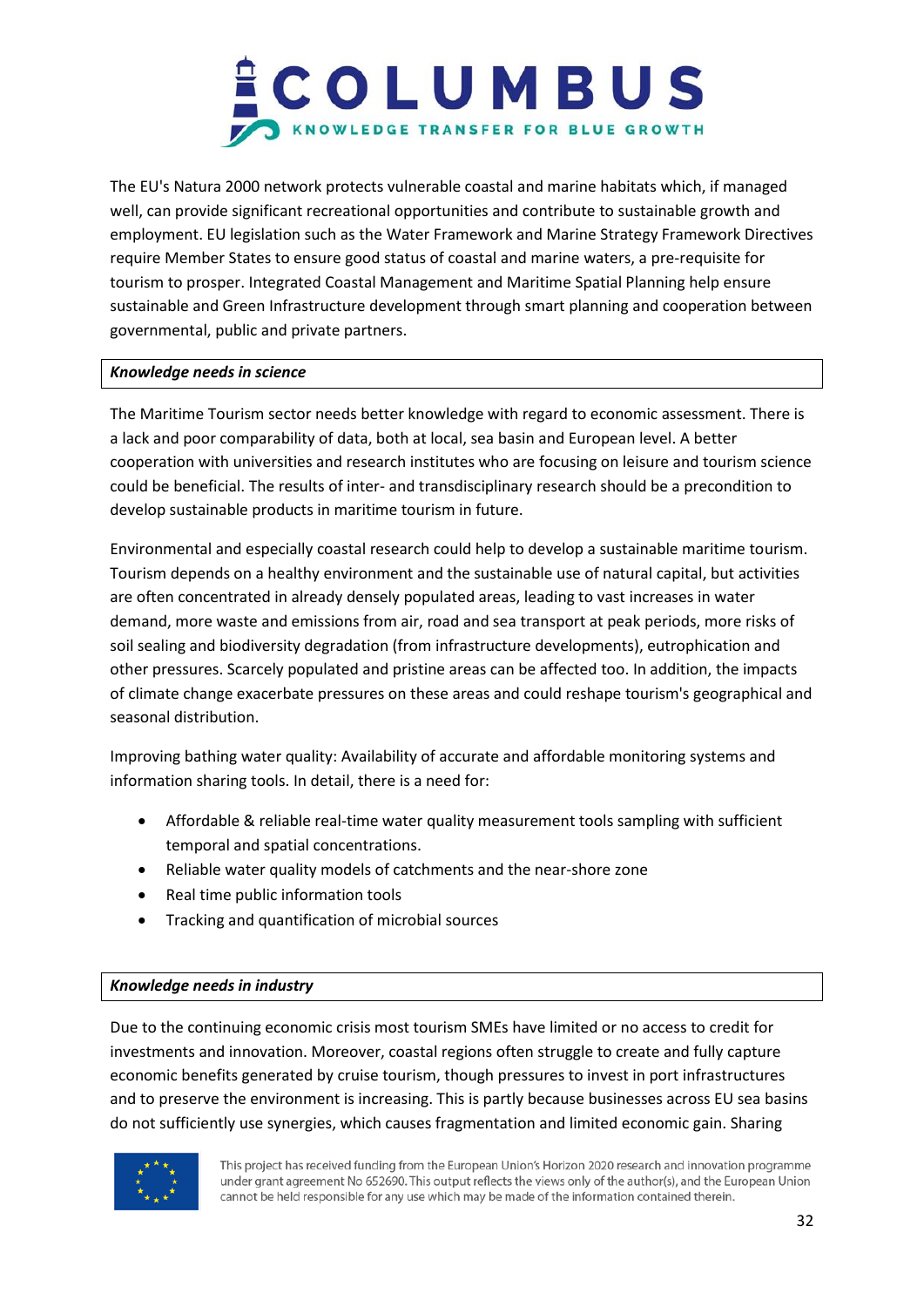

best practice between Member States, regions and stakeholders is essential. Cooperation among research institutes, museums, tourism companies and other stakeholders should be promoted to develop innovative and sustainable products that respond to visitors' expectations.

Skills availability: Need to attract workers into the sector and equip them with the required skill-set.

The need to compete year-round with maritime tourism destinations outside Europe

#### *Knowledge needs in society*

Basically, within maritime tourism there are several recreational sectors (boating, wind-surfing, bathing, sport-fishing, scuba-diving, etc.) claiming more or less the same coastal area and thus providing a high intrinsic potential of conflicting interests, which besides conflicts with other stakeholder groups need to be resolved through regional and local regulations. This should be based on participatory processes including all relevant stakeholder/interest groups.

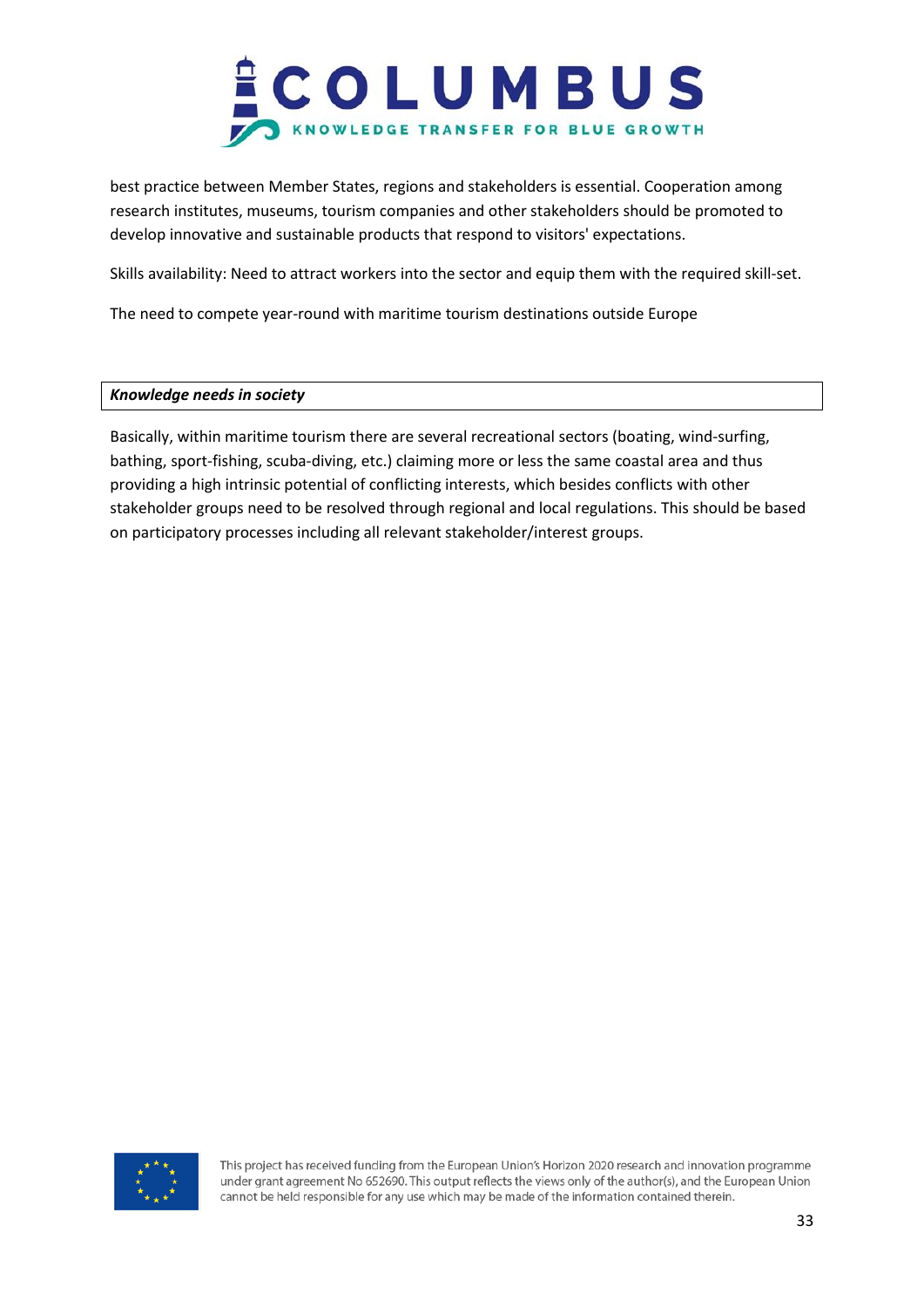

#### <span id="page-33-0"></span>**Marine Governance & Management**

#### *Description of Competence Node*

The fact that the ocean is among the most paradigmatic cases of globally shared natural resources, even nowadays 60% of the oceans are outside the borders of national jurisdiction, has meant that from the ancient cultures the governance and management of the seas and oceans has been a matter of concern. The idea of "open/free seas" set out during the Roman Empire prevailed for many centuries until scientific progress evidenced that unregulated use of marine environment and resources in many areas was in the roots of serious damage to the environment, with, among other matters, a dramatic depletion of resources and biodiversity.

After a long negotiation period, of more than 50 years, the United Nations Convention on the Law of the Sea (UNCLOS) entered in force in 1994. The convention stipulates, "Maritime issues need to be examined in their entirety and managed comprehensively," and established for the first time an international legal framework through which all countries get bind to manage and protect the oceans. The setting up of this common international framework for maritime development, use, and protection of the sea meant the beginning of a number of international initiatives<sup>10</sup> to guarantee a sustainable use and preservation of the marine environment for the benefit of present and future generations.

The European Union adopted for the first time an integrated approach to ocean management and maritime governance within the Integrated Maritime Policy for the European Union ('IMP'), including, as its environmental pillar, Directive 2008/56/EC of the European Parliament and of the Council (Marine Strategy Framework Directive, (MSFD)). The objective of the IMP is to support the sustainable development of seas and oceans and to develop coordinated, coherent and transparent decision-making in relation to the Union's policies regarding the different activities affecting the oceans, seas, islands, coastal and outermost regions and maritime sectors, including through seabasin strategies or macro-regional strategies, whilst achieving good environmental status as set out in Directive 2008/56/EC. The European Commission did also first laid down its vision on international ocean governance in the 2009 Communication on 'Developing the international dimension of the Integrated Maritime Policy (IMP) of the EU' (COM(2009)536). During the last decade, at sea basin level, the corresponding strategies, action plans and agendas<sup>11</sup> (for the Mediterranean, the Baltic

<sup>&</sup>lt;sup>11</sup> Atlantic Action Plan: http://ec.europa.eu/maritimeaffairs/policy/sea\_basins/atlantic\_ocean/index\_en.htm Adriatic and Ionian Seas strategy: http://ec.europa.eu/maritimeaffairs/policy/sea\_basins/adriatic\_ionian/index\_en.htm Arctic Ocean strategy: http://ec.europa.eu/maritimeaffairs/policy/sea\_basins/arctic\_ocean/index\_en.htm Baltic Sea strategy: http://ec.europa.eu/maritimeaffairs/policy/sea\_basins/baltic\_sea/index\_en.htm Black Sea strategy: http://ec.europa.eu/maritimeaffairs/policy/sea\_basins/black\_sea/index\_en.htm Mediterranean Sea Strategy: http://ec.europa.eu/maritimeaffairs/policy/sea\_basins/mediterranean\_sea/index\_en.htm North Sea strategy: http://ec.europa.eu/maritimeaffairs/policy/sea\_basins/north\_sea/index\_en.htm Seas around Europe's Outermost Regions strategy:



 $\overline{a}$ 

<sup>&</sup>lt;sup>10</sup> Chapter 17 of Agenda 21 from 1992 Río Summit;

This project has received funding from the European Union's Horizon 2020 research and innovation programme under grant agreement No 652690. This output reflects the views only of the author(s), and the European Union cannot be held responsible for any use which may be made of the information contained therein.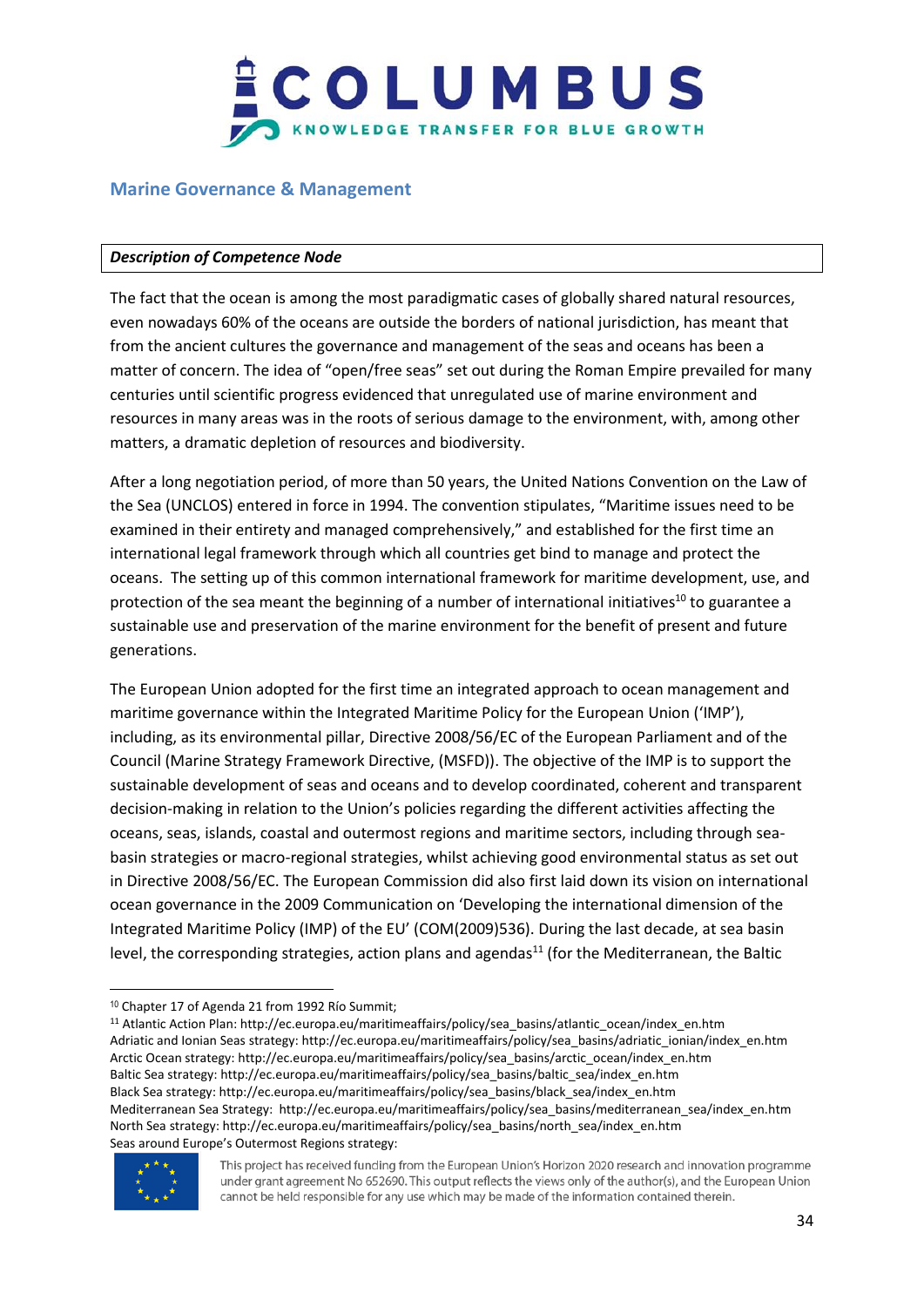

Sea, the Atlantic including Galway Strategy, the North Sea, the Adriatic and Ionian Seas, the Black Sea and the strategy for the Outermost Regions), constitute a complementary bunch of policies to facilitate and increase effectiveness of the implementation of overarching regulations within a regional context. Those, in combination with the EU Biodiversity Strategy to 2020 and the 7th Environment Action Programme, the Marine Strategy Framework (MSFD - 2008/56/EC) and the Maritime Spatial Planning Directives (2014/89/EU) have created a new and comprehensive legal framework within the EU aiming for good ocean governance and compliance with international commitments.

Apart from the above, other outstanding European and International references form part of the policy and regulation framework for European Marine and Maritime Governance and Management; among those which are, to some extent, relevant for the purposes of this Competence Node (CN) it can be mentioned:

- The Common Fisheries Policy (REGULATION (EU) No 1380/2013)
- The European Union Maritime Security Strategy. (Note from Council of the EU No. 11205/14)
- The Communication on Better situational awareness by enhanced cooperation across maritime surveillance authorities: next steps within the Common Information Sharing Environment (CISE) for the EU maritime domain
- The Nagoya Protocol on Access to Genetic Resources and the Fair and Equitable Sharing of Benefits Arising from their Utilization to the Convention on Biological Diversity and the Regulation for compliance at EEA level (REG No.511/2014)

The regulations framework relevant for Marine and Maritime governance and Management by definition affects and applies to every single activity carried out in the marine and maritime context. The MSFD and MSPD, selected as core regulations at European level to this node, are relevant for all marine and maritime activities. At international level, the UN Convention on the Law of the Sea complies also with this cross-cutting criteria, even though it has been considered a good opportunity for COLUMBUS project and for this particular Node to focus on the progress expected in the two coming years regarding the resolution for developing a legally binding instrument on biodiversity conservation and sustainable use of marine biological resources in areas beyond national jurisdiction.

Moreover, to increase the Governance and Management Competence Node potential impact, it is expected crucial to put important efforts in facilitating policy coherence and cohesion. Thus, it would be of particular relevance to concentrate part of the work in identifying and promoting the transfer and exploitation of those knowledge outputs from MSP research which are also relevant for MSFD implementation; or on those that integrate inputs from Birds and Habitats Directive, i.e., to

http://ec.europa.eu/research/iscp/pdf/galway\_statement\_atlantic\_ocean\_cooperation.pdf



 $\overline{a}$ 

http://ec.europa.eu/maritimeaffairs/policy/sea\_basins/outermost\_regions/index\_en.htm Galway Statement on Atlantic Cooperation:

This project has received funding from the European Union's Horizon 2020 research and innovation programme under grant agreement No 652690. This output reflects the views only of the author(s), and the European Union cannot be held responsible for any use which may be made of the information contained therein.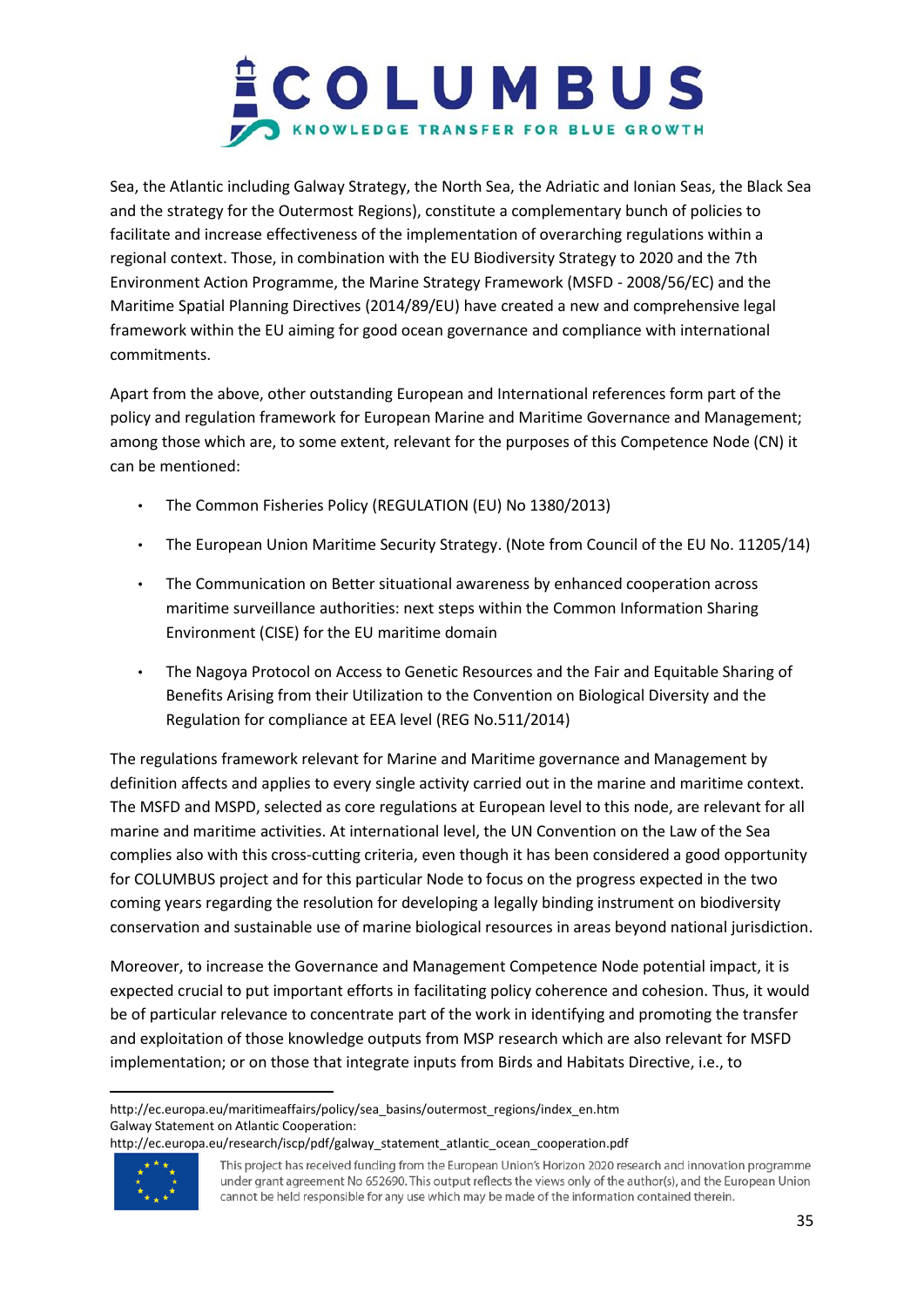

guarantee the application of the ecosystem approach and an integrated and sustainable perspective of environment, human activities and cross-border cooperation. In fact MSP is subject of increasing attention at international level in fora like: UNESCO/IOC, the Convention on Biological Diversity and the International Council for the Exploration of the Sea. Facilitating Policy coherence can in fact constitute an important challenge for the Node while it also is a key relevant issue for the policy success itself.

#### *Knowledge needs in policy*

#### **MSFD**

| <b>Challenge</b>                                                                                                  | <b>Knowledge need</b>                                                                                                                                                                       |
|-------------------------------------------------------------------------------------------------------------------|---------------------------------------------------------------------------------------------------------------------------------------------------------------------------------------------|
| Missing harmonisation between EC, Regional<br>Seas Conventions and Member States and thus<br>avoiding duplication | Developing a mechanism to jointly define GES taking into<br>account the requirements of the MSFD that this<br>definition is ultimately within the responsibility of<br><b>Member States</b> |
|                                                                                                                   | Intensify discussions between stakeholders to benefit<br>from other policies and legislations                                                                                               |
| Capacity building at various levels                                                                               | Facilitate CP for managers, scientists and technicians to<br>allow a full scope implementation of the MSFD tasks                                                                            |

The general objective of EU action is to ensure the sustainable development of the EU's coastal zones and maritime areas in accordance with the ecosystem approach. It also aims at supporting the achievement of various other EU Treaty, legislative and policy objectives including Europe 2020, environment, energy, fisheries, maritime transport and cohesion policy. Any EU action in this context should limit itself to setting out tools for achieving the above-mentioned policy objectives. To this end, the operational objectives are of procedural nature: a coherent development and implementation of processes to manage and plan human uses of maritime space (defined as MSP) and to coordinate coastal management policy instruments in all coastal Member States (defined as ICZM; the delivery and further development of common principles and approaches for MSP and ICZM processes and the development and implementation of appropriate cross border co-operation.

Recently, the EU has released an informal checklist for the transposition of the MSP that remarks the core elements of the Directive and puts them into the specific context of transposition to Member States, determining which elements have to be part of the national regulations and which not. This exercise, despite of its informal character helps the common understanding of the Directive and its consistent future implementation.

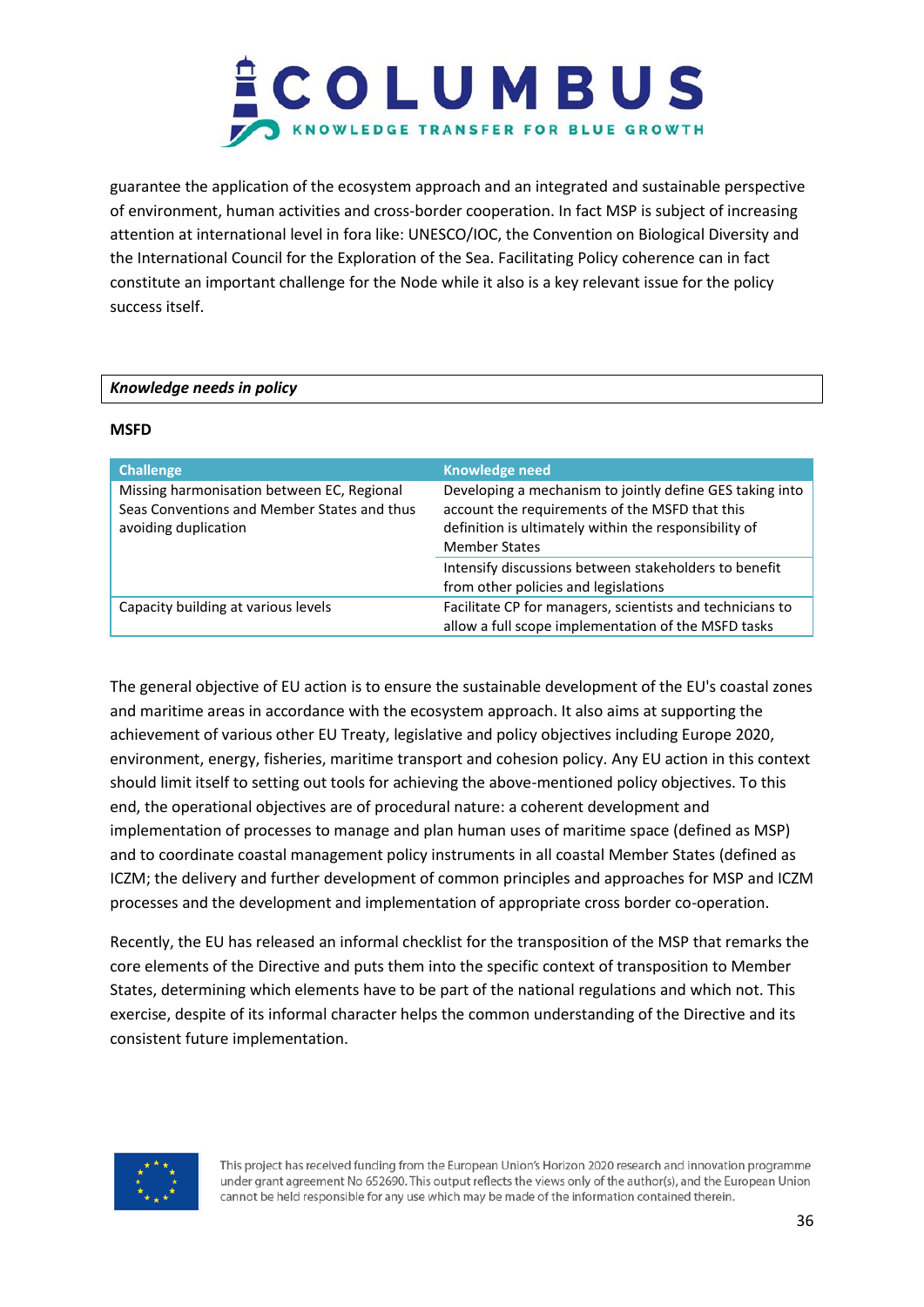

The importance of Marine Ecosystem Services cannot be underestimated as it is estimated that about 50% of the world's population lives within 60km of the shore-line<sup>12</sup> and that over three billion people depend on marine and coastal biodiversity for their living<sup>13</sup>. In the UNCLOS report *the* open consultative process launched on "Oceans and sustainable development: integration of the three dimensions of sustainable development, namely, environmental, social and economic" global challenges with regards to ocean biodiversity management, including both national and beyond national jurisdiction waters are identified and remark the importance of issues such as:

| <b>Challenge</b>                                                                            | <b>Knowledge need</b>                                                                                                                                                                                                                                                                                                                                                                                                               |
|---------------------------------------------------------------------------------------------|-------------------------------------------------------------------------------------------------------------------------------------------------------------------------------------------------------------------------------------------------------------------------------------------------------------------------------------------------------------------------------------------------------------------------------------|
| Assess the marine biological diversity and<br>its impact and value for society &<br>economy | Quantify the economic, social and environmental significance<br>of coral reefs, in particular to small islands and other coastal<br>States' development to ensure their preservation                                                                                                                                                                                                                                                |
|                                                                                             | Assessment of traditional and community-based knowledge<br>for sustainable livelihoods of indigenous communities around<br>the world and thus for poverty eradication and development                                                                                                                                                                                                                                               |
|                                                                                             | Mechanisms to reduce anthropogenic pressure and<br>biodiversity loss and thus enabling sustainable economic<br>growth and development                                                                                                                                                                                                                                                                                               |
| Enabling, facilitating and strengthening<br>capacity building on sustainable behaviour      | Rising awareness on the economic benefits of the ecosystem<br>services, and on the role of access to, and benefit-sharing<br>arising from the utilization of, genetic resources in<br>contributing to the conservation and sustainable use of<br>biodiversity, poverty eradication, and environmental<br>sustainability                                                                                                             |
|                                                                                             | Strengthening efforts towards the implementation of<br>international instruments through:<br>Capacity building: better understanding of the<br>causes and drivers for biodiversity loss that<br>exacerbate poverty<br>Scaling up successful approaches<br>$\overline{\phantom{a}}$<br>Technology and knowledge transfer<br>Stress emphasis on links between biodiversity<br>loss and consumption patterns<br>Reward positive action |

#### *Knowledge needs in science*

Research needs regarding the implementation of MSFD and the respective descriptors were extensively elaborated and analysed within the EU project STAGES. The outcomes of three workshops with stakeholders from outside the STAGES project were summarized in following reports:

<sup>12</sup> UNEP, http://www.unep.org/urban\_environment/issues/coastal\_zones.asp <sup>13</sup> SCBD, Biodiversity for Development and Poverty Alleviation, 2012



 $\overline{\phantom{a}}$ 

This project has received funding from the European Union's Horizon 2020 research and innovation programme under grant agreement No 652690. This output reflects the views only of the author(s), and the European Union cannot be held responsible for any use which may be made of the information contained therein.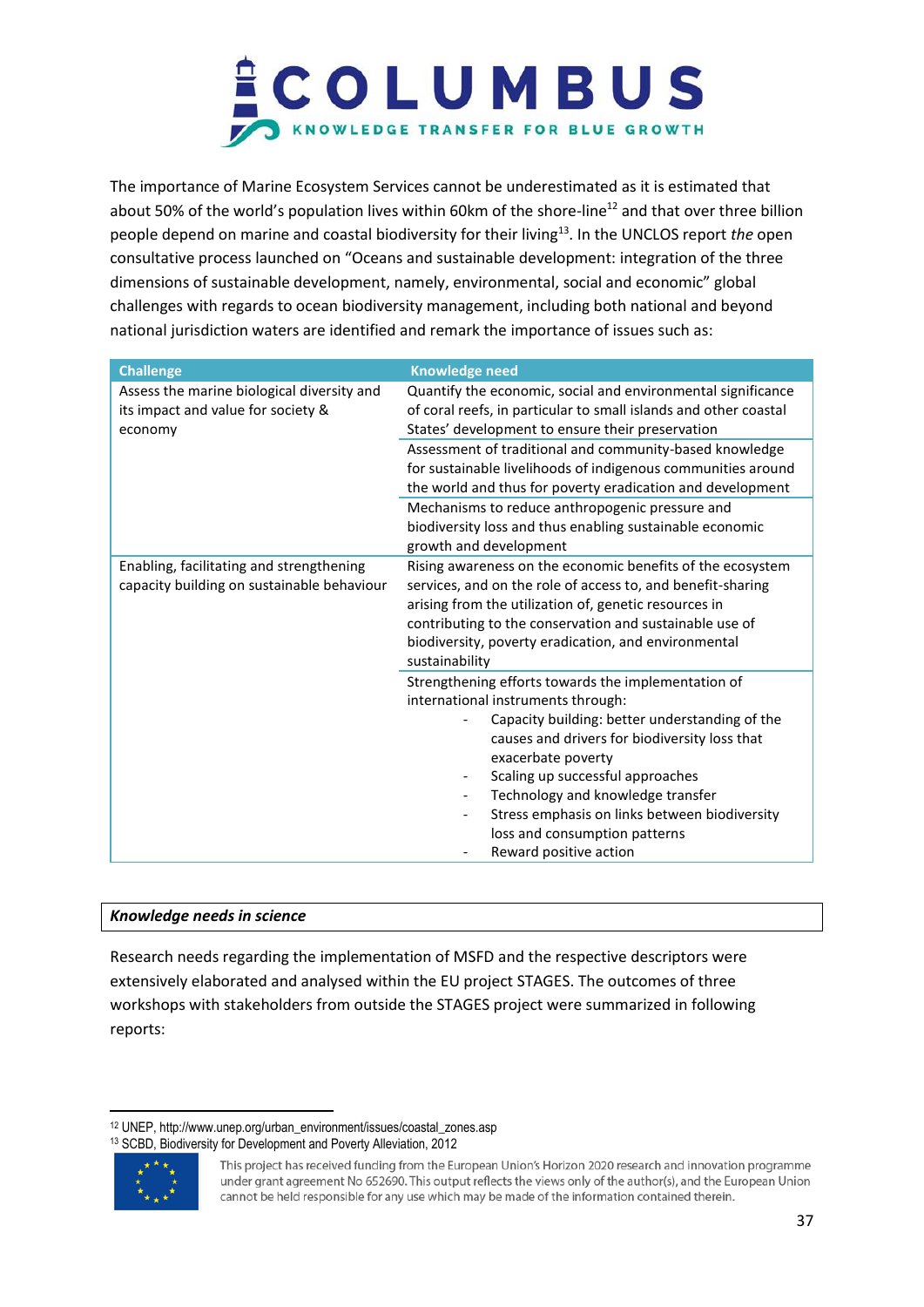

- Needs for further research to support improved and more efficient monitoring programmes under MSFD, Brussels, 13-15 May 2013
- Further Research Needs on Pressures and their Impact on the Marine Ecosystem under MSFD, Rome, 4-5 September 2013
- Workshop on research needs with regard to the socio-economic analysis under MSFD, Joint Research Centre of the European Commission, 9-11 October 2013<sup>14</sup>

Further deployment on gaps and barriers identified for MSFD implementation has been gathered mainly in two EU projects through their deliverables: DEVOTES and PERSEUS.

With reference to the previously mentioned document **UNCLOS-UNGA RES 69/292 the** scientific knowledge needs/gaps are:

| <b>Challenge</b>                                                                      | <b>Knowledge need</b>                                                                                                                                                                                      |
|---------------------------------------------------------------------------------------|------------------------------------------------------------------------------------------------------------------------------------------------------------------------------------------------------------|
| Not sufficient cutting edge scientific research in<br>emerging fields (e.g. genomics) | Fostering research new and quickly evolving fields in<br>order not to hamper innovation by cumbersome and<br>excessive bureaucratic procedures; intellectual property<br>rights issues should be addressed |
|                                                                                       | Enable knowledge transfer from scientific understanding<br>of areas beyond national jurisdiction for decision-<br>making.                                                                                  |

#### *Knowledge needs in industry*

Due to the fact that this Node is dealing with governance, regulations and management of seas and oceans the industry is one of the key target groups in respect to regulating fisheries, shipping and energy production. However, based on the nature of economic interests of this group there is no direct knowledge need which can be allocated under this specific knowledge node.

#### *Knowledge needs in society*

The EU member states are required to identify measures that contribute to the achievement or maintenance of GES set out in their Marine Strategies and that will address the predominant pressures and impacts identified in the initial assessment of their marine waters. There should be a direct link between the proposed measures and the established national targets. Where relevant it is possible that measures may address several descriptors / targets / pressures / economic sectors / activities.

 $\overline{\phantom{a}}$ <sup>14</sup> The Workshop reports can be downloaded at: [http://www.stagesproject.eu/stages-results/presentations,](http://www.stagesproject.eu/stages-results/presentations) 08.02.2016



This project has received funding from the European Union's Horizon 2020 research and innovation programme under grant agreement No 652690. This output reflects the views only of the author(s), and the European Union cannot be held responsible for any use which may be made of the information contained therein.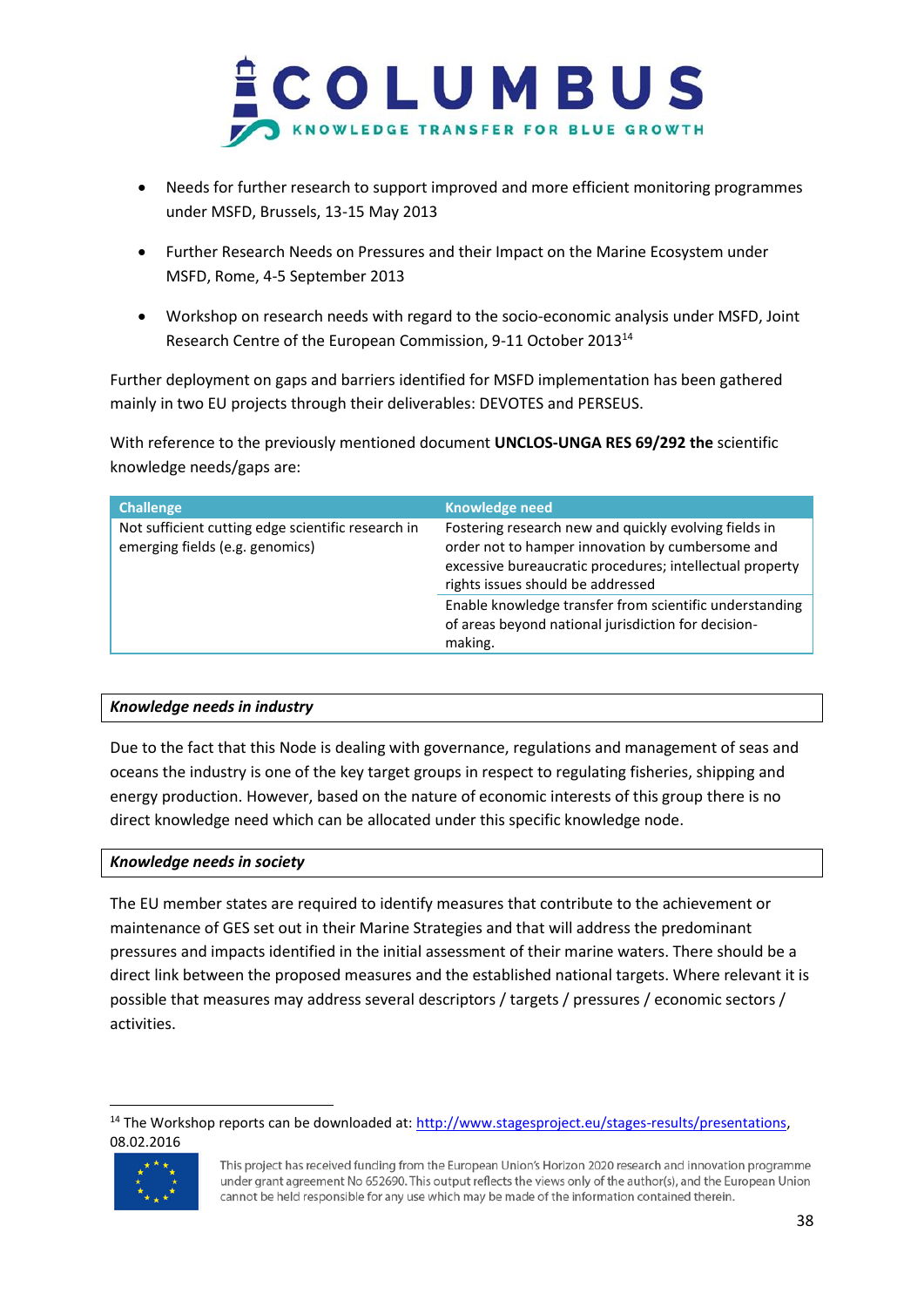

The Commission Staff Working Document "Executive summary on the impact assessment accompanying the Proposal for a Directive on MSP" SWD (2013) identifies the key issues MSP should contribute to:

The overarching problem relates to the competition for maritime and coastal space and the ongoing depletion of resources that can be broken down in six key problems:

- Conflicting claims on space
- Inefficient use of sea space
- Unbalanced use of coastal space
- Suboptimal exploitation of economic potentials
- Insufficient adaptation to climate risks
- Degradation of maritime and coastal environment

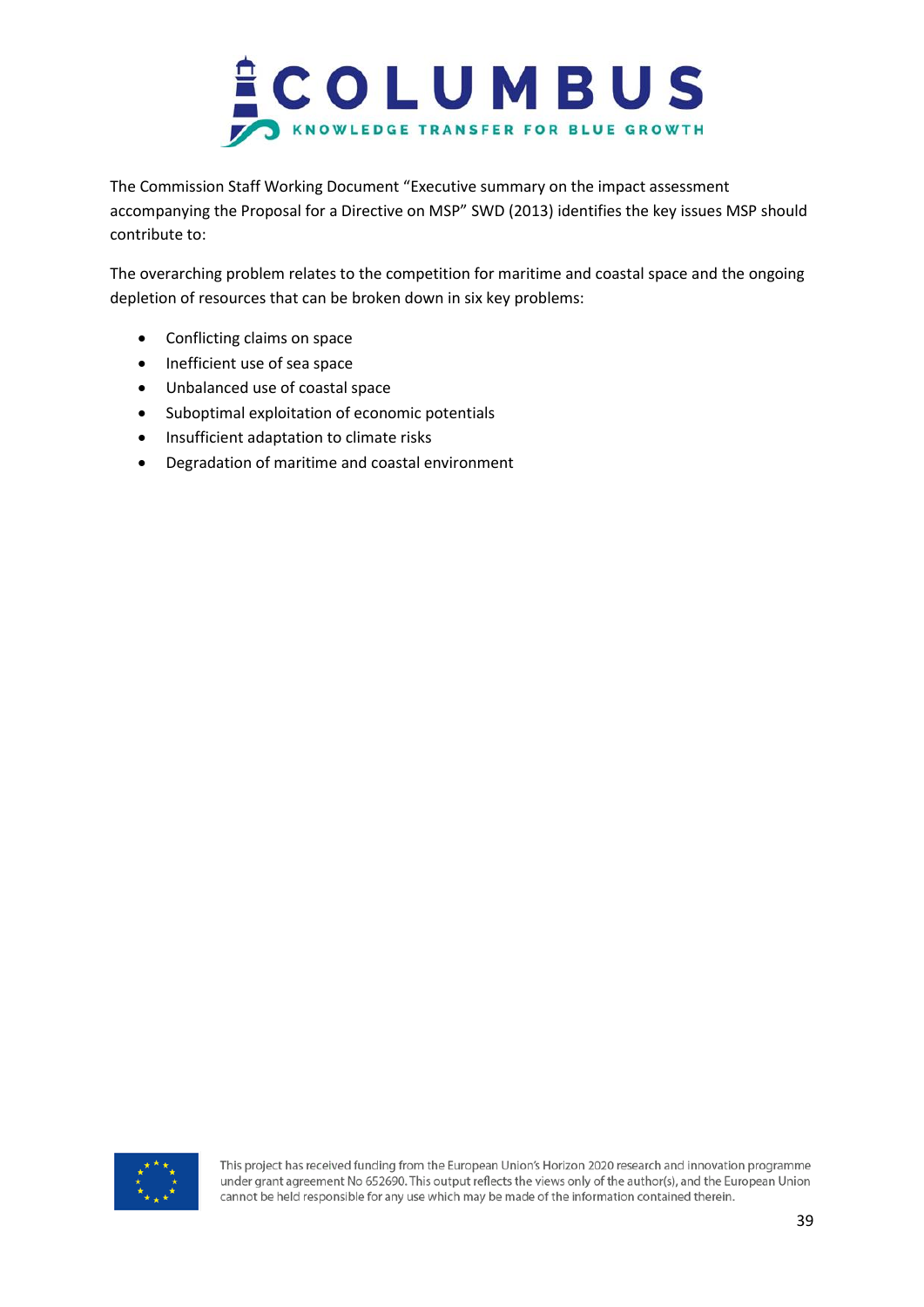

#### <span id="page-39-0"></span>**Marine Environment & Futures**

#### *Description of Competence Node*

Media, NGOs and even social network groups are discussing with increasing intensity anthropogenic impacts on our environment and especially on seas and oceans. Besides the seafloor, which is protected through the ISA convention, the oceans outside national jurisdiction seem to be missing a strong lobby or stakeholder to fight for its conservational interests. This and the sensitivity of marine ecosystems are the main reasons why human interaction is actually impacting our oceans quite significantly. Based on the UN Rio declaration climate change and related issues like coral bleaching or sea-level rise as well as pollution by plastic littering or harmful substances and over-exploitation of its recourses, eventually leading to the extinction of species, are the predominant marine issues actually discussed in the media.

Consequently, in the recent years the above mentioned issues have been taken up by politicians too, but real intergovernmental action has not really started before Rio or with respect to marine litter just recently with e.g. the G7 leaders' declaration 2015 and its focus on the future of the oceans. However, the real polluters of the G20 are still bailing out when it comes to implementing joint actions based on precautionary principles. Marine plastic litter has been addressed by a single FP7 call and last year the *Joint Programming Initiative Healthy and Productive Oceans and Seas* started a joint pilot action on microplastics with 10 participating European member states. In this context a joint call for proposals was issued in January 2015 offering 7.5 Mio. € on projects developing SOPs for analytical detection, exploring the microplastics distribution along the marine food chains and determining possible toxicological impacts on the coastal ecosystems and our food.

Tackling the comprehensive marine problems requires strong collaboration between scientists, politicians, industry and the civil society. In the recent years, environmental awareness and precautionary action because of the ongoing global change have found their way into societal behavior and norm setting, but it requires much more education and elucidation for consciousness turning into sustainable action and internationally harmonised regulations.

In consequence the Marine Environment & Futures node will especially focus on two main topics: (1) marine litter, (2) climate change.

#### *Knowledge needs in policy*

Impacts on the marine environment are of transnational nature. From the governmental point of view there is a strong need to gain more and scientifically sound information on the functioning of the marine ecosystem and its changes, possible human impacts or the land-sea-interactions. This information is required as a solid basis for legal frameworks and governmental regulations, especially

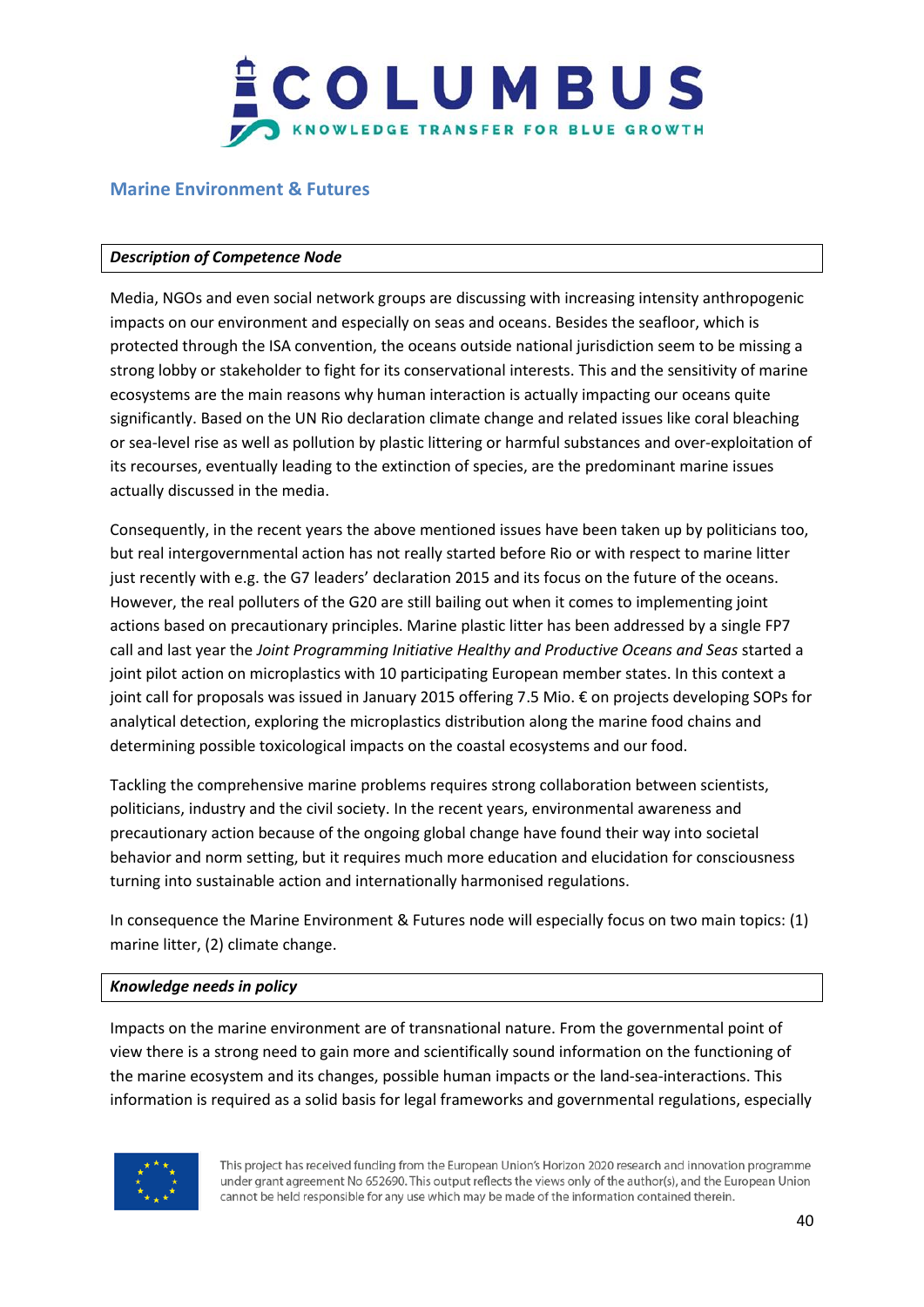

in emerging fields like deep sea mining or polar shipping routes but also to mitigate human impact on our marine environment.

Member states driven activities like the JPI OCEANS pilot actions or the G7 Science Ministers communique in 2015<sup>15</sup> are addressing urgent issues like marine litter. In general, innovative and flexible funding opportunities for transnational research matters like climate change should be promoted. With regard to marine environment and our main topics climate change (with focus on Arctic) and marine litter (with focus on microplastics) and ballast water the following challenges and knowledge needs are important:

#### **Climate change:**

| <b>Challenge</b>                                   | <b>Knowledge need</b>                                                                                                                                                                                                                          |
|----------------------------------------------------|------------------------------------------------------------------------------------------------------------------------------------------------------------------------------------------------------------------------------------------------|
| Impact of climate change on our seas<br>and oceans | Process studies and the development of models with the goal of<br>predicting future sea level variations more reliably                                                                                                                         |
|                                                    | How do increasing atmospheric greenhouse gases impact the<br>marine ecosystems e.g. through ocean acidification, SST and heat<br>content? How do these effects interplay and eventually weaken or<br>amplify the impact of the single effects? |
|                                                    | Which species and consequently ecosystems will be migrating to<br>higher latitudes or eventually be extinct?                                                                                                                                   |
| Decline of Arctic sea ice                          | Deepen the understanding of the interaction between sea ice,<br>oceanic heat content and atmospheric fluxes                                                                                                                                    |
|                                                    | Predict sea ice developments and the effects of reduced sea ice<br>cover on our climate, biochemical cycles and marine ecosystems                                                                                                              |
|                                                    | Identify those Arctic regions where receding ice cover offers<br>opportunities for future human use                                                                                                                                            |
| Impacts on environment and society                 | Enabling coastal management to meet the various challenges                                                                                                                                                                                     |
|                                                    | Predicting scenarios for socioeconomic consequences of rapid<br>climate changes                                                                                                                                                                |
|                                                    | Exploring how environmental changes affect biodiversity, food<br>webs productivity and ecosystem functions                                                                                                                                     |
| Shifting species composition                       | What is the ecologic and economic impact of non-native,                                                                                                                                                                                        |
|                                                    | pathogenic or exotic species from other habitats?                                                                                                                                                                                              |
|                                                    | When do we regard the introduction of a new species as<br>irreversible?                                                                                                                                                                        |
| Preventing the release of further                  | Are there better technological methods to treat ballast water?                                                                                                                                                                                 |
| invasive species                                   | Are there effective management procedures preventing the<br>introduction of invasive species?                                                                                                                                                  |

#### **Marine litter:**

l

**Challenge Knowledge need** 

<sup>15</sup> Communiqué, Meeting of the G7 Ministers of Science Berlin, 8-9 October 2015, [https://www.bmbf.de/files/English\\_version.pdf,](https://www.bmbf.de/files/English_version.pdf) 11.02.2016

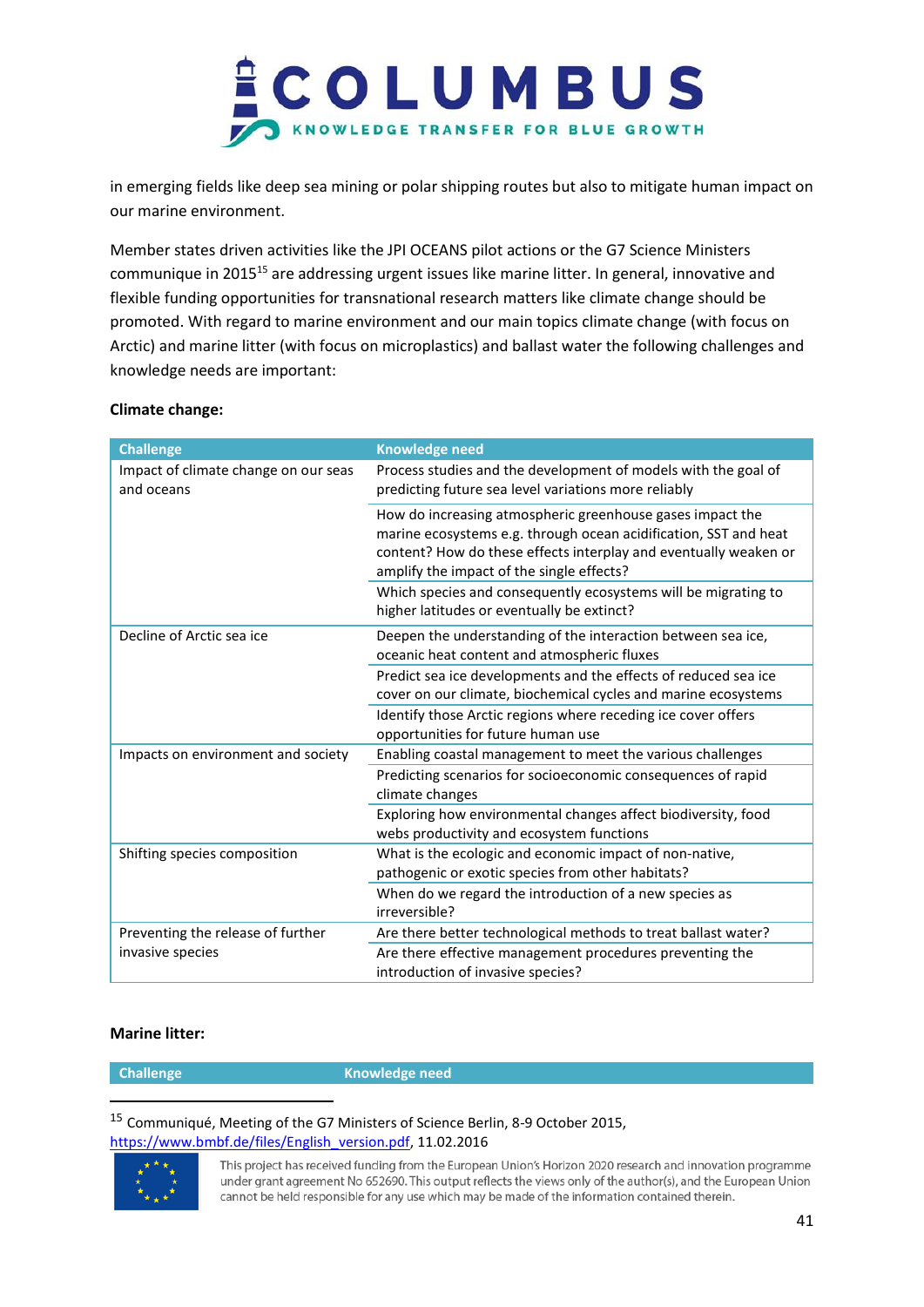| Fragmented data base           | Better synoptic coverage on regional and water column distribution      |
|--------------------------------|-------------------------------------------------------------------------|
| Microplastics                  | Harmonisation of analytical methodologies (interlaboratory study)       |
|                                | Weathering factors and timescales in decomposition of plastic particles |
|                                | into microplastics                                                      |
| Impact of marine microplastics | Microplastics abundance and the composition of involved polymers in     |
| on the ecosystem               | the marine environment, e.g. water column, sediment, biota              |
|                                | Identification and quantification of microplastics in the food chain    |
|                                | Eco-toxicological effects of microplastics - impact on marine organisms |

#### *Knowledge needs in science*

Profound and applicable research results provide the basis for further actions in policy, industry or society. However, with regard to the marine environment and our main focus areas climate change (with focus on Arctic) and marine litter (with focus on microplastics) very much the same challenges from policy (see above) apply while the knowledge needs are a little bit more focused on data availability and providing more access to high-end and costly research infrastructures. Regarding microplastics the harmonization of analytical methodologies is a prerequisite for further scientific research in this field. The latter is actually implemented through an international, 24 partner project BASEMAN<sup>16</sup> funded through JPI OCEANS.

Beyond applied research (e.g. supporting policy or serving societal needs) within *Marine Environment & Futures* 'gaining knowledge' is one of the major driving factor for new projects. Thus no direct application of possibly achieved knowledge is foreseen within projects under the basic science umbrella, and results or outcomes can only accidentally contribute to knowledge applications and knowledge transfer.

#### *Knowledge needs in industry*

With regard to the above mentioned challenges on climate change (reduction in fuel consumption or renewable energy), marine litter (preventing dumping or developing biodegradable products) and invasive species (looking into economically feasible regulations), the industry plays major a role. However, their driving principle is more as a stakeholder who is interested in cost-effective solutions for a sustainable economic field. In this respect representatives from industry are usually actively participating in political norm- and regulation-setting processes and in some cases even voluntary waivers (e.g. for refraining from using microplastics in cosmetic products<sup>17</sup>) from certain industrial sectors are possible, especially if the societal pressure has an impact on their economic interests.

16 BASEMAN, Defining the baselines and standards for microplastics analyses in European water[s http://jpi](http://jpi-oceans.eu/sites/jpi-oceans.eu/files/public/Press%20release/Short%20description%20BASEMAN.pdf)[oceans.eu/sites/jpi-oceans.eu/files/public/Press%20release/Short%20description%20BASEMAN.pdf](http://jpi-oceans.eu/sites/jpi-oceans.eu/files/public/Press%20release/Short%20description%20BASEMAN.pdf) <sup>17</sup> CREST: <http://crestfaq.tumblr.com/>



 $\overline{\phantom{a}}$ 

This project has received funding from the European Union's Horizon 2020 research and innovation programme under grant agreement No 652690. This output reflects the views only of the author(s), and the European Union cannot be held responsible for any use which may be made of the information contained therein.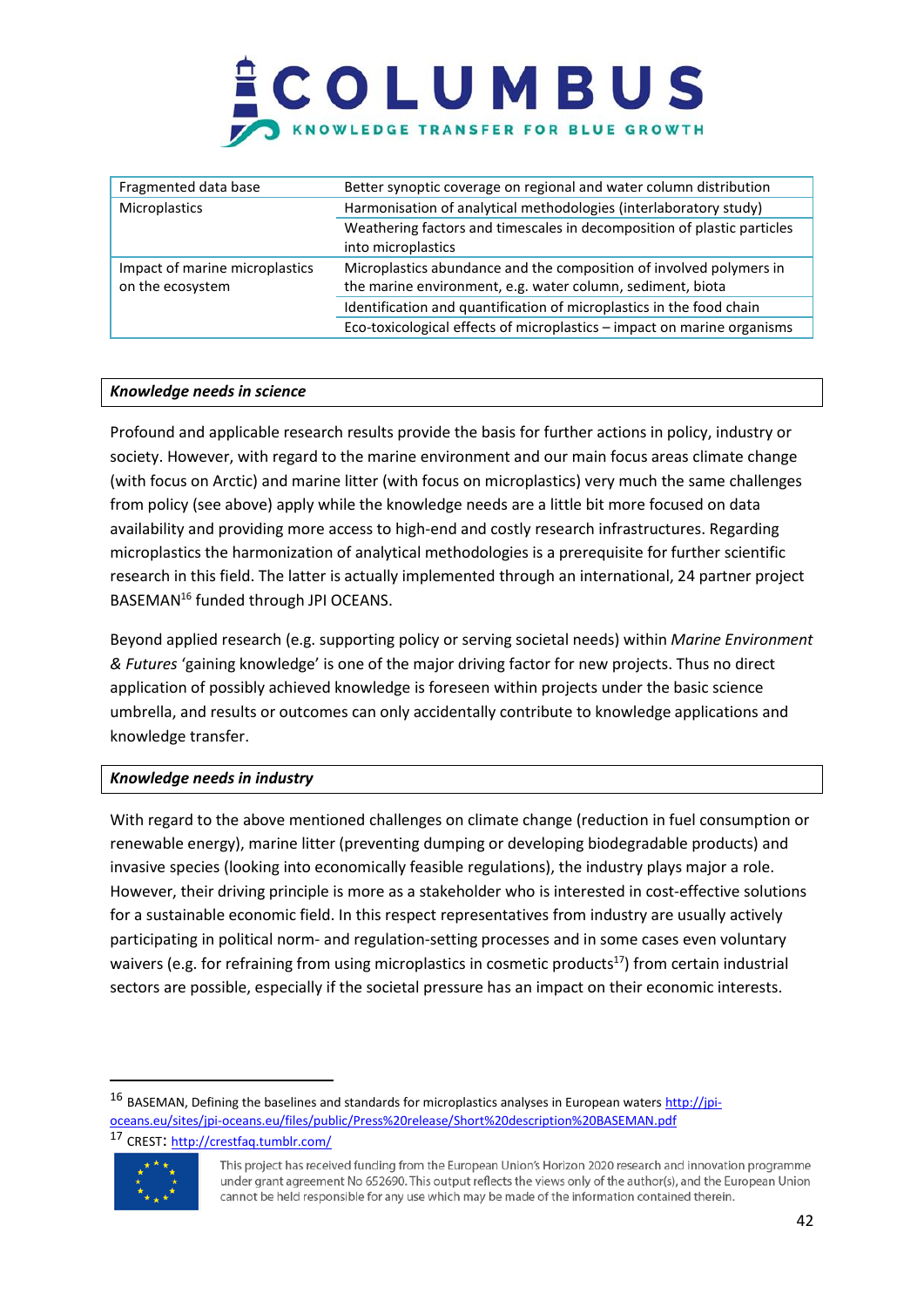#### *Knowledge needs in society*

Our seas and oceans are under pressure from constant and increasing pollution, e.g. from oil spills or littering. Through over-exploitation of our seas as a food-source and as a convenient location for waste disposal, coastal cities compromise the benefits provided by their logistic whereabouts. Damage to coastal ecosystems by sea level rise or more and intensive storms from climate change is affecting the population in coastal areas while half the world's population already lives within 50 km of the sea, and 60% of all megacities are located on the coast. Contaminated seafood by plastics or other pollutants is impacting human health. Besides governmental regulations (which usually take years from identifying a problem until an appropriate legal framework can effectively change the situation) raising societal awareness on urgent and upcoming issues is an essential element to foster a change in human behavior and thus protecting our seas and coastlines. Activities like "Coastal Cleanup Days", the "Ocean Cleanup project" or the FP7 funded project MARLISCO are good examples with regard to society involvement and fostering responsive behavior. Many environmental conservation groups, like WWF or Greenpeace, are also using awareness campaigns, e.g. through media, as their main tool to fight harmful human activities affecting the marine environment as such.

Furthermore, public participation when introducing new governmental regulations is essential to obtain broad acceptance in society, as modifications to our daily routine e.g. when shopping or dining are not easily implemented and one can expect huge reluctance on deviations from habits.

Challenges and knowledge needs are very much the same as already tabled under the policy chapter.

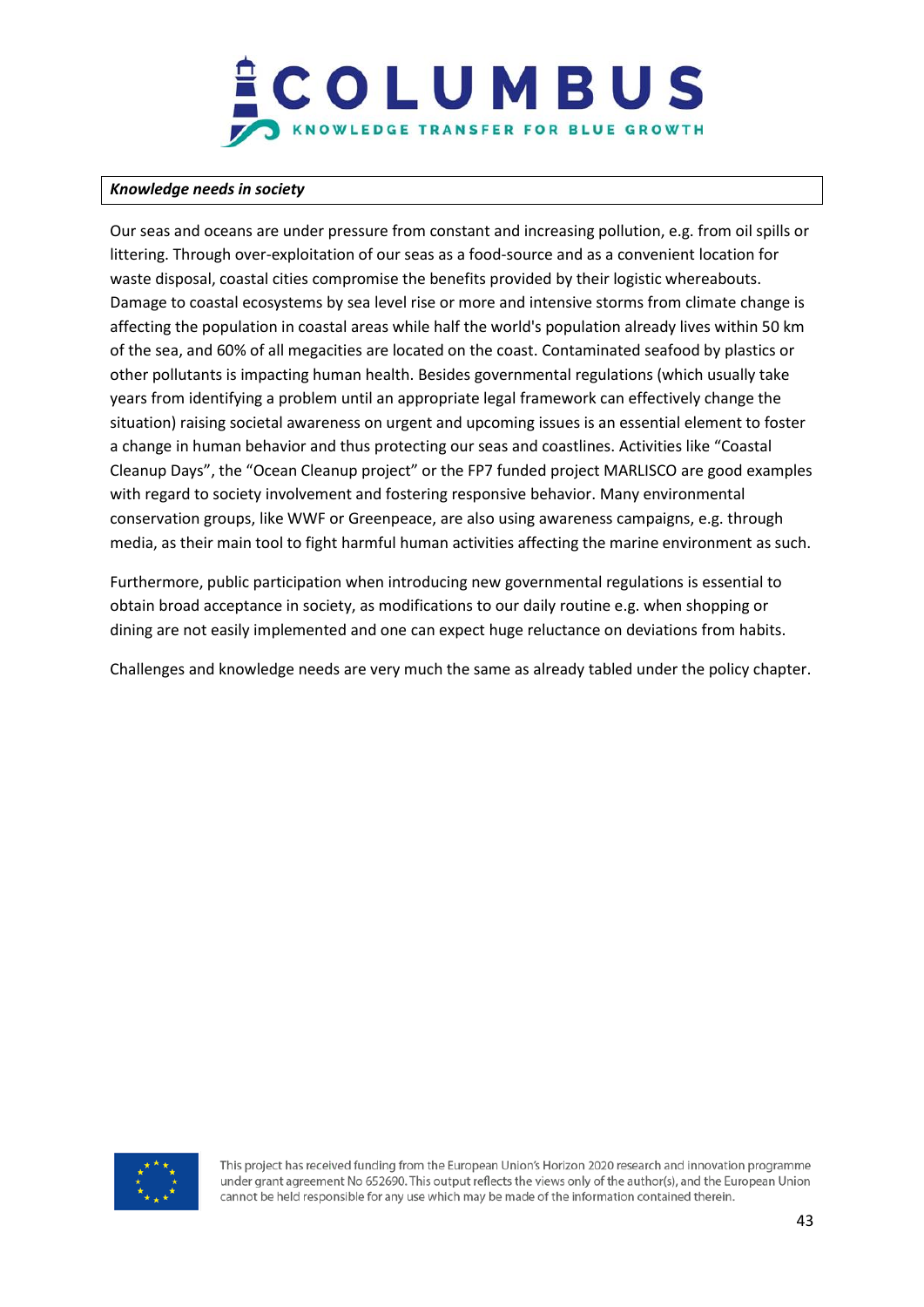

### <span id="page-43-0"></span>**Conclusions**

Based on the identified knowledge needs in the above mentioned chapters by the Competence Nodes, and the main European strategies on marine and maritime R&D, a few key common or generic elements can be derived.

- There is an ongoing need for fundamental research to comprehensively understand processes and functions of our coasts, seas and oceans. There are knowledge and data gaps in relation to the state of our oceans, impacts relating to marine resource exploitation and the risk of pollution to habitats, ecosystems and human health.
- Policy requires a solid knowledge base for decision making. This knowledge base can be evidenced by intensified (automated) ocean observation by fundamental and applied research.
- The complex challenges of sustainable Blue Growth should be addressed by combining expertise from a range of scientific disciplines and stakeholders.
- Fragmented and non-coordinated research efforts in marine and maritime science hinder interdisciplinary learning and slow the progress of technological breakthroughs in key technologies and innovative business sectors.
- Frequent assessment of risks, impacts and vulnerabilities must be ensured, through high temporal and regional resolution monitoring, analysis and prediction.
- Access to existing databases and continuously securing availability of data (sustainable data management) is essential for proper policy decisions and governmental management.

As the nine Competence Nodes in COLUMBUS are covering the whole range of marine and maritime stakeholders and interest groups, a direct comparison of knowledge gaps is difficult to achieve. We therefore assigned the main end user groups (policy, science, industry, society) to the single nodes, and thus serving our ultimate aim to transfer knowledge into practical applications.

Thus sorting the knowledge needs by end user group leads to the following listing:

| End user group | Main knowledge need                                                                |
|----------------|------------------------------------------------------------------------------------|
| Policy         | Comprehensive, frequently updated and reliable databases for decision making       |
|                | Ensure cross-discipline and transnational funding possibilities                    |
|                | Provide an international framework for discussing governmental issues              |
| Science        | Provide synoptically dense and interdisciplinary databases for data-assimilation   |
|                | and reliable predictions on the state of the oceans and its role in climate change |